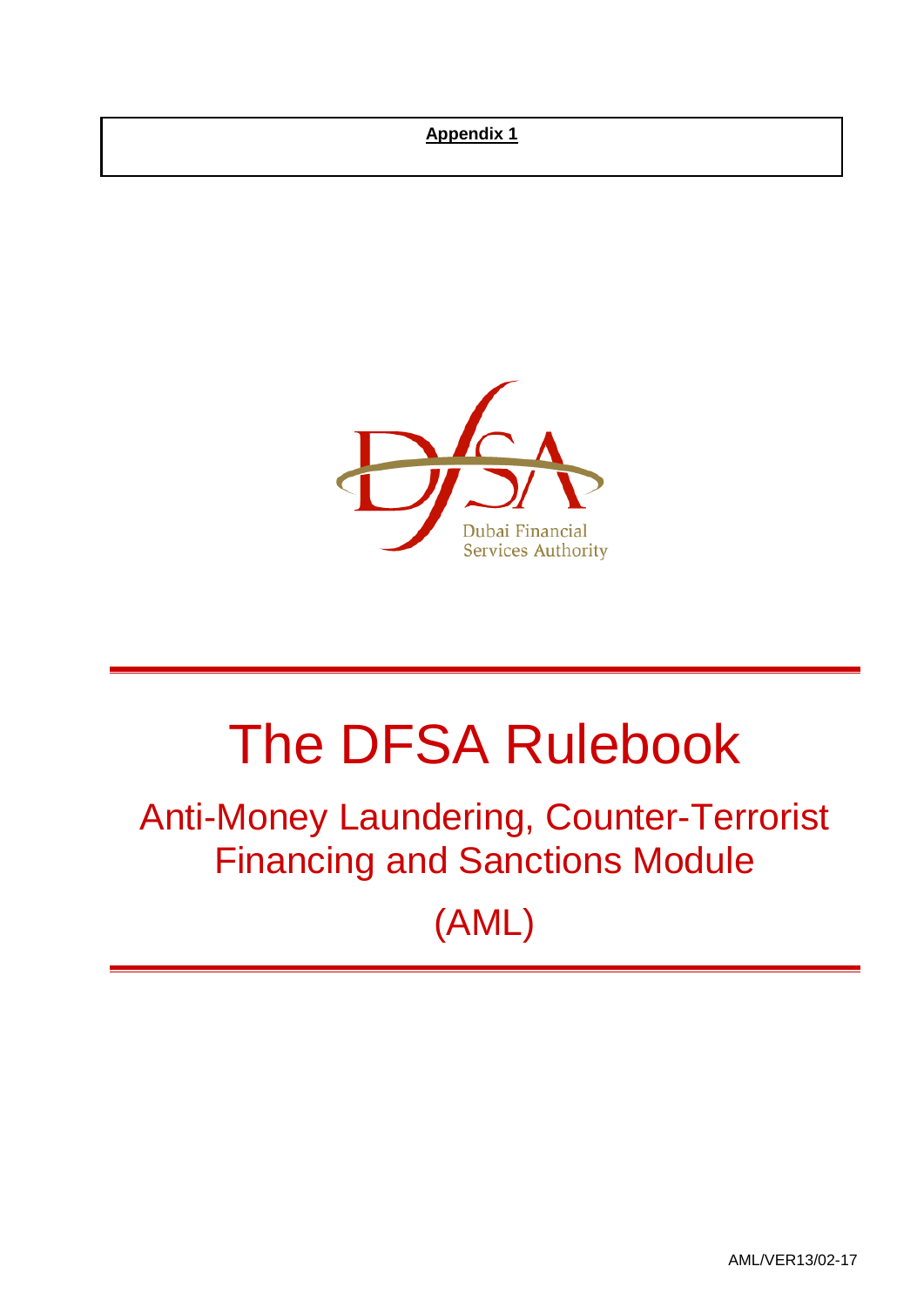

## **Contents**

The contents of this module are divided into the following chapters, sections and appendices:

| 1                                             |                                                           |
|-----------------------------------------------|-----------------------------------------------------------|
| 1.1<br>1.2<br>1.3                             |                                                           |
| $\overline{2}$                                |                                                           |
| 3                                             |                                                           |
| 3.1<br>3.2                                    |                                                           |
| 4                                             |                                                           |
| 4.1                                           |                                                           |
| 5                                             |                                                           |
| 5.1<br>5.2                                    |                                                           |
| 6                                             |                                                           |
| 6.1                                           |                                                           |
| 7                                             |                                                           |
| 7.1<br>7.2<br>7.3<br>7.4<br>7.5<br>7.6<br>7.7 |                                                           |
| 8                                             |                                                           |
| 8.1<br>8.2                                    |                                                           |
| 9                                             | <b>CORRESPONDENT BANKING, WIRE TRANSFERS AND AUDIT 41</b> |
| 9.1<br>9.2<br>9.3<br>9.4                      |                                                           |
| 10                                            | <b>SANCTIONS AND OTHER INTERNATIONAL OBLIGATIONS 44</b>   |
| 10.1                                          |                                                           |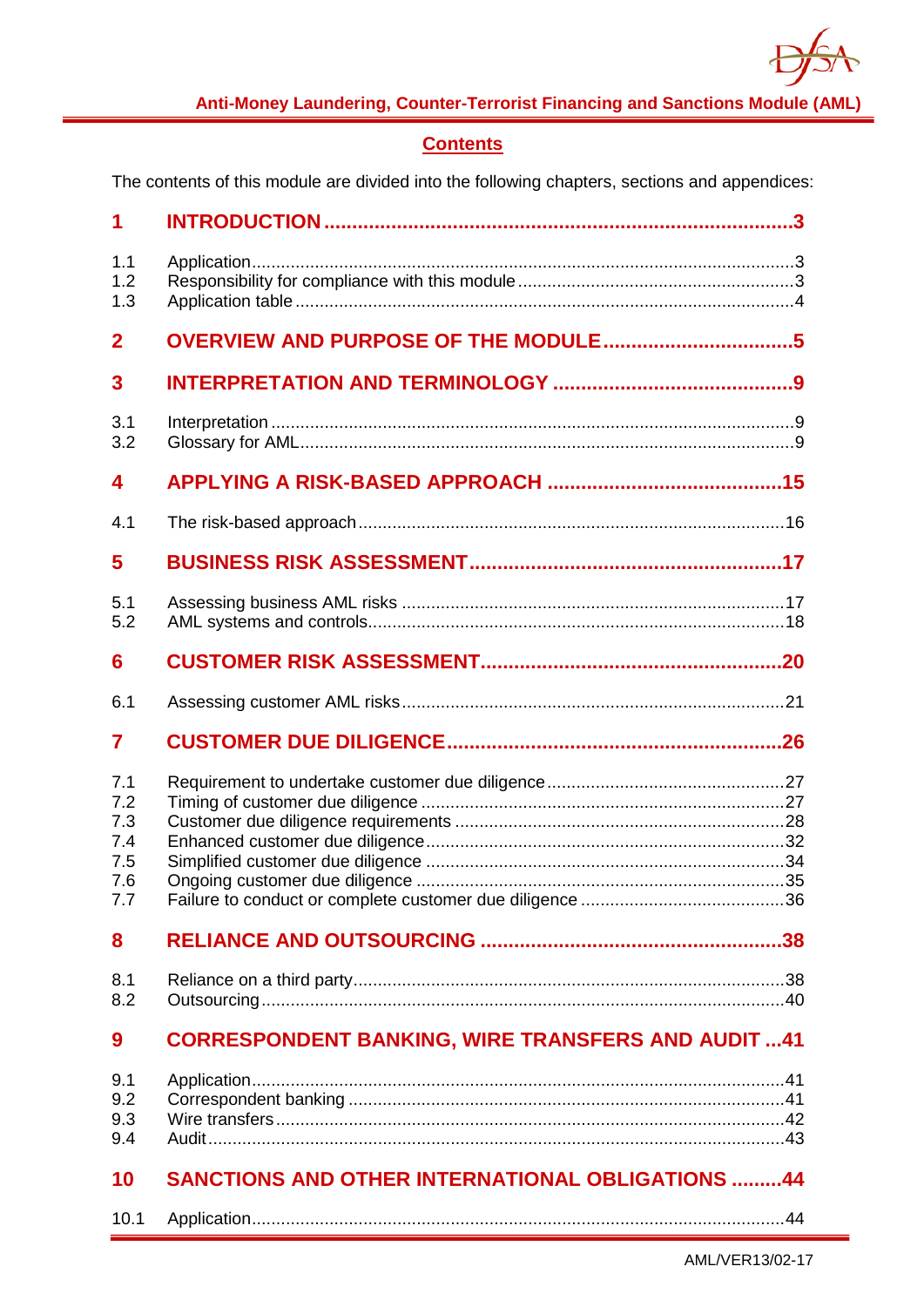

| 10.2<br>10.3                                         |                                       |  |
|------------------------------------------------------|---------------------------------------|--|
| 11                                                   | MONEY LAUNDERING REPORTING OFFICER 47 |  |
| 11.1<br>11.2<br>11.3<br>11.4                         |                                       |  |
| $12 \overline{ }$                                    |                                       |  |
| 12.1                                                 |                                       |  |
| 13                                                   |                                       |  |
| 13.1<br>13.2<br>13.3<br>13.4<br>13.5                 |                                       |  |
|                                                      |                                       |  |
| 14                                                   |                                       |  |
| 14.1<br>14.2<br>14.3<br>14.4<br>14.5<br>14.6<br>14.7 |                                       |  |
| 15                                                   |                                       |  |
| 15.2<br>15.3                                         |                                       |  |
| 16                                                   |                                       |  |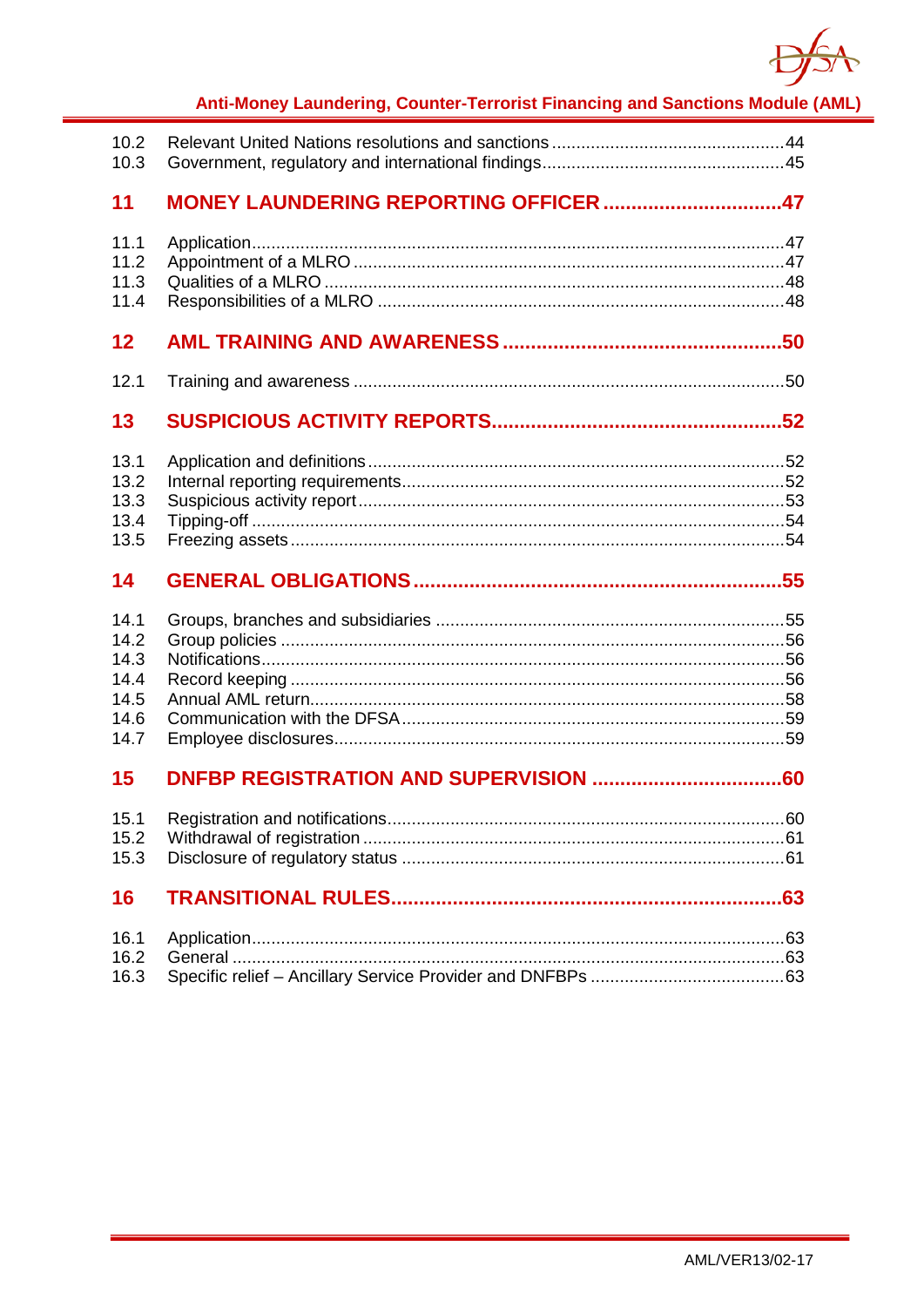

## <span id="page-3-1"></span><span id="page-3-0"></span>**1 INTRODUCTION**

## **1.1 Application**

- **1.1.1** This module (AML) applies to:
	- (a) every Relevant Person in respect of all its activities carried on in or from the DIFC;
	- (b) the persons specified in Rule 1.2.1 as being responsible for a Relevant Person's compliance with this module; and
	- (c) a Relevant Person, which is a DIFC entity, to the extent required by Rule 14.1.

except to the extent that a provision of AML provides for a narrower application.

- **1.1.2** For the purposes of these Rules, a Relevant Person means:
	- (a) an Authorised Firm other than a Credit Rating Agency;
	- (b) an Authorised Market Institution;
	- (c) a DNFBP; or
	- (d) a Registered Auditor.

## <span id="page-3-2"></span>**1.2 Responsibility for compliance with this module**

- **1.2.1** (1) Responsibility for a Relevant Person's compliance with this module lies with every member of its senior management.
	- (2) In carrying out their responsibilities under this module every member of a Relevant Person's senior management must exercise due skill, care and diligence.
	- (3) Nothing in this Rule precludes the DFSA from taking enforcement action against any person including any one or more of the following persons in respect of a breach of any Rule in this module:
		- (a) a Relevant Person;
		- (b) members of a Relevant Person's senior management; or
		- (c) an Employee of a Relevant Person.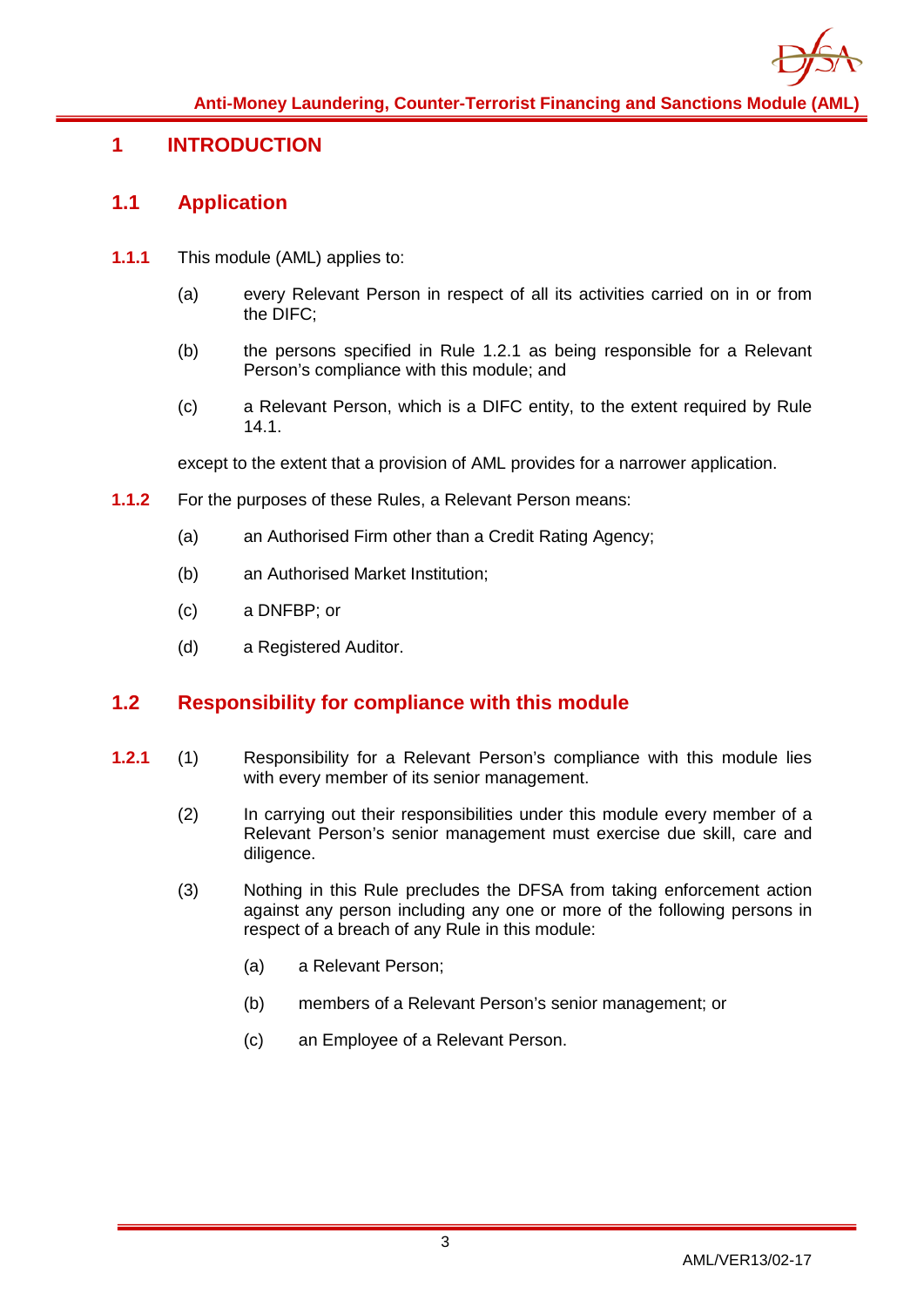## <span id="page-4-0"></span>**1.3 Application table**

#### **Guidance**

| <b>Relevant Person</b>       |           | <b>Applicable Chapters</b> |
|------------------------------|-----------|----------------------------|
| <b>Authorised Person</b>     |           | $1 - 14$                   |
| <b>Representative Office</b> | $1 - 5^*$ | $10 - 14$                  |
| <b>Registered Auditor</b>    | $1 - 8$   | $10 - 14$                  |
| <b>DNFBP</b>                 | $1 - 8$   | $10 - 15$                  |

\* Chapters 6 – 9 are unlikely to apply to a Representative Office as such an office is only permitted to carry on limited activities in the DIFC and therefore must not have Customers.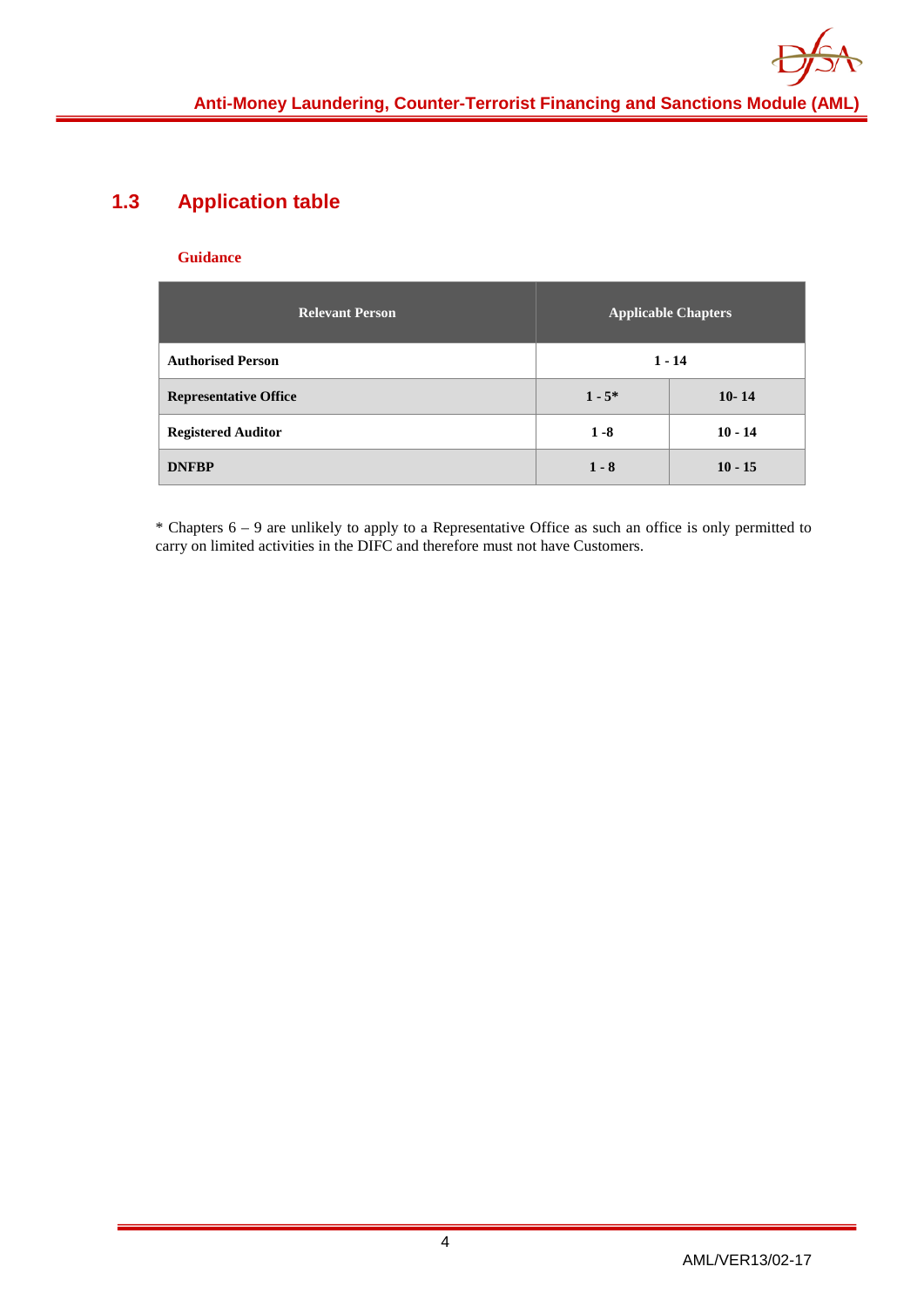

## <span id="page-5-0"></span>**2 OVERVIEW AND PURPOSE OF THE MODULE**

#### **Guidance**

1. In this module, for simplicity, a reference to "money laundering" also includes terrorist financing and the financing of unlawful organisations (see Rule 3.1.1).

#### **Overview of the DIFC's AML regime**

- 2. The DIFC is governed by two separate and complementary regimes in relation to AML regulation, both administered by the DFSA:
	- a. The Federal regime: Under Article 3 of Federal Law No. 8 of 2004, the provisions of Federal Law No. 4 of 2002 on Combating Money Laundering and Terrorist Financing and Federal Law No. 7 of 2014 on Combating Terrorism Offences and the implementing regulations under those laws apply in the DIFC. The DFSA, as the DIFC's supervisory authority for the purposes of those laws, is obliged to issue regulations and guidance in the DIFC relating to the regulation of anti-money laundering and combating the financing of terrorism and unlawful organisations. The DFSA may also impose administrative penalties for breaches of those laws and the implementing regulations. See Article 11(2) of Federal Law No. 4 of 2002 and also Article 17 of Cabinet Resolution No. 38 of 2014; and
	- b. The DIFC regime: Under Article 70(3) of the DIFC Regulatory Law 2004 (the "Regulatory Law"), the DFSA has jurisdiction for the regulation of anti-money laundering in the DIFC. The DIFC specific regime is contained in Chapter 2 of Part 4 of the Regulatory Law and any DFSA Rules made in connection with anti-money laundering measures, policies and procedures.
- 3. Note that under Article 71(1) of the Regulatory Law, the DIFC regime requires compliance with the Federal regime. It follows that a failure to comply with a provision of Federal Law No. 4 of 2002 on Combating Money Laundering and Terrorist Financing or Federal Law No. 7 of 2014 on Combating Terrorism Offences or the implementing regulations under those laws may also provide evidence of failure to comply with Article 71(1), which may then be addressed under the disciplinary and remedial provisions of the Regulatory Law and DFSA Rules.

#### **Purpose of the AML module**

- 4. The AML module has been designed to provide a single reference point for all persons and entities (collectively called Relevant Persons) who are supervised by the DFSA for Anti-Money Laundering (AML), Counter-Terrorist Financing (CTF) and sanctions compliance under the two regimes referred to above. Accordingly it applies to Authorised Firms, Authorised Market Institutions, Designated Non-Financial Businesses and Professions (DNFBPs), and Registered Auditors. The AML module takes into consideration the fact that Relevant Persons have differing AML risk profiles. A Relevant Person should familiarise itself with this module, and assess the extent to which the chapters and sections apply to it.
- 5. The AML module cannot be read in isolation from other relevant legislation or developments in international policy and best practice and, to the extent applicable, Relevant Persons need to be aware of, and take into account, how these aforementioned matters may impact on the Relevant Person's day to day operations. This is particularly relevant when considering United Nations Security Council Resolutions (UNSCRs) which apply in the DIFC, and unilateral sanctions imposed by other jurisdictions which may apply to a Relevant Person depending on the Relevant Person's jurisdiction of origin, its business and/or customer base.

#### **Structure of the AML module**

6. Chapter 1 of this module contains an application table which should assist a Relevant Person to navigate through the module and to determine which chapters are applicable to it. Chapter 1 also specifies who is ultimately responsible for a Relevant Person's compliance with the AML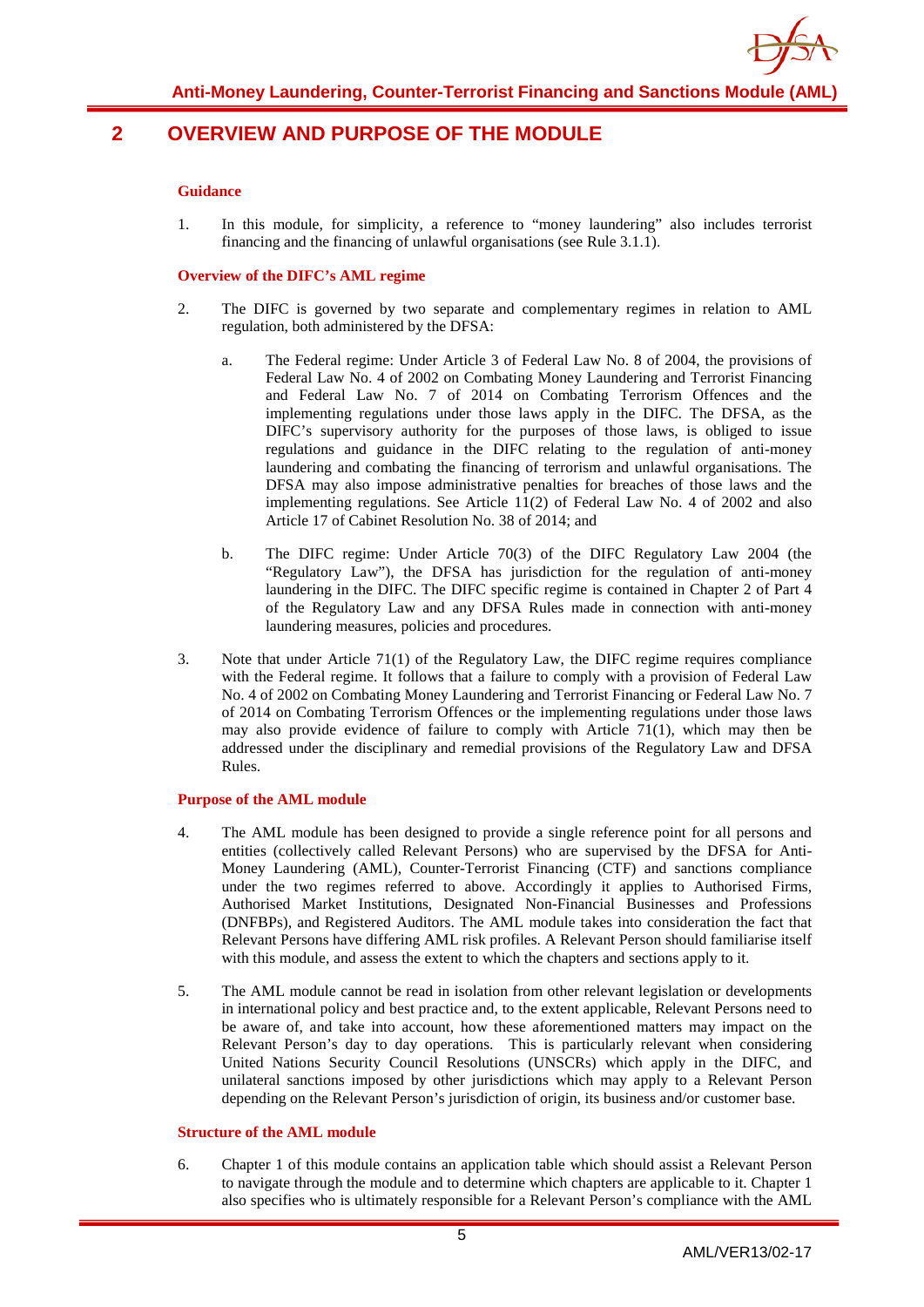

module. The DFSA expects the senior management of a Relevant Person to establish a robust and effective AML/CTF and sanctions compliance culture for the business.

- 7. Chapter 2 provides an overview of the AML module and chapter 3 sets out the key definitions in the module. Note that not all definitions used in this module are capitalised.
- 8. Chapter 4 explains the meaning of the risk-based approach (RBA), which should be applied when complying with this module. The RBA requires a risk-based assessment of a Relevant Person's business (in chapter 5) and its customers (in chapter 6). A risk-based assessment should be a dynamic process involving regular review, and the use of these reviews to establish the appropriate processes to match the levels of risk. No two Relevant Persons will have the same approach, and implementation of the RBA and the AML module permits a Relevant Person to design and implement systems that should be appropriate to their business and customers, with the obvious caveat being that such systems should be reasonable and proportionate in light of the AML risks. The DFSA expects the RBA to determine the breadth and depth of the Customer Due Diligence (CDD) which is undertaken for a particular customer under chapter 7, though the DFSA understands that there is an inevitable overlap between the risk-based assessment of the customer in chapter 6 and CDD in chapter 7. This overlap may occur at the initial stages of customer on-boarding but may also occur when undertaking on-going CDD.
- 9. Chapter 8 sets out when and how a Relevant Person may rely on a third party to undertake all or some of its CDD obligations. Reliance on a third-party CDD reduces the need to duplicate CDD already performed for a customer. Alternatively, a Relevant Person may outsource some or all of its CDD obligations to a service provider.
- 10. Chapter 9 sets out certain obligations in relation to correspondent banking, wire transfers and other matters which apply to Authorised Persons, and, in particular, to banks.
- 11. Chapter 10 sets out a Relevant Person's obligations in relation to United Nations Security Council resolutions and sanctions, and government, regulatory and international findings (in relation to AML, terrorist financing and the financing of weapons of mass destruction).
- 12. Chapter 11 sets out the obligation for a Relevant Person to appoint a Money Laundering Reporting Officer (MLRO) and the responsibilities of such a person.
- 13. Chapter 12 sets out the requirements for AML training and awareness. A Relevant Person should adopt the RBA when complying with chapter 12, so as to make its training and awareness proportionate to the AML risks of the business and the employee role.
- 14. Chapter 13 contains the obligations applying to all Relevant Persons concerning Suspicious Activity Reports, which are required to be made under Federal Law No. 4 of 2002.
- 15. Chapter 14 contains the general obligations applying to all Relevant Persons, including Group policies, notifications, record-keeping requirements and the annual AML Return.
- 16. Chapter 15 sets out specific Rules applying to DNFBPs, including the requirement to register with the DFSA, and Chapter 16 contains certain transitional Rules.

#### **The U.A.E. criminal law**

- 17. The U.A.E. criminal law applies in the DIFC and, therefore, persons in the DIFC must be aware of their obligations in respect of the criminal law as well as these Rules. Relevant U.A.E. criminal laws include Federal Law No. 4 of 2002 on Combating Money Laundering and Terrorist Financing, Federal Law No. 7 of 2014 on Combating Terrorism Offences and the Penal Code of the U.A.E.
- 18. Under Federal AML legislation, a Person may be criminally liable for the offence of money laundering if it intentionally commits specified acts in relation to funds which it knows are the proceeds of crime. The DFSA notes that:
	- a. the failure to report suspicions of money laundering;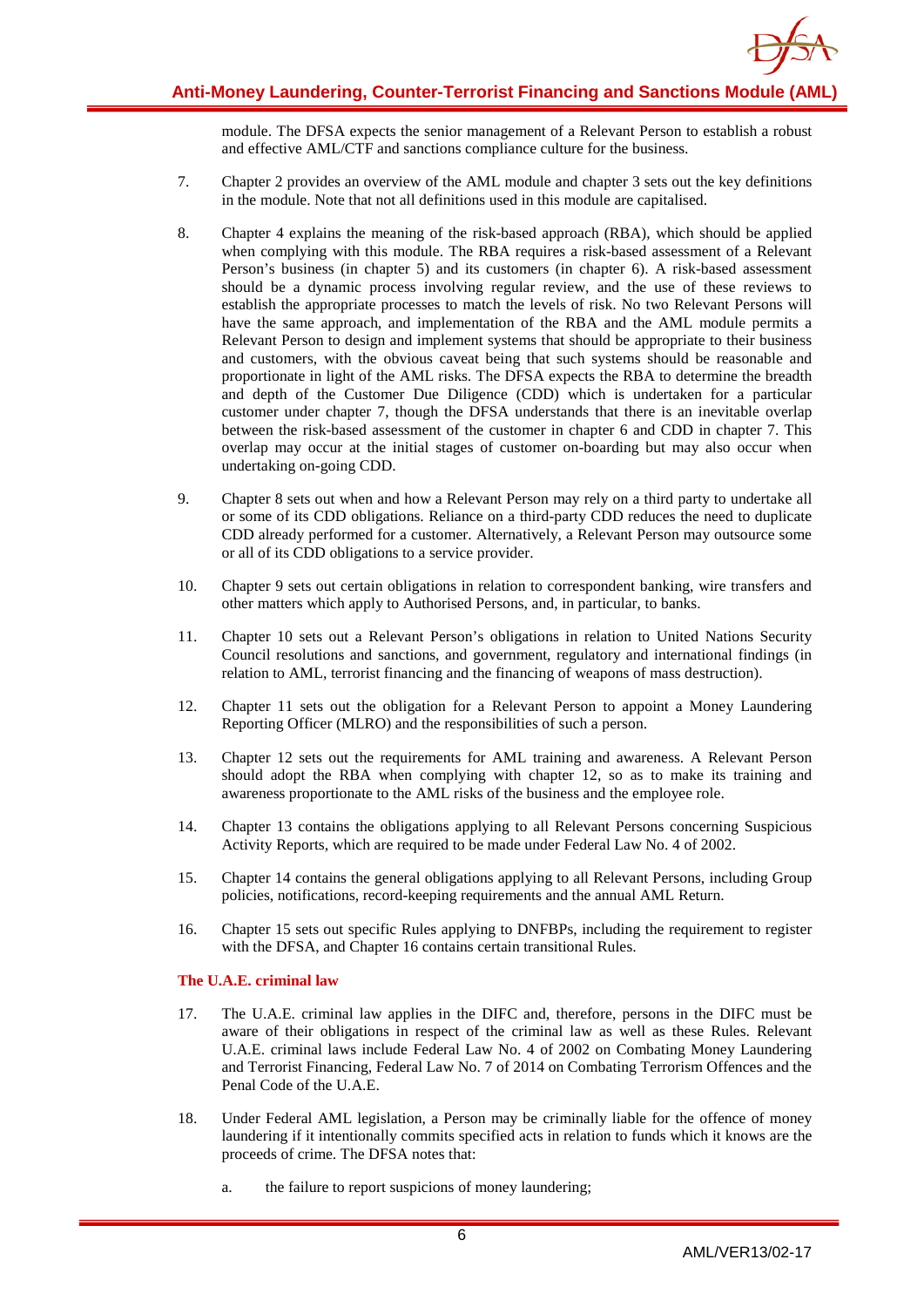- - b. "tipping off"; and
	- c. assisting in the commission of money laundering,

may each constitute a criminal offence that is punishable under the laws of the State.

- 19. The U.A.E Central Bank has the power under Federal AML legislation to freeze funds or other assets suspected of relating to money laundering, terrorist financing or the financing of unlawful organisations. Federal authorities also have powers to apply for the confiscation of funds or other assets that have been used for such purposes.
- 20. In a number of places in this module, Guidance cross-refers to specific requirements in Federal AML legislation. As interpretation of Federal AML legislation is a matter for the relevant Federal authorities rather than the DFSA, any question about those requirements should be directed to the relevant Federal authorities. Rules or Guidance in this module should not be relied upon to interpret or determine the application of the laws of the State.

#### **Financial Action Task Force**

- 21. The Financial Action Task Force (FATF) is an inter-governmental body whose purpose is the development and promotion of international standards to combat money laundering and terrorist financing.
- 22. The DFSA has had regard to the FATF Recommendations in making these Rules. A Relevant Person may wish to refer to the FATF Recommendations and interpretive notes to assist it in complying with these Rules. However, in the event that a FATF Recommendation or interpretive note conflicts with a Rule in this module, the relevant Rule takes precedence.
- 23. A Relevant Person may also wish to refer to the FATF typology reports which may assist in identifying new money laundering threats and which provide information on money laundering and terrorist financing methods. The FATF typology reports cover many pertinent topics for Relevant Persons, including corruption, new payment methods, money laundering using trusts and company service providers, and vulnerabilities of free trade zones. These typology reports can be found on the FATF website www.fatf-gafi.org.
- 24. The U.A.E., as a member of the United Nations, is required to comply with sanctions issued and passed by the United Nations Security Council (UNSC). These UNSC obligations apply in the DIFC and their importance is emphasised by specific obligations contained in this module requiring Relevant Persons to establish and maintain effective systems and controls to comply with UNSC sanctions and resolutions (See chapter 10).
- 25. The FATF has issued guidance on a number of specific UNSC sanctions and resolutions regarding the countering of the proliferation of weapons of mass destruction. Such guidance has been issued to assist in implementing the targeted financial sanctions and activity based financial prohibitions. This guidance can be found on the FATF website www.fatf-gafi.org.
- 26. In relation to unilateral sanctions imposed in specific jurisdictions such as the European Union, the U.K. (HM Treasury) and the U.S. (Office of Foreign Assets Control), the DFSA expects a Relevant Person to consider and take positive steps to ensure compliance where required or appropriate.

#### **Tax Issues and Exchange of Information for Tax purposes**

- 27. The DIFC benefits from an international customer base with a growing number of customers who may be investing with financial institutions outside their country of residence. These factors create a risk of the services of Relevant Persons being used to hide assets which are subject to taxation, or to launder the unlawful proceeds of tax crimes.
- 28. The DFSA is committed to protecting the DIFC from being used to facilitate tax crimes and believes that strong AML policies, procedures, systems and controls, including robust customer due diligence requirements, are needed to mitigate the risk of tax crimes.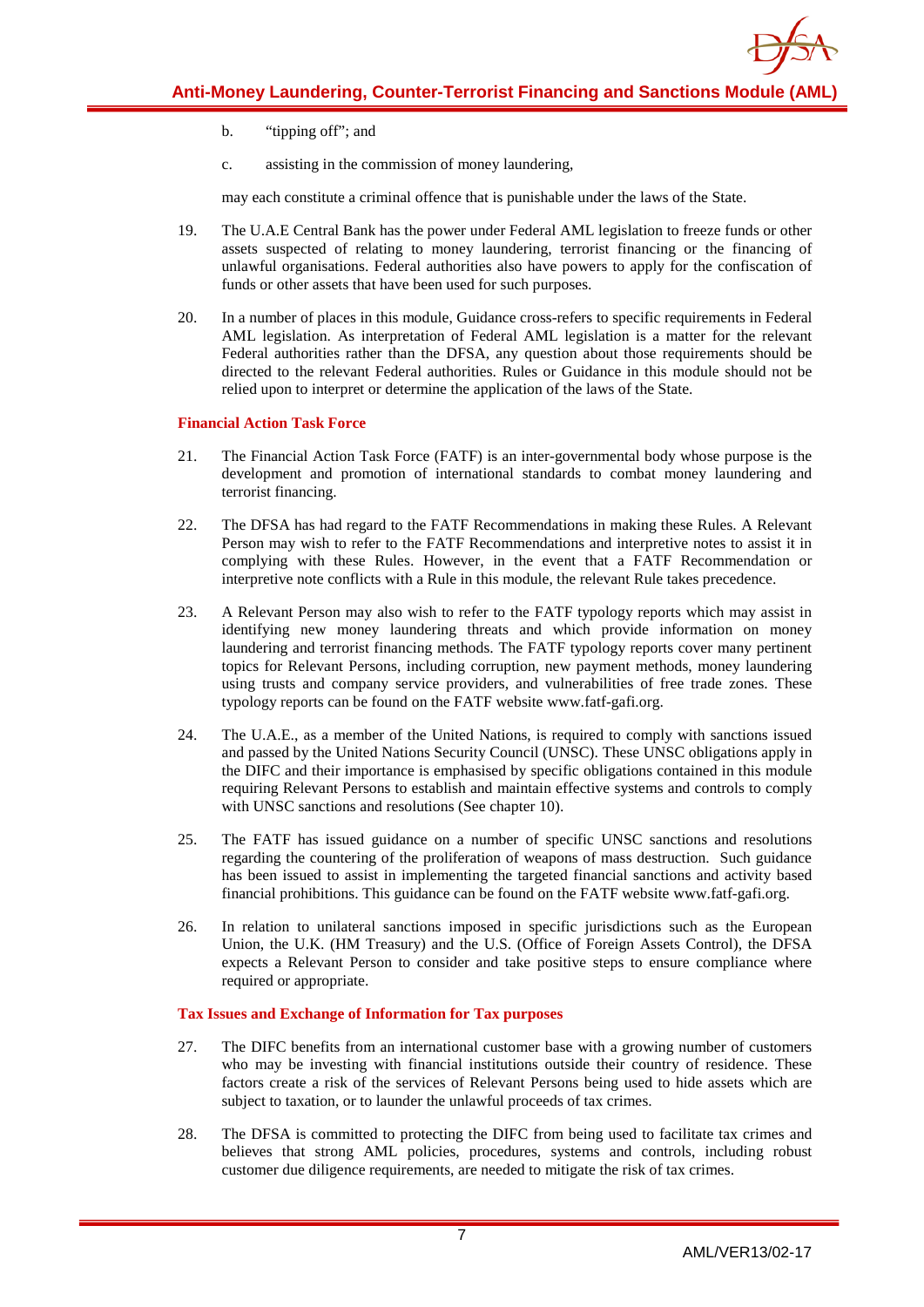- 29. Such measures will also ensure that a Relevant Person is able to comply with other international obligations such as the OECD Automatic Exchange of Information for Tax Purposes Programme and FATF Recommendations, which were updated in 2012 to expand the scope of money laundering predicate offences to include tax crimes (related to direct and indirect taxes).
- 30. A Relevant Person should therefore establish and maintain appropriate policies, procedures, systems and controls to enable it to detect and deter the laundering of proceeds of tax crimes. For example, as part of its risk-based approach under chapter 4, it should consider its tax risk exposure as a result of the nature of its business, customers, products, services and other relevant factors. It should also conduct appropriate customer due diligence to identify customers who may be subject to tax crime risk (see also the Guidance after Rule 6.1.4).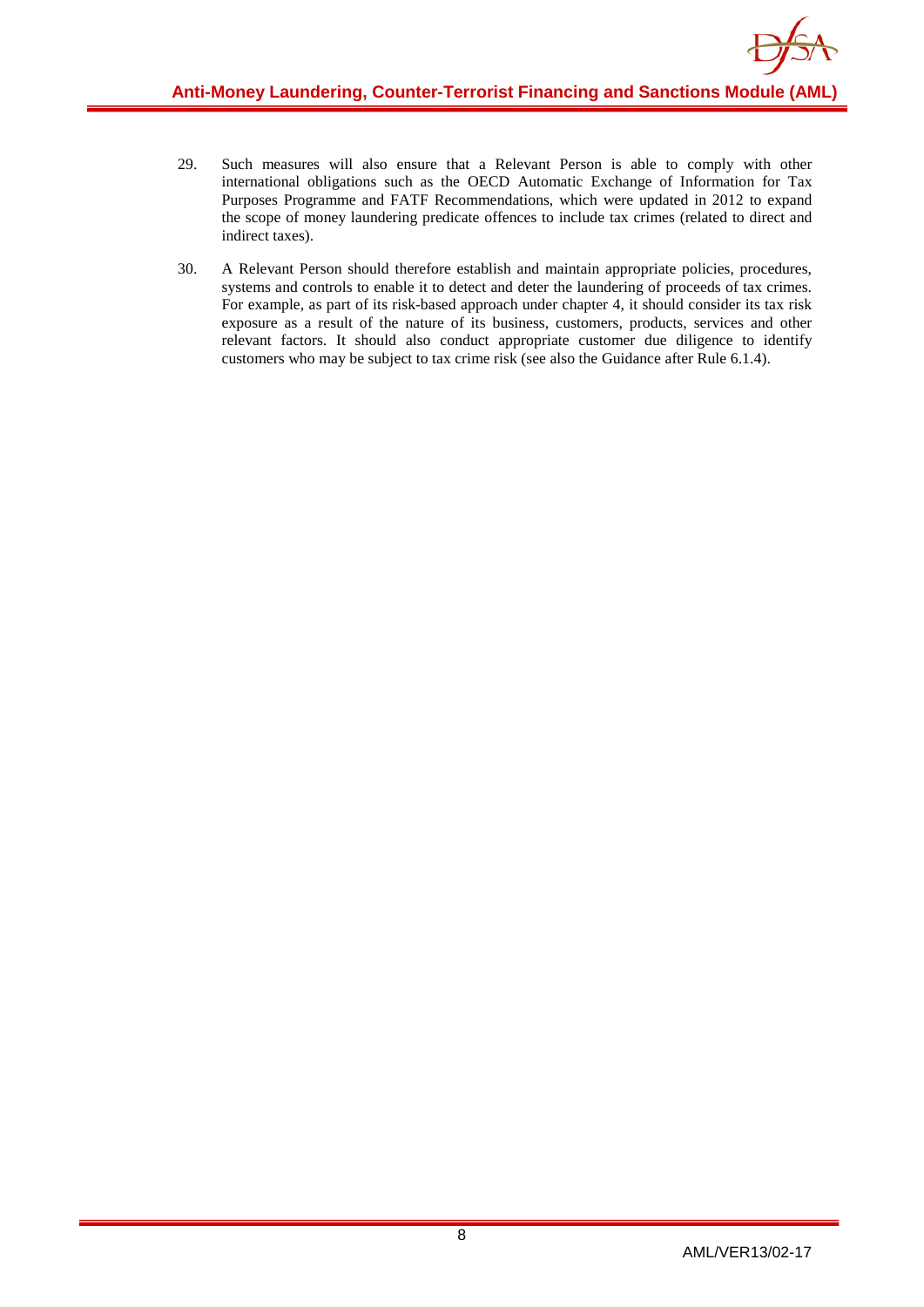

## <span id="page-9-1"></span><span id="page-9-0"></span>**3 INTERPRETATION AND TERMINOLOGY**

## **3.1 Interpretation**

**3.1.1** A reference in this module to "money laundering" in lower case includes a reference to terrorist financing and the financing of unlawful organisations, unless the context provides or implies otherwise.

#### **Guidance**

Chapter 6, section 6.2, of the General (GEN) module sets out how to interpret the Rulebook, including this module.

## <span id="page-9-2"></span>**3.2 Glossary for AML**

- 1. A Relevant Person should note that, in order to make this module easier to read, some of the defined terms in this module have not had the initial letter of each word capitalised in the same way as in other Rulebook modules.
- 2. Some of the defined terms and abbreviations in this module may also be found in the DFSA's Glossary module (GLO). Where a defined term in this module does not appear in Rule 3.2.1, a Relevant Person should look in GLO to find the meaning.
- 3. In accordance with the interpretation provisions in the Regulatory Law, a reference to legislation includes a reference to the legislation as amended or re-enacted from time to time.

| 3.2.1 |                     |  | In this module, the terms and abbreviations listed in the table below have the |  |  |  |  |
|-------|---------------------|--|--------------------------------------------------------------------------------|--|--|--|--|
|       | following meanings: |  |                                                                                |  |  |  |  |

| <b>AML</b>               | Means either "anti-money laundering" or this Anti-Money<br>Laundering, Counter-Terrorist Financing and Sanctions<br>module, depending on the context.                                                                                                                                                                                                                                                                                           |
|--------------------------|-------------------------------------------------------------------------------------------------------------------------------------------------------------------------------------------------------------------------------------------------------------------------------------------------------------------------------------------------------------------------------------------------------------------------------------------------|
| <b>AMLSCU</b>            | Means the Anti-Money Laundering Suspicious Cases Unit,<br>the Financial Intelligence Unit of the U.A.E. Central Bank.                                                                                                                                                                                                                                                                                                                           |
| <b>Authorised Person</b> | Means an Authorised Firm or an Authorised Market<br>Institution.                                                                                                                                                                                                                                                                                                                                                                                |
| beneficial owner         | Means, in relation to a customer, a natural person:<br>who ultimately controls, directly or indirectly, a<br>(a)<br>customer;<br>(b)<br>who, in relation to a customer which is a legal person<br>or arrangement, exercises (whether directly or<br>indirectly) ultimate effective control over the person or<br>arrangement, or the management of such person or<br>arrangement;<br>who ultimately owns or has an ownership interest in<br>(c) |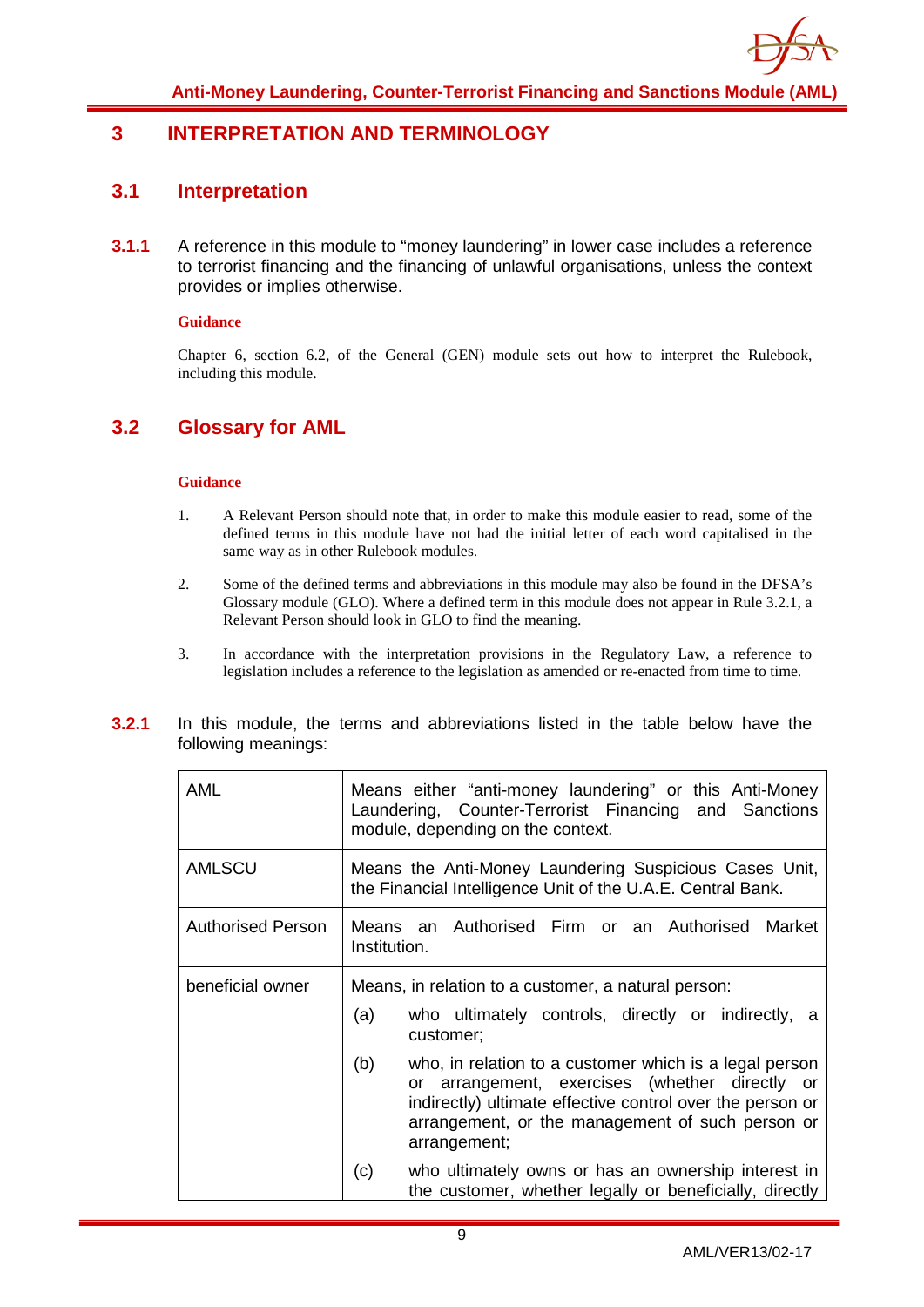

|                                             | or indirectly;                                                                                                                                                                                                                                                             |
|---------------------------------------------|----------------------------------------------------------------------------------------------------------------------------------------------------------------------------------------------------------------------------------------------------------------------------|
|                                             | on whose behalf or for whose benefit a transaction is<br>(d)<br>being conducted; or                                                                                                                                                                                        |
|                                             | on whose instructions the signatories of an account,<br>(e)<br>or any intermediaries instructing such signatories, are<br>for the time being accustomed to act.                                                                                                            |
|                                             | A person not falling into (a) or (b) is not a beneficial owner by<br>reason of (c) or (d) if, having regard to a risk-based<br>assessment of the customer, the ownership interest is small<br>and in the circumstances poses no or negligible risk of<br>money laundering. |
|                                             | In (a) to (e), a reference to a "customer" includes a customer<br>account, customer assets and the underlying legal person or<br>arrangements which constitute or make up the customer,<br>customer account or customer assets.                                            |
| <b>Branch</b>                               | Means a place of business within the DIFC:                                                                                                                                                                                                                                 |
|                                             | (a)<br>which has no separate legal personality;                                                                                                                                                                                                                            |
|                                             | (b)<br>which forms a legally dependant part of a Relevant<br>Person whose principal place of business and head<br>office is in a jurisdiction other than the DIFC; and                                                                                                     |
|                                             | (c)<br>through which the Relevant Person carries<br><b>on</b><br>business in or from the DIFC.                                                                                                                                                                             |
| <b>Cabinet Resolution</b><br>No. 38 of 2014 | Means Federal Cabinet Resolution No. 38 of 2014 on the<br>Implementing Regulations of Federal Law No. 4 of 2002.                                                                                                                                                           |
| Client                                      | Has the meaning in chapter 2 of the Conduct of Business<br>module.                                                                                                                                                                                                         |
| company service<br>provider                 | Means a person, not falling into parts $(1)(a)$ to $(e)$ or $(g)$ of the<br>definition of a DNFBP that, by way of business, provides any<br>of the following services to a customer:                                                                                       |
|                                             | acting as a formation agent of legal persons;<br>(a)                                                                                                                                                                                                                       |
|                                             | (b)<br>acting as (or arranging for another person to act as) a<br>director or secretary of a company, a partner of a<br>partnership, or a similar position in relation to other<br>legal persons;                                                                          |
|                                             | (c)<br>providing a registered office, business address or<br>accommodation, correspondence or administrative<br>address for a company, a partnership or any other<br>legal person or arrangement; or                                                                       |
|                                             | (d)<br>acting as (or arranging for another person to act as) a<br>nominee shareholder for another person.                                                                                                                                                                  |
|                                             |                                                                                                                                                                                                                                                                            |
| Contract of<br>Insurance                    | Has the meaning in GEN Rule A4.1.1.                                                                                                                                                                                                                                        |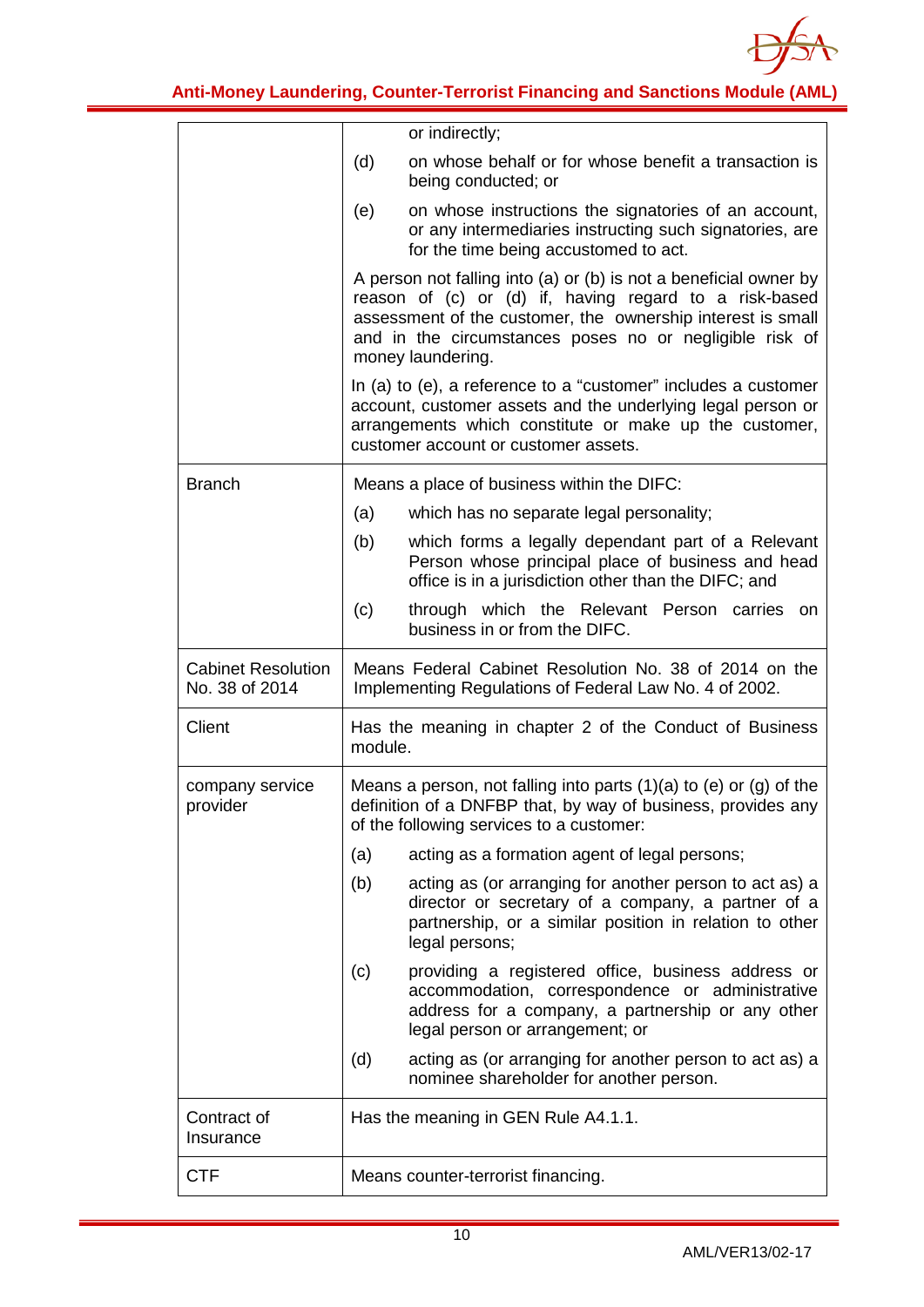

| customer                                              | Unless otherwise provided, means:            |                                                                                                                                                                                                                                                                                                                                                                           |  |  |  |  |
|-------------------------------------------------------|----------------------------------------------|---------------------------------------------------------------------------------------------------------------------------------------------------------------------------------------------------------------------------------------------------------------------------------------------------------------------------------------------------------------------------|--|--|--|--|
|                                                       | (a)                                          | a person where, in relation to a business relationship<br>between the person and a Relevant Person, there is a<br>firm intention or commitment by each party to enter into<br>a contractual relationship or where there is a firm<br>commitment by each party to enter into a transaction, in<br>connection with a product or service provided by the<br>Relevant Person; |  |  |  |  |
|                                                       | (b)                                          | a Client of an Authorised Firm;                                                                                                                                                                                                                                                                                                                                           |  |  |  |  |
|                                                       | (c)                                          | a Member or prospective Member of, or an applicant<br>for admission of Securities to trading on, an Authorised<br>Market Institution;                                                                                                                                                                                                                                     |  |  |  |  |
|                                                       | (d)                                          | in relation to a Single Family Office, a member of the<br>Single Family; or                                                                                                                                                                                                                                                                                               |  |  |  |  |
|                                                       | (e)                                          | a person with whom a Relevant Person is otherwise<br>establishing or has established a business relationship.                                                                                                                                                                                                                                                             |  |  |  |  |
| <b>Customer Due</b><br>Diligence (CDD)                |                                              | Has the meaning in Rule 7.3.1.                                                                                                                                                                                                                                                                                                                                            |  |  |  |  |
| <b>Designated Non-</b>                                | Means:                                       |                                                                                                                                                                                                                                                                                                                                                                           |  |  |  |  |
| <b>Financial Business</b><br>or Profession<br>(DNFBP) | (1)                                          | The following class of persons whose business or<br>profession is carried on in or from the DIFC:                                                                                                                                                                                                                                                                         |  |  |  |  |
|                                                       |                                              | (a)<br>a real estate developer or agency which<br>carries out transactions with a customer<br>involving the buying or selling of real property;                                                                                                                                                                                                                           |  |  |  |  |
|                                                       |                                              | (b)<br>a dealer in precious metals or precious stones;                                                                                                                                                                                                                                                                                                                    |  |  |  |  |
|                                                       |                                              | a dealer in any saleable item of a price equal<br>(c)<br>to or greater than \$15,000;                                                                                                                                                                                                                                                                                     |  |  |  |  |
|                                                       |                                              | (d)<br>a law firm, notary firm, or other independent<br>legal business;                                                                                                                                                                                                                                                                                                   |  |  |  |  |
|                                                       |                                              | an accounting firm, audit firm or insolvency<br>(e)<br>firm;                                                                                                                                                                                                                                                                                                              |  |  |  |  |
|                                                       |                                              | (f)<br>a company service provider; or                                                                                                                                                                                                                                                                                                                                     |  |  |  |  |
|                                                       |                                              | (g)<br>a Single Family Office.                                                                                                                                                                                                                                                                                                                                            |  |  |  |  |
|                                                       | (2)                                          | person who is an Authorised Person<br>A<br>- or<br>a<br>Registered Auditor is not a DNFBP.                                                                                                                                                                                                                                                                                |  |  |  |  |
| <b>DIFC</b> entity                                    |                                              | Means a legal person which is incorporated or registered in<br>the DIFC (excluding a registered Branch).                                                                                                                                                                                                                                                                  |  |  |  |  |
| Domestic Fund                                         | A Fund established or domiciled in the DIFC. |                                                                                                                                                                                                                                                                                                                                                                           |  |  |  |  |
| Employee                                              |                                              | Means an individual:                                                                                                                                                                                                                                                                                                                                                      |  |  |  |  |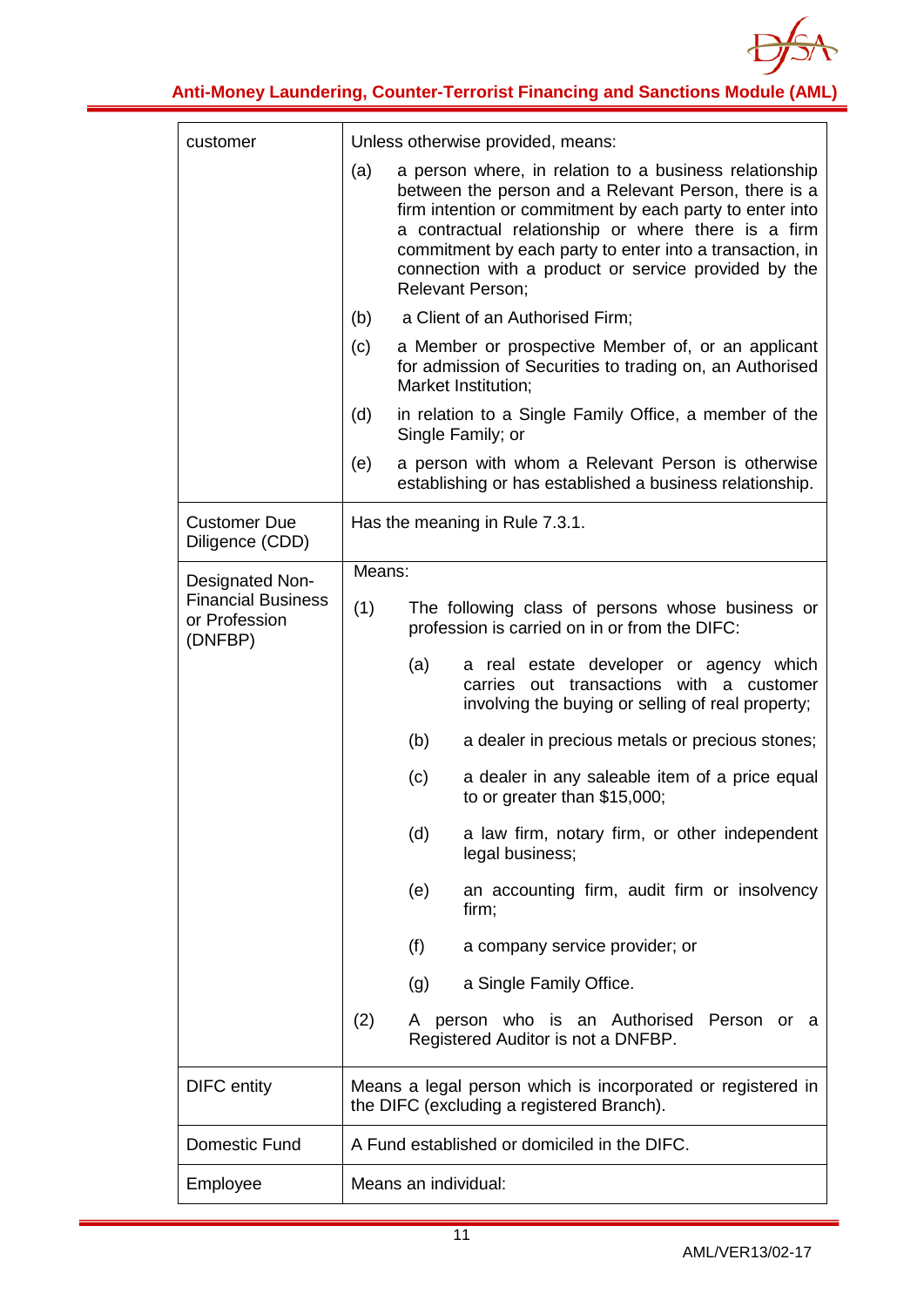

|                                                     | who is employed or appointed by a person in<br>(a)<br>connection with that person's business, whether<br>under a contract of service or for services or<br>otherwise; or<br>(b)<br>whose services, under an arrangement between that<br>person and a third party, are placed at the disposal<br>and under the control of that person. |
|-----------------------------------------------------|---------------------------------------------------------------------------------------------------------------------------------------------------------------------------------------------------------------------------------------------------------------------------------------------------------------------------------------|
| Enhanced<br><b>Customer Due</b><br><b>Diligence</b> | Means undertaking Customer Due<br>Diligence and<br>the<br>enhanced measures under Rule 7.4.1.                                                                                                                                                                                                                                         |
| <b>FATF</b>                                         | Means the Financial Action Task Force.                                                                                                                                                                                                                                                                                                |
| <b>FATF</b><br>Recommendations                      | Means the publication entitled the "International Standards on<br>Combatting Money Laundering and the Financing of<br>Terrorism and Proliferation" as published and amended from<br>time to time by FATF.                                                                                                                             |
| <b>Federal AML</b><br>legislation                   | Means all U.A.E Federal Laws and their implementing<br>regulations relating to money laundering, terrorist financing<br>and the financing of unlawful organisations, as well as<br>sanctions compliance, including Federal Law No. 4 of 2002,<br>Federal Law No. 7 of 2014 and Cabinet Resolution No. 38 of<br>2014.                  |
| Federal Law No. 4<br>of 2002                        | Means U.A.E Federal Law No. 4 of 2002 on Combating<br>Money Laundering and Terrorist Financing.                                                                                                                                                                                                                                       |
| Federal Law No. 7<br>of 2014                        | Means U.A.E Federal Law No. 7 of 2014 on Combating<br>Terrorism Offences.                                                                                                                                                                                                                                                             |
|                                                     |                                                                                                                                                                                                                                                                                                                                       |
| <b>Financial Institution</b>                        | A regulated or unregulated entity, whose activities are<br>primarily financial in nature.                                                                                                                                                                                                                                             |
| <b>Financial Services</b><br>Regulator              | Means a regulator of financial services activities established<br>in a jurisdiction other than the DIFC.                                                                                                                                                                                                                              |
| Governing Body                                      | Means the board of directors, partners, committee<br>of.<br>management or other governing body of:                                                                                                                                                                                                                                    |
|                                                     | a Body Corporate or Partnership; or<br>(a)                                                                                                                                                                                                                                                                                            |
|                                                     | (b)<br>an unincorporated association carrying on a trade or<br>business, with or without a view to profit.                                                                                                                                                                                                                            |
| Group                                               | Means a Group of entities which includes an entity (the 'first<br>entity') and:                                                                                                                                                                                                                                                       |
|                                                     | any parent of the first entity; and<br>(a)                                                                                                                                                                                                                                                                                            |
|                                                     | any subsidiaries (direct or indirect) of the parent or<br>(b)<br>parents in (a) or the first entity; or                                                                                                                                                                                                                               |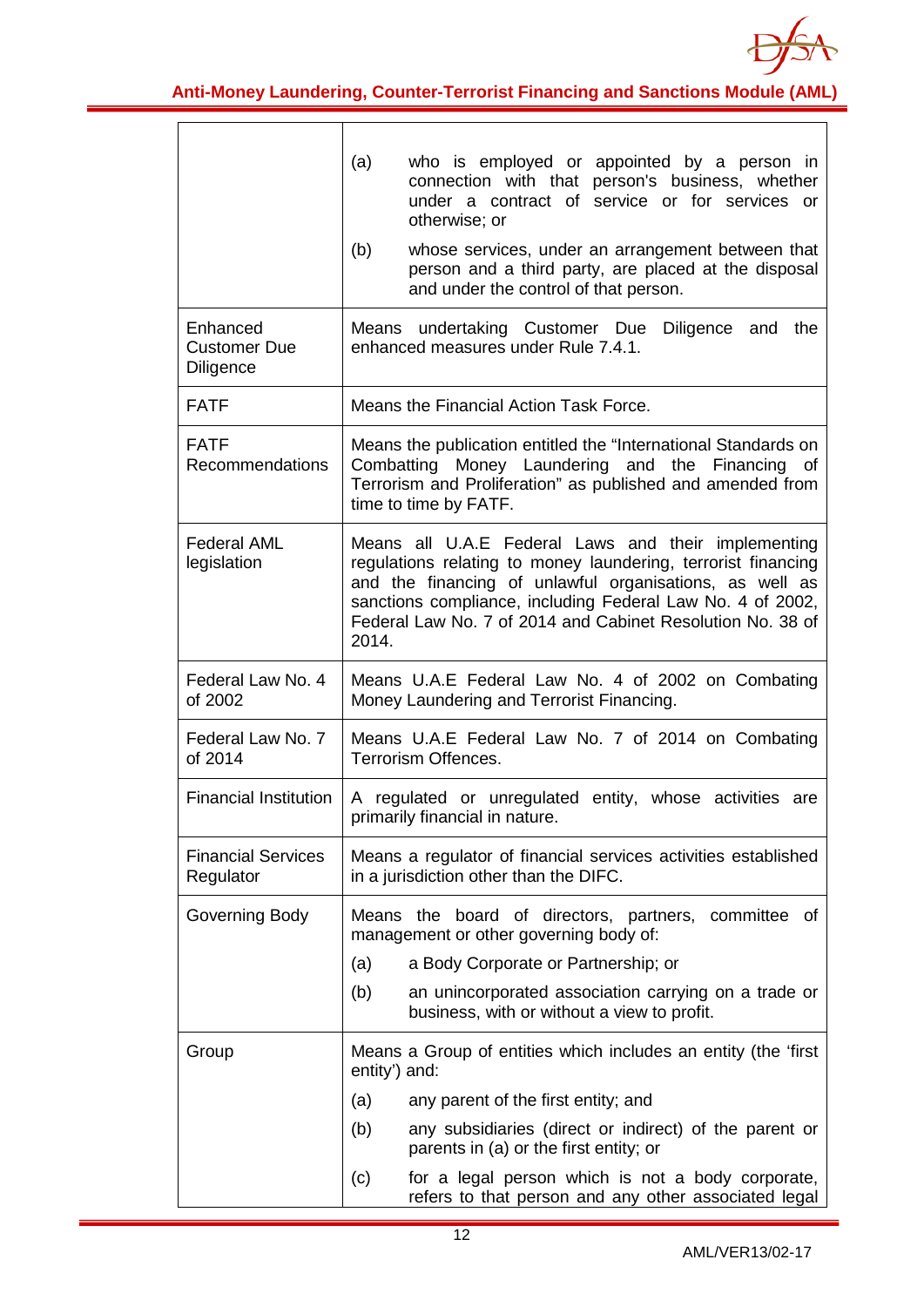

|                                                               | persons who are in an equivalent relationship to that<br>in $(a)$ and $(b)$ .                                                                                                                                                                                                                                                                                                                                                                                                                                                                                                                                                                             |
|---------------------------------------------------------------|-----------------------------------------------------------------------------------------------------------------------------------------------------------------------------------------------------------------------------------------------------------------------------------------------------------------------------------------------------------------------------------------------------------------------------------------------------------------------------------------------------------------------------------------------------------------------------------------------------------------------------------------------------------|
| International<br>Organisation                                 | organisation established by formal<br>political<br>Means<br>an<br>agreement between member countries, where the agreement<br>has the status of an international treaty, and the organisation<br>is recognised in the law of countries which are members.                                                                                                                                                                                                                                                                                                                                                                                                  |
| Law                                                           | Means the Regulatory Law.                                                                                                                                                                                                                                                                                                                                                                                                                                                                                                                                                                                                                                 |
| legal person                                                  | Means any entity other than a natural person that can<br>establish a customer relationship with a Relevant Person or<br>otherwise own property. This can include companies, bodies<br>corporate or unincorporate, trusts, foundations, anstalten,<br>partnerships, associations, states and governments and other<br>relevantly similar entities.                                                                                                                                                                                                                                                                                                         |
| Member                                                        | A person admitted as a member of an Authorised Market<br>Institution in accordance with its Business Rules.                                                                                                                                                                                                                                                                                                                                                                                                                                                                                                                                               |
| <b>Money Laundering</b><br><b>Reporting Officer</b><br>(MLRO) | Means the person appointed by a Relevant Person pursuant<br>to Rule 11.2.1(1).                                                                                                                                                                                                                                                                                                                                                                                                                                                                                                                                                                            |
| natural person                                                | Means an individual.                                                                                                                                                                                                                                                                                                                                                                                                                                                                                                                                                                                                                                      |
| person                                                        | Means a natural or legal person.                                                                                                                                                                                                                                                                                                                                                                                                                                                                                                                                                                                                                          |
| <b>Politically Exposed</b><br>Person (PEP)                    | Means a natural person (and includes, where relevant, a<br>family member or close associate) who is or has been<br>entrusted with a prominent public function, whether in the<br>State or elsewhere, including but not limited to, a head of<br>state or of government, senior politician, senior government,<br>judicial or military official, ambassador, senior person in an<br>International Organisation, senior executive of a state owned<br>corporation, an important political party official, or a member<br>of senior management or an individual who has been<br>entrusted with similar functions such as a director or a deputy<br>director. |
|                                                               | This definition does not include middle ranking or more junior<br>individuals in the above categories.                                                                                                                                                                                                                                                                                                                                                                                                                                                                                                                                                    |
| <b>Public Listed</b><br>Company                               | Has the meaning given in Schedule 1 to the Regulatory Law.                                                                                                                                                                                                                                                                                                                                                                                                                                                                                                                                                                                                |
| <b>Registered Auditor</b>                                     | Has the meaning given to that term in the Regulatory Law.                                                                                                                                                                                                                                                                                                                                                                                                                                                                                                                                                                                                 |
| Regulated<br>Exchange                                         | Means an exchange regulated by a Financial Services<br>Regulator.                                                                                                                                                                                                                                                                                                                                                                                                                                                                                                                                                                                         |
| Regulated<br><b>Financial Institution</b>                     | A person who does not hold a Licence but who is authorised<br>in a jurisdiction other than the DIFC to carry on any financial<br>service by another Financial Services Regulator.                                                                                                                                                                                                                                                                                                                                                                                                                                                                         |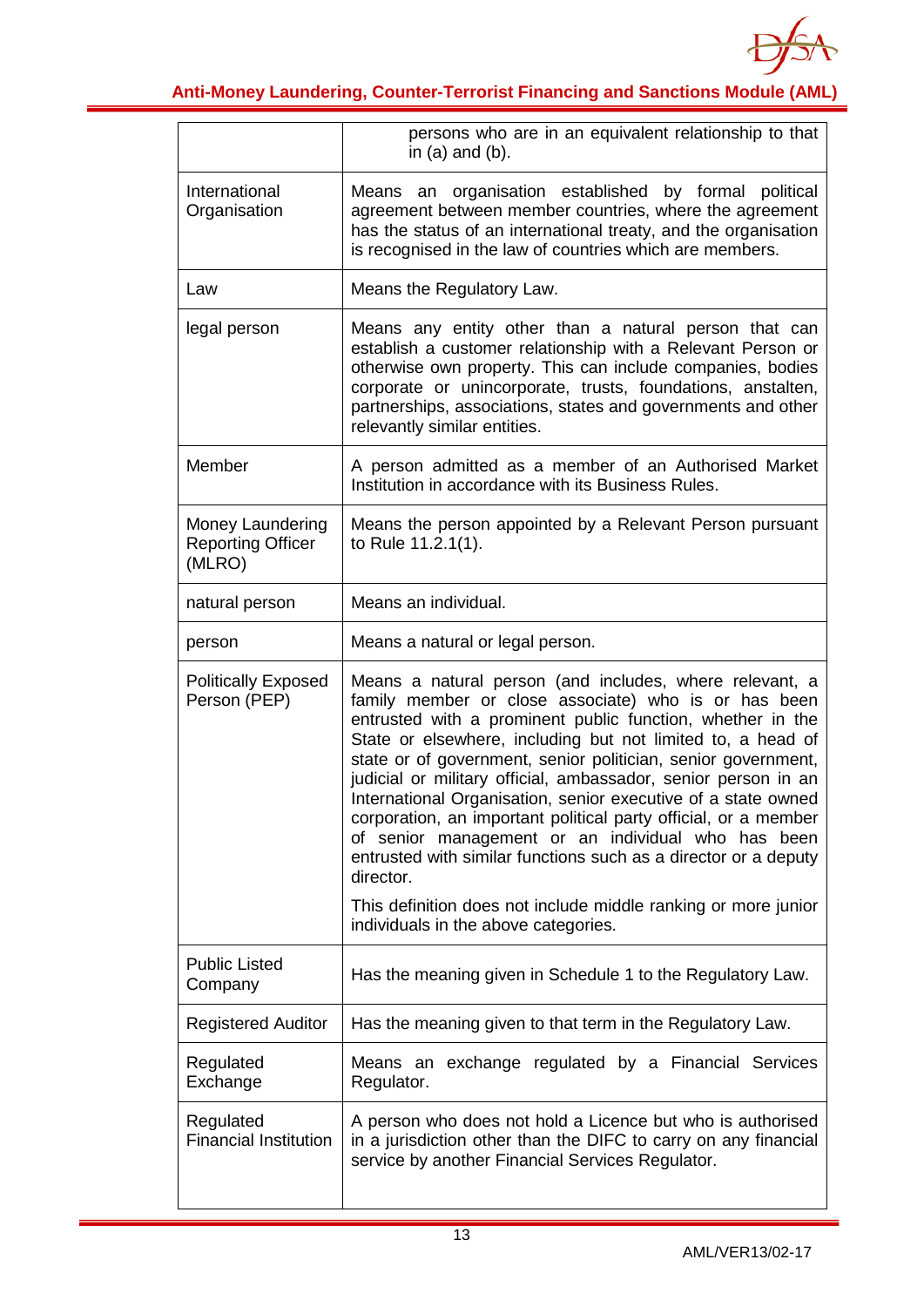

| <b>Relevant Person</b>                         | Has the meaning given to that term in Rule 1.1.2.                                                                                                                                                                        |
|------------------------------------------------|--------------------------------------------------------------------------------------------------------------------------------------------------------------------------------------------------------------------------|
| senior<br>management                           | Means, in relation to a Relevant Person every member of the<br>Relevant Person's executive management and includes:                                                                                                      |
|                                                | for a DIFC entity, every member of the Relevant<br>(a)<br>Person's Governing Body;                                                                                                                                       |
|                                                | for a Branch, the person or persons who control the<br>(b)<br>day to day operations of the Relevant Person in the<br>DIFC and would include, at a minimum, the SEO or<br>equivalent, such as the managing director; or   |
|                                                | for a Registered Auditor, every member of the<br>(c)<br>Relevant Person's executive management in the<br>U.A.E.                                                                                                          |
| <b>Shell Bank</b>                              | A bank that has no physical presence in the country in which<br>it is incorporated or licensed and which is not affiliated with a<br>regulated financial group that is subject to effective<br>consolidated supervision. |
| Simplified<br><b>Customer Due</b><br>Diligence | Means Customer Due Diligence as modified under Rule<br>7.5.1.                                                                                                                                                            |
| Single Family                                  | Has the meaning given to that term in the DIFC Single Family<br><b>Office Regulations.</b>                                                                                                                               |
| Single Family<br>Office                        | Has the meaning given to that term in the DIFC Single Family<br><b>Office Regulations.</b>                                                                                                                               |
| source of funds                                | Means the origin of customer's funds which relate to a<br>transaction or service and includes how such funds are<br>connected to a customer's source of wealth.                                                          |
| source of wealth                               | Means how the customer's global wealth or net worth is or<br>was acquired or accumulated.                                                                                                                                |
| <b>State</b>                                   | Means the U.A.E.                                                                                                                                                                                                         |
| Suspicious Activity<br>Report (SAR)            | Means a report in the prescribed format regarding suspicious<br>activity (including a suspicious transaction) made to the<br>AMLSCU under Rule 13.3.1(c).                                                                |
| transaction                                    | Means any transaction undertaken by a Relevant Person for<br>or on behalf of a customer in the course of carrying on a<br>business in or from the DIFC.                                                                  |
| unlawful<br>organisation                       | Means an organisation the establishment or activities of<br>which have been declared to be criminal under Federal AML<br>legislation.                                                                                    |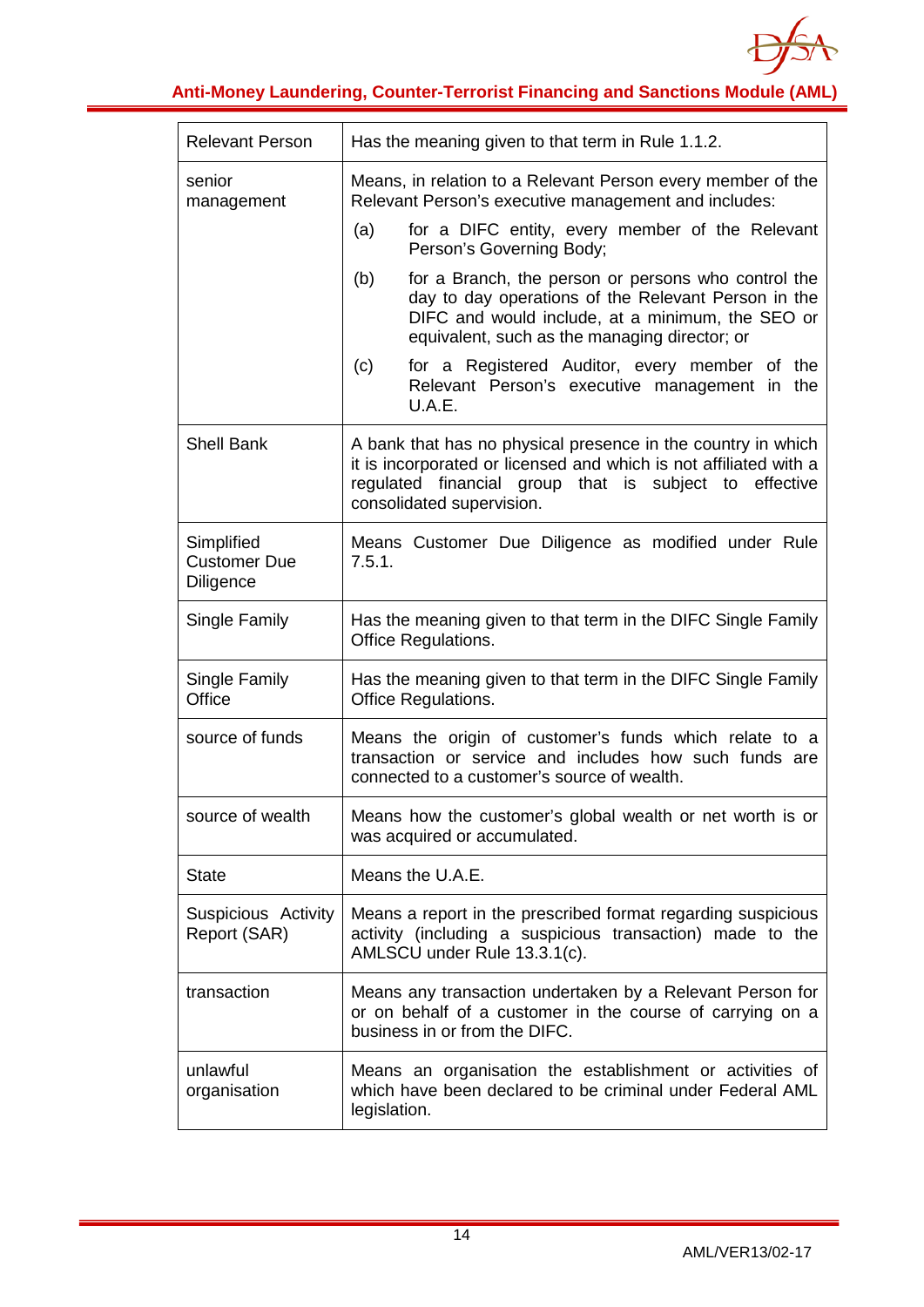

## <span id="page-15-0"></span>**4 APPLYING A RISK-BASED APPROACH**

**Figure 1. The Risk-Based Approach (RBA)**

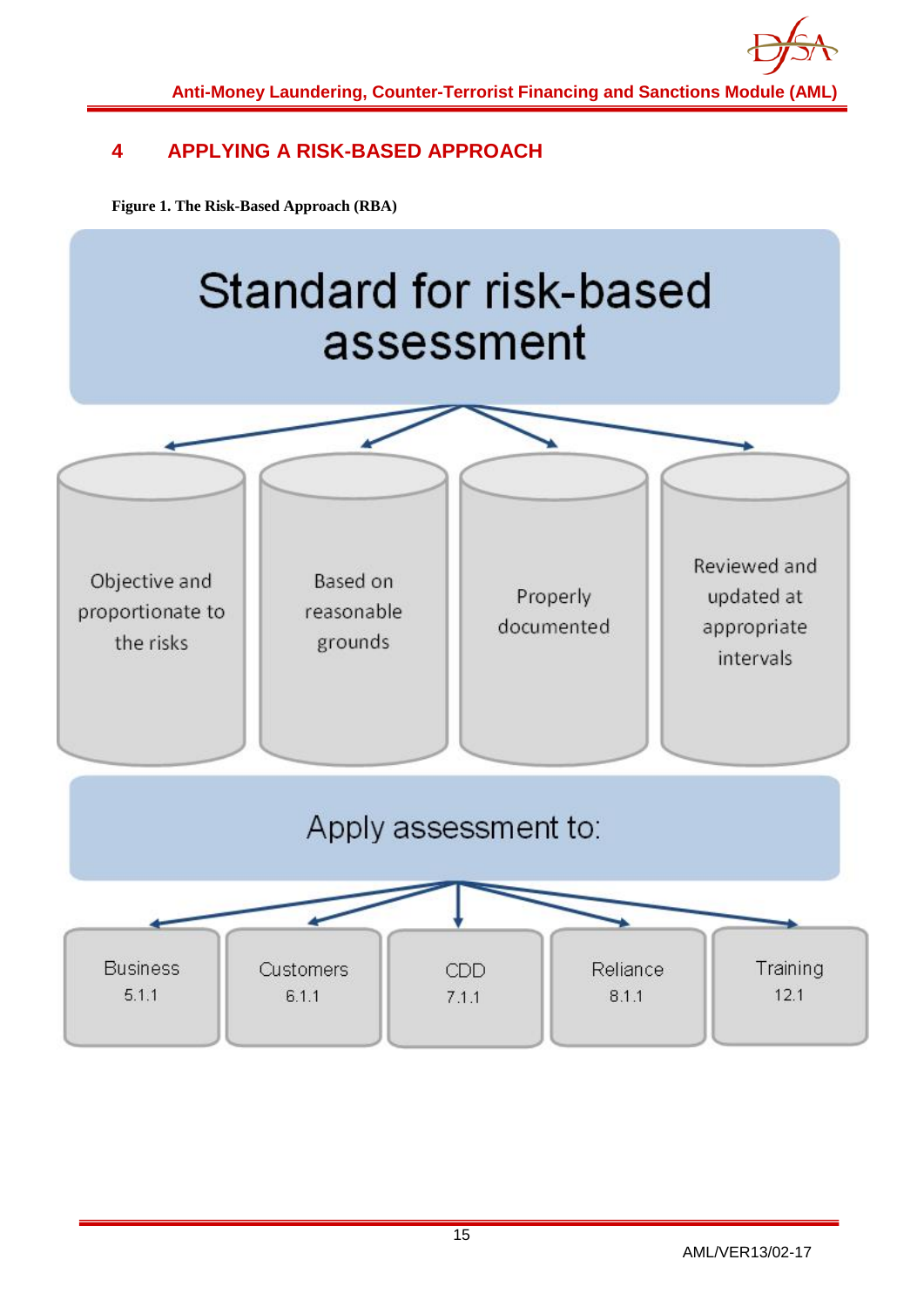## <span id="page-16-0"></span>**4.1 The risk-based approach**

- **4.1.1** A Relevant Person must:
	- (a) assess and address its AML risks under this module by reviewing the risks to which the person is exposed as a result of the nature of its business, customers, products, services and any other matters which are relevant in the context of money laundering and then adopting a proportionate approach to mitigate those risks; and
	- (b) ensure that, when undertaking any risk-based assessment for the purposes of complying with a requirement of this module, such assessment is:
		- (i) objective and proportionate to the risks;
		- (ii) based on reasonable grounds;
		- (iii) properly documented; and
		- (iv) reviewed and updated at appropriate intervals.

- 1. Rule 4.1.1 requires a Relevant Person to adopt an approach to AML which is proportionate to the risks. This is called the "risk-based approach" ("RBA") and is illustrated in figure 1 above. The DFSA expects the RBA to be a key part of the Relevant Person's money laundering compliance culture and to cascade down from the senior management to the rest of the organisation. Embedding the RBA within its business allows a Relevant Person to make decisions and allocate AML resources in the most efficient and effective way.
- 2. In implementing the RBA, a Relevant Person is expected to have in place processes to identify and assess money laundering risks. After the risk assessment, the Relevant Person is expected to monitor, manage and mitigate the risks in a way that is proportionate to the Relevant Person's exposure to those money laundering risks. The general principle is that where there are higher risks of money laundering, a Relevant Person is required to take enhanced measures to manage and mitigate those risks, and that, correspondingly, when the risks are lower, simplified measures are permitted.
- 3. The RBA discourages a "tick-box" approach to AML. Instead a Relevant Person is required to assess relevant money laundering risks and adopt a proportionate response to such risks. The outcome of using the RBA is akin to using a sliding scale, where the type of CDD undertaken on each customer will ultimately depend on the outcome of the risk-based assessment made of such customer under this chapter.
- 4. The Rules regarding record-keeping for the purposes of this module are in section 14.4. These Rules apply in relation to Rule 4.1.1(b)(iii).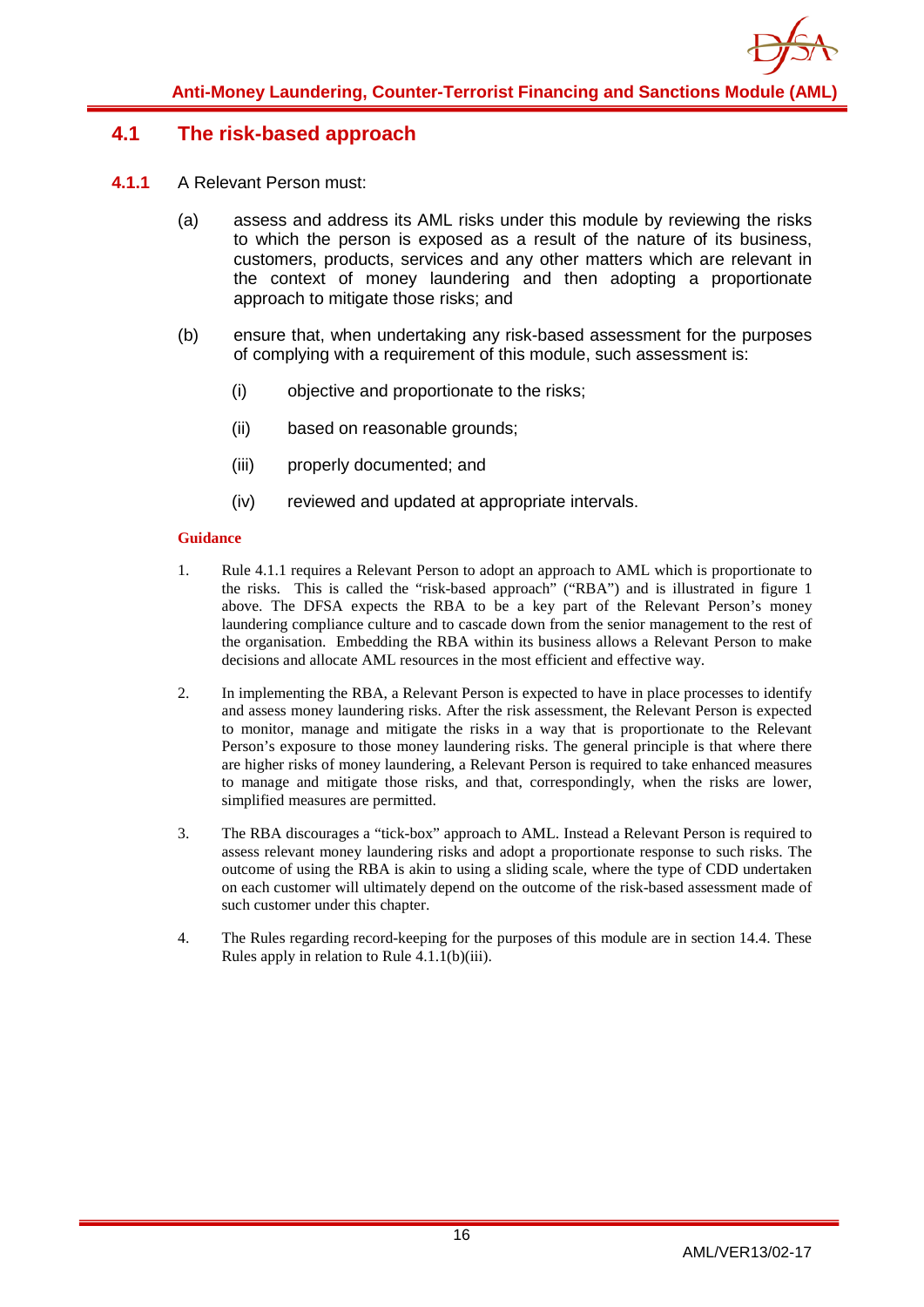

## <span id="page-17-0"></span>**5 BUSINESS RISK ASSESSMENT**

**Figure 2. Business risk-based assessment**



## <span id="page-17-1"></span>**5.1 Assessing business AML risks**

- **5.1.1** A Relevant Person must:
	- (a) take appropriate steps to identify and assess money laundering risks to which its business is exposed, taking into consideration the nature, size and complexity of its activities;
	- (b) when identifying and assessing the risks in (a), take into account, to the extent relevant, any vulnerabilities relating to:
		- (i) its type of customers and their activities;
		- (ii) the countries or geographic areas in which it does business;
		- (iii) its products, services and activity profiles;
		- (iv) its distribution channels and business partners;
		- (v) the complexity and volume of its transactions;
		- (vi) the development of new products and new business practices, including new delivery mechanisms, channels and partners; and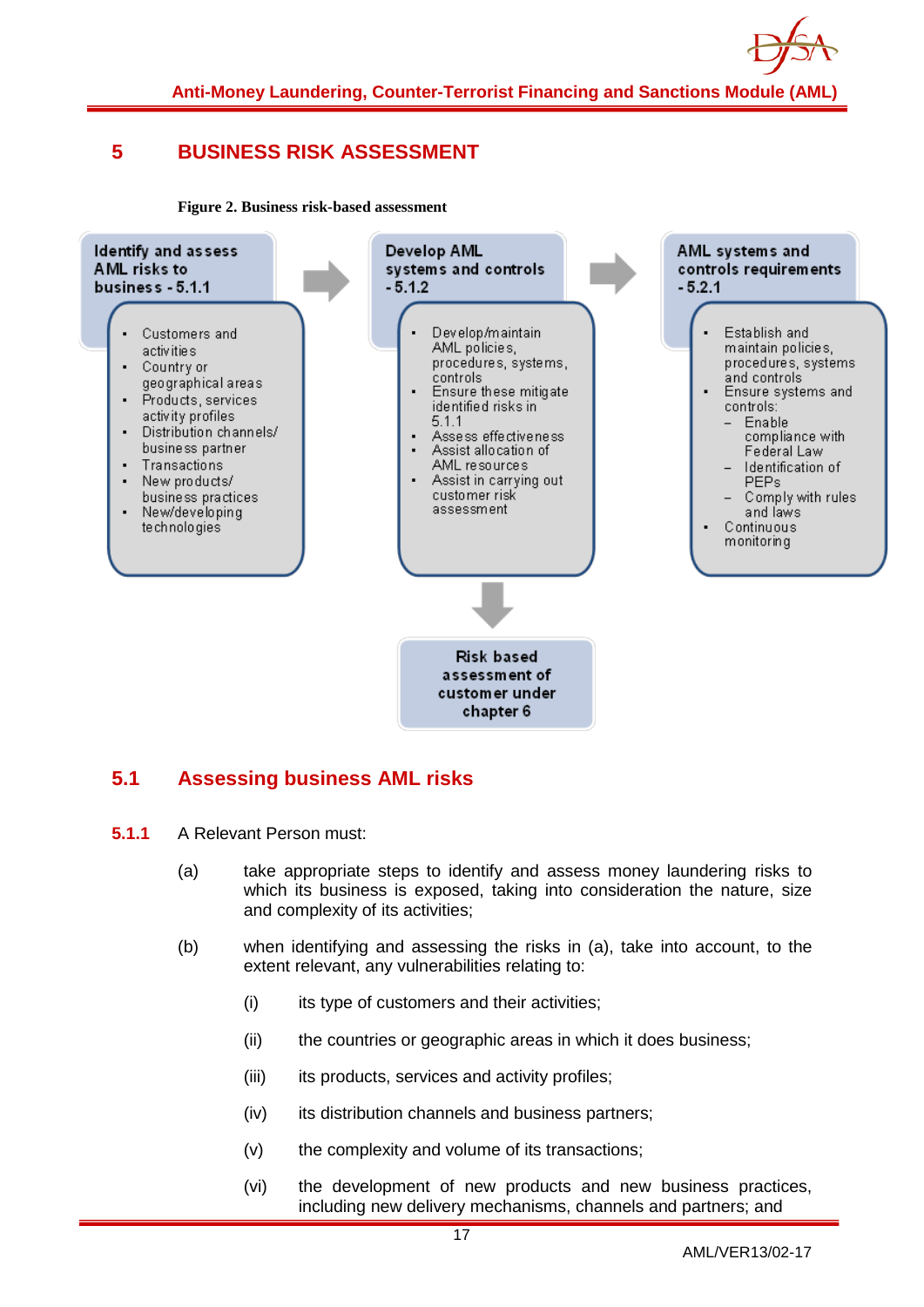

- (vii) the use of new or developing technologies for both new and preexisting products;
- (c) take appropriate measures to ensure that any risk identified as part of the assessment in (a) is taken into account in its day to day operations, including in relation to:
	- (i) the development of new products;
	- (ii) the taking on of new customers; and
	- (iii) changes to its business profile.
- **5.1.2** A Relevant Person must use the information obtained in undertaking its business risk assessment to:
	- (a) develop and maintain its AML policies, procedures, systems and controls required by Rule 5.2.1;
	- (b) ensure that its AML policies, procedures, systems and controls adequately mitigate the risks identified as part of the assessment in Rule 5.1.1;
	- (c) assess the effectiveness of its AML policies, procedures, systems and controls as required by Rule 5.2.1(c);
	- (d) assist in allocation and prioritisation of AML resources; and
	- (e) assist in the carrying out of the customer risk assessment under chapter 6.

#### **Guidance**

- 1. Unless a Relevant Person understands the money laundering risks to which it is exposed, it cannot take appropriate steps to prevent its business being used for the purposes of money laundering. Money laundering risks vary from business to business depending on the nature of the business, the type of customers a business has, and the nature of the products and services sold.
- 2. Using the RBA, a Relevant Person should assess its own vulnerabilities to money laundering and take all reasonable steps to eliminate or manage such risks. The results of this assessment will also feed into the Relevant Person's risk assessment of its customers under chapter 6. For instance, if a Relevant Person reasonably concludes that a particular business line poses a negligible risk of money laundering, it may decide, using the RBA, that all its customers in that business line should be treated as posing a lower risk of money laundering, and it may apply Simplified Customer Due Diligence.

## <span id="page-18-0"></span>**5.2 AML systems and controls**

- **5.2.1** A Relevant Person must:
	- (a) establish and maintain effective policies, procedures, systems and controls to prevent opportunities for money laundering in relation to the Relevant Person and its activities;
	- (b) ensure that its systems and controls in (a):
		- (i) include the provision to the Relevant Person's senior management of regular management information on the operation and effectiveness of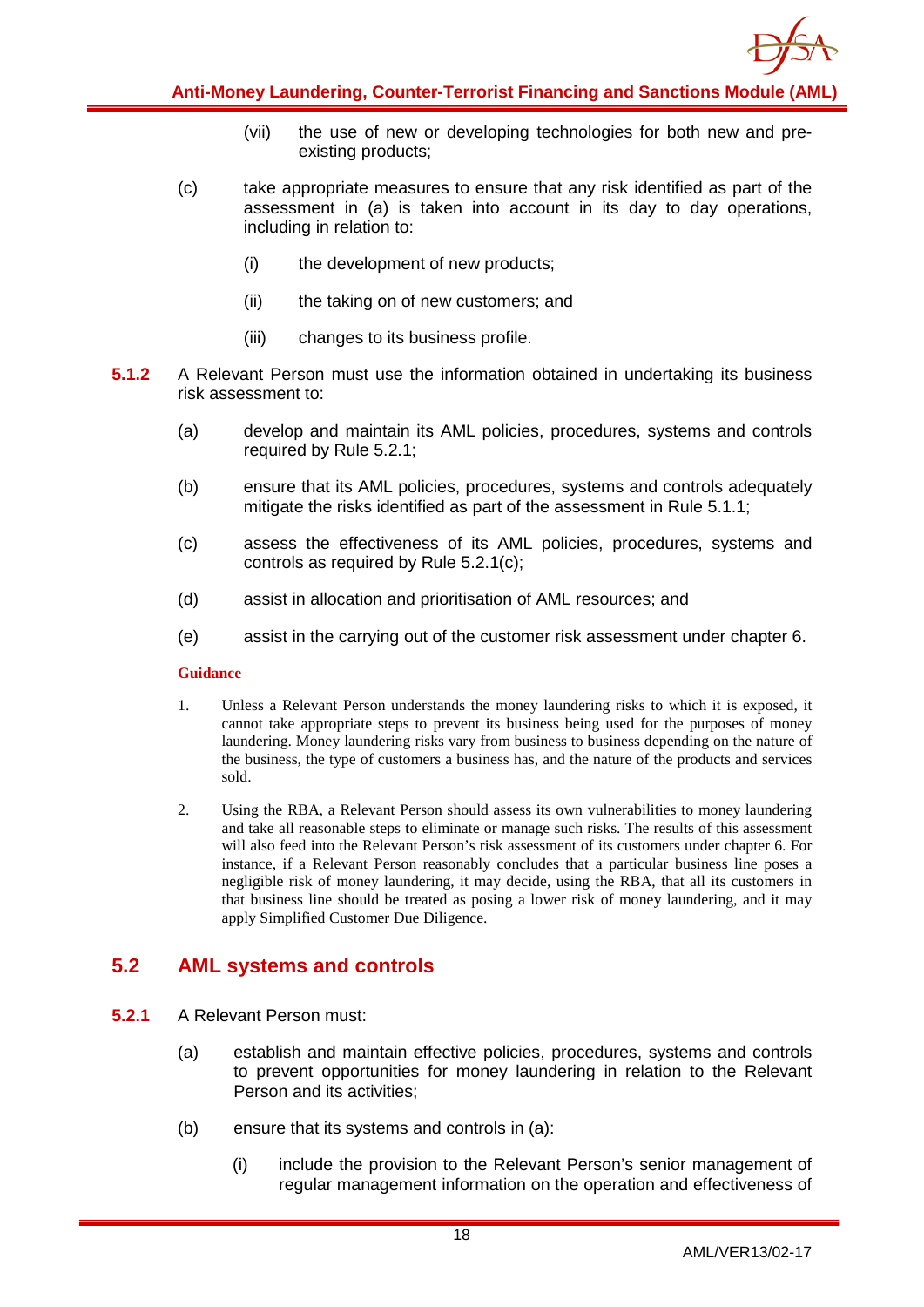

its AML systems and controls necessary to identify, measure, manage and control the Relevant Person's money laundering risks;

- (ii) enable it to determine whether a customer or a beneficial owner is a Politically Exposed Person; and
- (iii) enable the Relevant Person to comply with these Rules and Federal AML legislation; and
- (c) ensure that regular risk assessments are carried out on the adequacy of the Relevant Person's AML systems and controls to ensure that they continue to enable it to identify, assess, monitor and manage money laundering risk adequately, and are comprehensive and proportionate to the nature, scale and complexity of its activities.

#### **Guidance**

In Rule 5.2.1(c) the regularity of risk assessments will depend on the nature, size and complexity of the Relevant Person's business.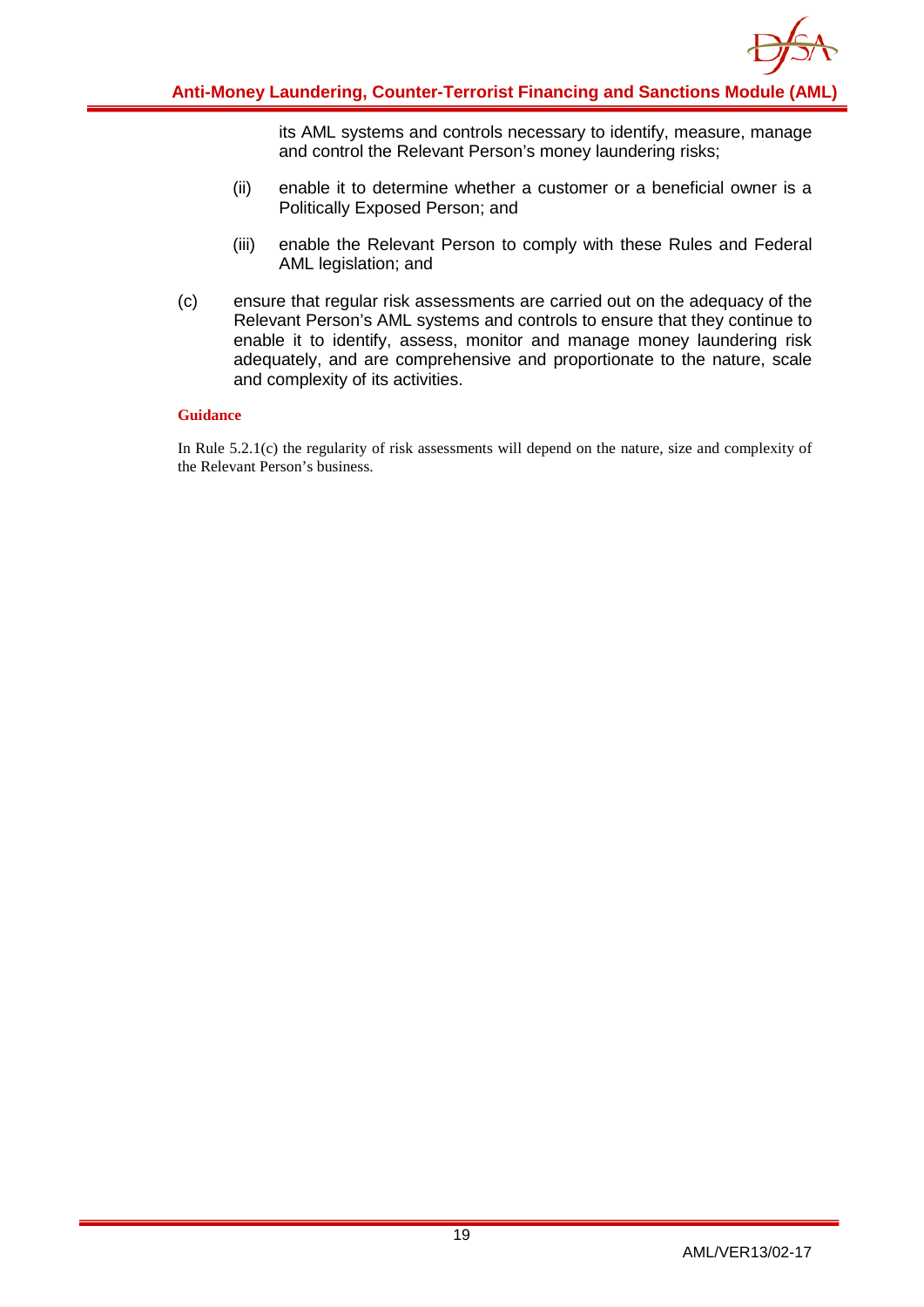

## <span id="page-20-0"></span>**6 CUSTOMER RISK ASSESSMENT**

**Figure 3. Customer risk-based assessment**



- 1. This chapter prescribes the risk-based assessment that must be undertaken by a Relevant Person on a customer and the proposed business relationship, transaction or product. The outcome of this process is to produce a risk rating for a customer, which determines the level of Customer Due Diligence (CDD) which will apply to that customer under chapter 7. That chapter prescribes the requirements of CDD and of Enhanced CDD for high risk customers and Simplified CDD for low risk customers.
- 2. CDD in the context of AML refers to the process of identifying a customer, verifying such identification and monitoring the customer's business and money laundering risk on an ongoing basis. CDD is required to be undertaken following a risk-based assessment of the customer and the proposed business relationship, transaction or product.
- 3. Relevant Persons should note that the ongoing CDD requirements in Rule 7.6.1 require a Relevant Person to ensure that it reviews a customer's risk rating to ensure that it remains appropriate in light of the AML risks.
- 4. The DFSA is aware that in practice there will often be some degree of overlap between the customer risk assessment and CDD. For example, a Relevant Person may undertake some aspects of CDD, such as identifying a beneficial owner, when it performs a risk assessment of the customer. Conversely, a Relevant Person may also obtain relevant information as part of CDD which has an impact on its customer risk assessment. Examples of such relevant information include information on the source of funds or wealth or information on the ownership and control structure of the customer. Where information obtained as part of CDD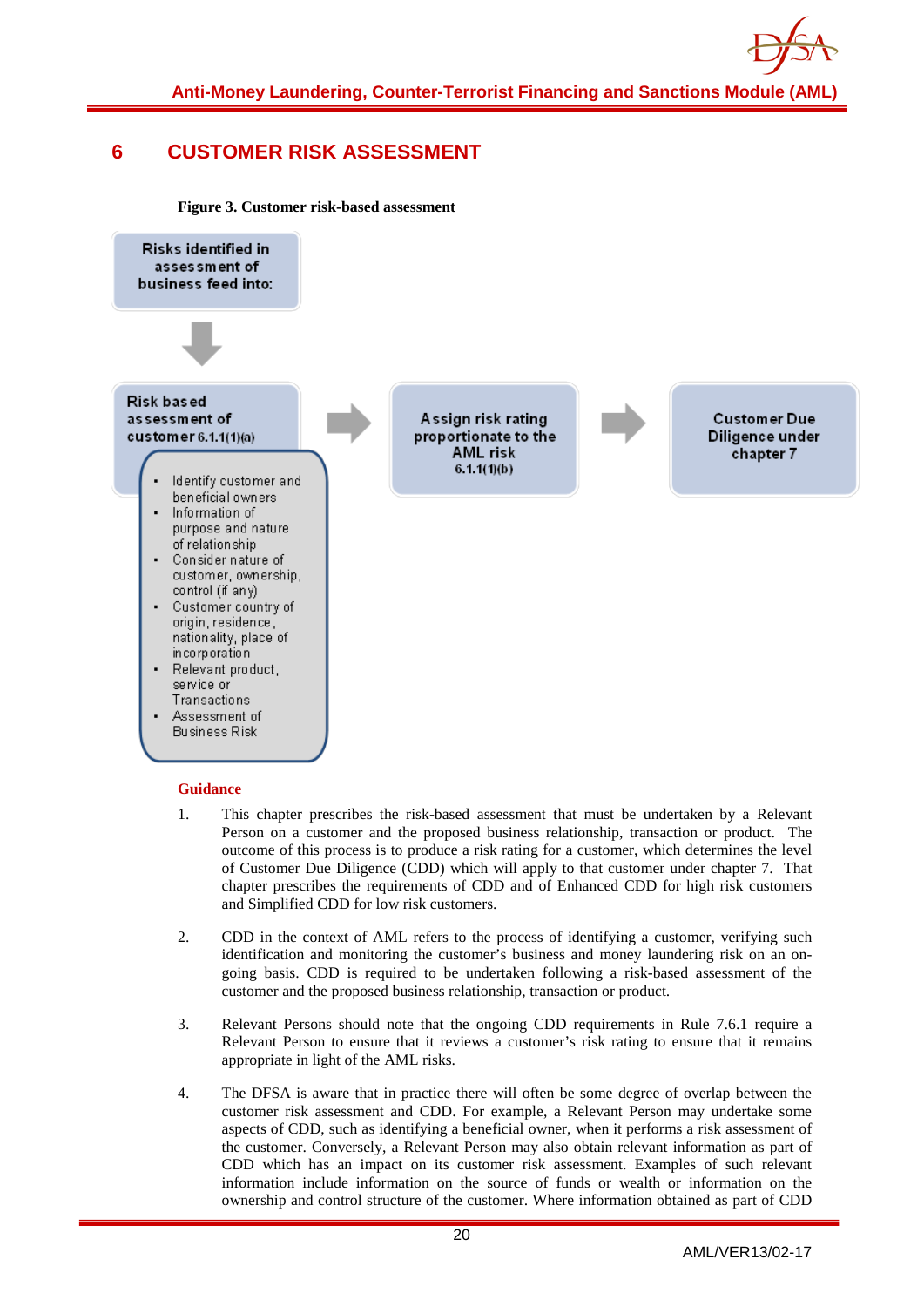

of a customer affects the risk rating of a customer, the change in risk rating should be reflected in the degree of CDD undertaken.

## <span id="page-21-0"></span>**6.1 Assessing customer AML risks**

- **6.1.1** (1) A Relevant Person must:
	- (a) undertake a risk-based assessment of every customer; and
	- (b) assign the customer a risk rating proportionate to the customer's money laundering risks.
	- (2) The customer risk assessment in (1) must be completed prior to undertaking Customer Due Diligence for new customers, and whenever it is otherwise appropriate for existing customers.
	- (3) When undertaking a risk-based assessment of a customer under (1)(a) a Relevant Person must:
		- (a) identify the customer and any beneficial owner;
		- (b) obtain information on the purpose and intended nature of the business relationship;
		- (c) take into consideration the nature of the customer, its ownership and control structure, and its beneficial ownership (if any);
		- (d) take into consideration the nature of the customer business relationship with the Relevant Person;
		- (e) take into consideration the customer's country of origin, residence, nationality, place of incorporation or place of business;
		- (f) take into consideration the relevant product, service or transaction; and
		- (g) take into consideration the outcomes of business risk assessment under chapter 5.
- **6.1.2** A Relevant Person must not establish a business relationship with the customer which is a legal person if the ownership or control arrangements of the customer prevent the Relevant Person from identifying one or more of the customer's beneficial owners.
- **6.1.3** A Relevant Person must not establish or maintain a business relationship with a Shell Bank.
- **6.1.4** A Relevant Person must not establish or maintain an anonymous account, an account in a fictitious name, or a nominee account which is held in the name of one person but which is controlled by or held for the benefit of another person whose identity has not been disclosed to the Relevant Person.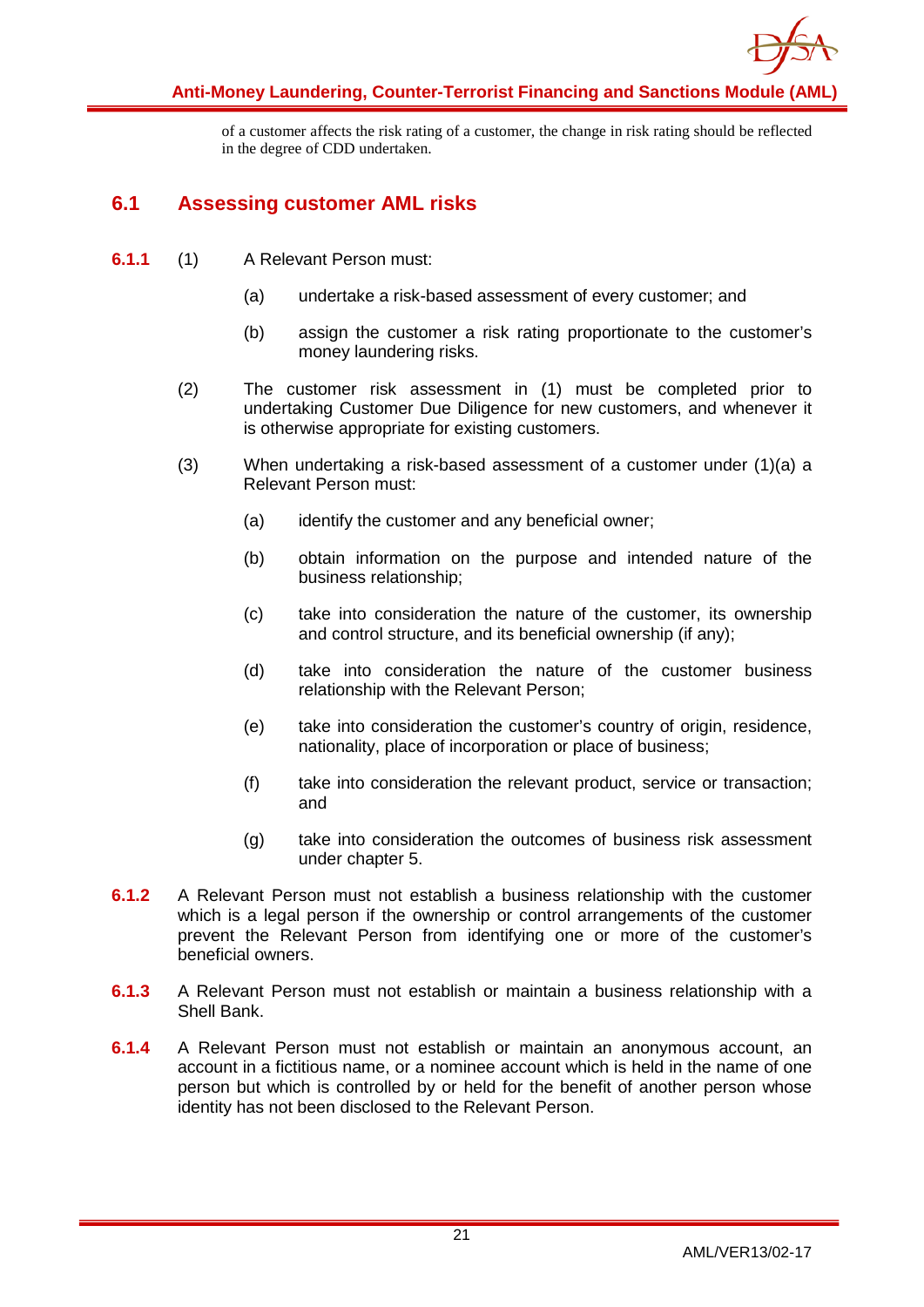

#### **Guidance on the customer risk assessment**

- 1. In assessing the nature of a customer, a Relevant Person should consider such factors as the legal structure of the customer, the customer's business or occupation, the location of the customer's business and the commercial rationale for the customer's business model.
- 2. In assessing the customer business relationship, a Relevant Person should consider how the customer is introduced to the Relevant Person and how the customer is serviced by the Relevant Person, including for example, whether the Person will be a private banking customer, will open a bank account or whether the business relationship will be purely advisory.
- 3. The risk assessment of a customer, which is illustrated in figure 3 above, requires a Relevant Person to allocate an appropriate risk rating to every customer. The DFSA would expect risk ratings to be either descriptive, such as "low", "medium" or "high", or a sliding numeric scale such as 1 for the lowest risk to 10 for the highest. Depending on the outcome of a Relevant Person's assessment of its customer's money laundering risk, a Relevant Person should decide to what degree CDD will need to be performed.
- 4. Using the RBA, a Relevant Person could, when assessing two customers with near identical risk profiles, consider that one is high risk and the other low risk. This may occur, for example, where both customers may be from the same high risk country, but one customer may be a customer in relation to a low risk product or may be a long-standing customer of a Group company who has been introduced to the Relevant Person.
- 5. In Rule 6.1.2, ownership arrangements which may prevent the Relevant Person from identifying one or more beneficial owners include bearer shares and other negotiable instruments in which ownership is determined by possession.

#### **Guidance on the term "customer"**

- 6. The point at which a person becomes a customer will vary from business to business. However, the DFSA considers that it would usually occur at or prior to the business relationship being formalised, for example, by the signing of a customer agreement or the acceptance of terms of business.
- 7. The DFSA does not consider that a person would be a customer of a Relevant Person merely because such person receives marketing information from a Relevant Person or where a Relevant Person refers a person who is not a customer to a third party (including a Group member).
- 8. The DFSA considers that a counterparty would generally be a "customer" for the purposes of this module and would therefore require a Relevant Person to undertake CDD on such a person. However, this would not include a counterparty in a transaction undertaken on a Regulated Exchange. Nor would it include suppliers of ordinary business services, for consumption by the Relevant Person such as cleaning, catering, stationery, IT or other similar services.
- 9. A Representative Office should not have any customers in relation to its DIFC operations.

#### **Guidance on high risk customers**

- 10. In complying with Rule 6.1.1, the DFSA considers that a Relevant Person should consider the following factors, which may indicate that a customer poses a higher risk of money laundering:
	- a. the business relationship is conducted in unusual circumstances (e.g. significant unexplained geographic distance between the location of the Relevant Person and the customer);
	- b. legal persons or arrangements that are personal investment vehicles;
	- c. companies that have nominee shareholders or directors or shares in bearer form;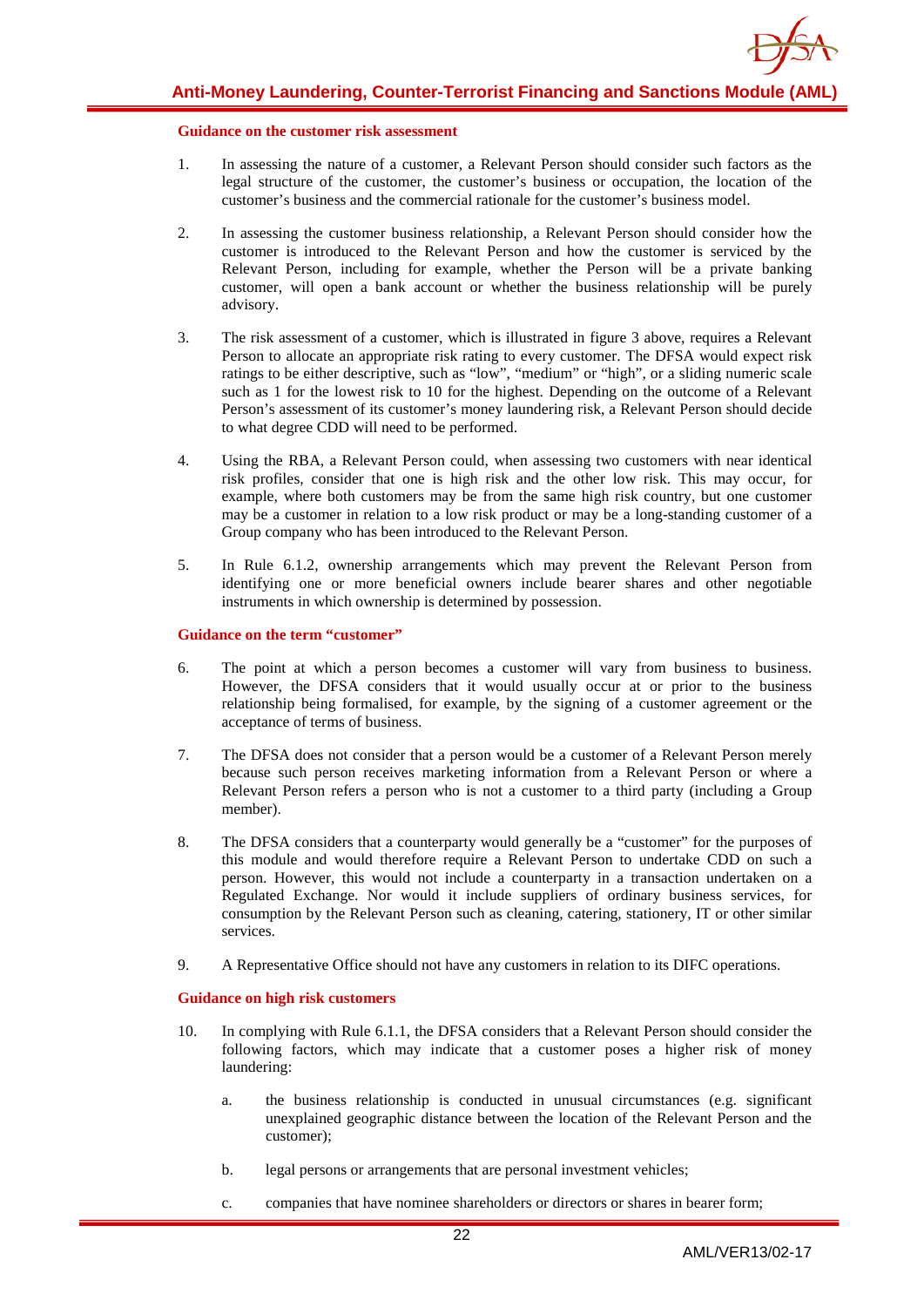

- d. businesses that are cash-intensive;
- e. the ownership structure of the legal person appears unusual or excessively complex given the nature of the legal person's business or activities;
- f. countries identified by credible sources, such as mutual evaluation or detailed assessment reports or published follow-up reports, as not having adequate AML systems;
- g. countries subject to sanctions, embargos or similar measures issued by, for example, the United Nations Security Council or identified by credible sources as having significant levels of corruption or other criminal activity;
- h. countries or geographic areas identified by credible sources as providing funding or support for terrorist activities, or that have designated terrorist organisations operating within their country;
- i. a person not meeting the definition of a PEP but whose high profile or influence poses an elevated risk of corruption;
- j. anonymous transactions (which may include cash);
- k. private banking relationships;
- l. non-face-to-face business relationships or transactions;
- m. payment received from unknown or un-associated third parties;
- n. discretionary trusts; and
- o. charitable trusts and waqfs.

#### **Guidance on low risk customers**

- 11. In complying with Rule 6.1.1, the DFSA considers that the following types of customers may pose a lower risk of money laundering:
	- a. an Authorised Firm;
	- b. an Authorised Market Institution;
	- c. a Regulated Financial Institution whose entire operations are subject to regulation and supervision, including AML regulation and supervision, in a jurisdiction with AML regulations which are equivalent to the standards set out in the FATF recommendations;
	- d. a Subsidiary of a Regulated Financial Institution referred to in (c), if the law that applies to the Parent ensures that the Subsidiary also observes the same AML standards as its Parent;
	- e. a law firm, notary firm, or other independent legal business that carries on its business in or from the DIFC;
	- f. an accounting firm, Registered Auditor or other audit firm or insolvency firm that carries on its business in or from the DIFC;
	- g. a person carrying on a business in another jurisdiction that is equivalent to the businesses specified in (e) or (f) if:
		- (i) the jurisdiction has AML regulations which are equivalent to the standards set out in the FATF Recommendations; and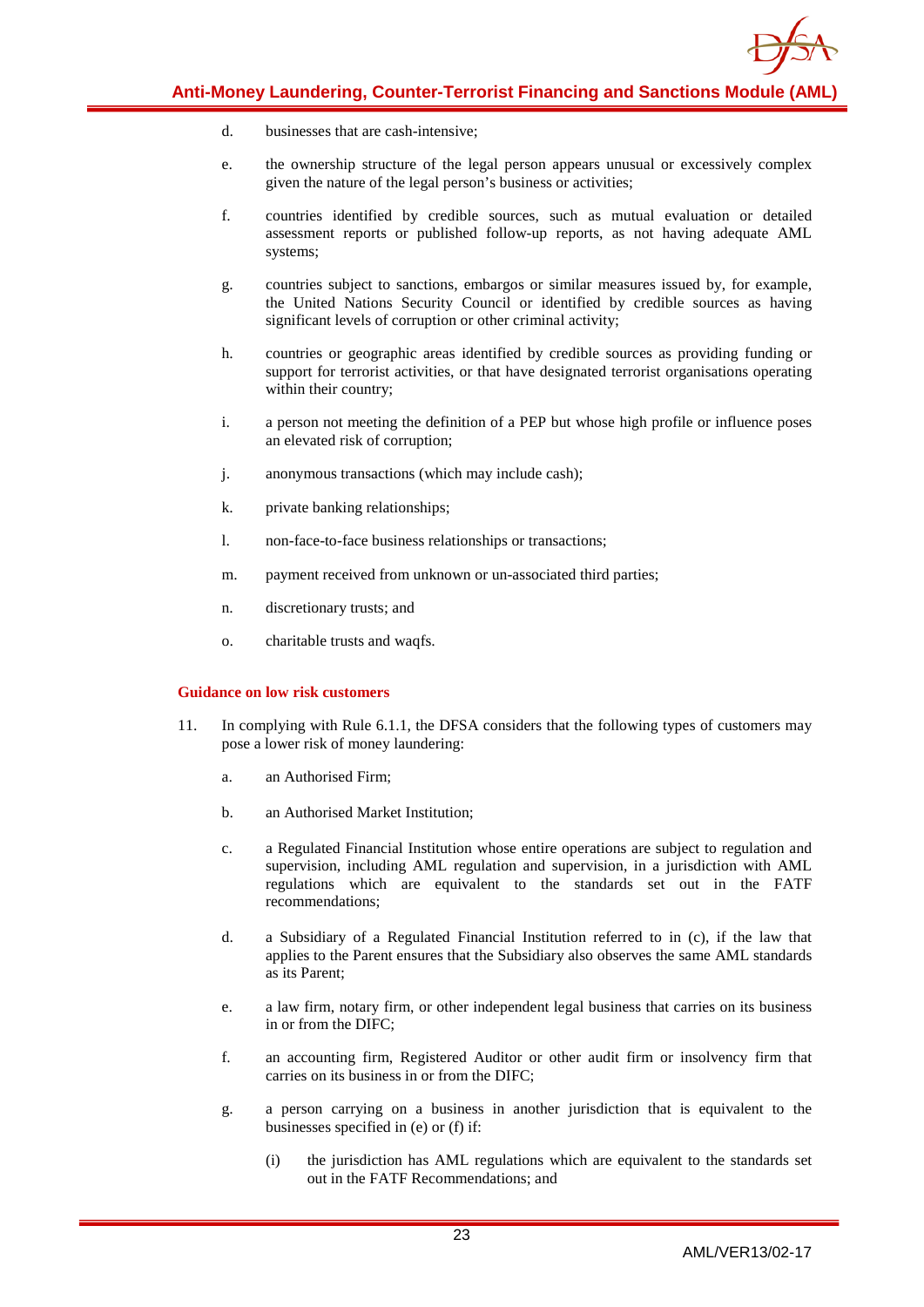

- (ii) the person's entire operations are subject to AML regulation and supervision by a competent authority;
- h. a company whose Securities are listed on a Regulated Exchange and which is subject to disclosure obligations broadly equivalent to those set out in the Markets Rules;
- i. a government body or a non-commercial government entity in the State or a FATF member country; and
- j. a customer where the business relationship is limited to providing one or more of the following products or services:
	- (i) a Contract of Insurance which is non-life insurance;
	- (ii) a Contract of Insurance which is a life insurance product with no investment return or redemption or surrender value;
	- (iii) a Contract of Insurance which is life insurance where the annual premium is no more than \$1,000 or where a single premium of no more than \$2,500 is paid;
	- (iv) a Contract of Insurance for the purposes of a pension scheme where the contract contains no surrender clause and cannot be used as collateral;
	- (v) a Contract of Insurance which is a reinsurance contract not falling into (i) to (iv) which is ceded by an insurer who is a Regulated Financial Institution;
	- (vi) a pension, superannuation or similar scheme which provides retirement benefits to employees, where contributions are made by an employer or by way of deduction from an Employee's wages and the scheme rules do not permit the assignment of a member's interest under the scheme; or
	- (vii) arbitration, litigation or advice on litigation prospects.
- 12. The assignment of a low risk customer AML rating should not be automatic and should be applied only after an assessment of a customer's actual AML risk as required in AML Rule 6.1.1. In conducting this assessment, however, Relevant Persons may wish to make use of, and build upon, the risk assessments it has conducted under Rule 5.1.1.

#### **Guidance on Shell Banks**

13. Rule 6.1.3 prohibits a Relevant Person from establishing or maintaining a business relationship with a Shell Bank. A Shell Bank is a bank that has no physical presence in the country in which it is incorporated or licensed, and is not affiliated with a regulated financial Group that is subject to effective consolidated supervision. The DFSA does not consider that the existence of a local agent or low level staff constitutes physical presence.

#### **Guidance on fictitious and anonymous accounts**

- 14. A Relevant Person should note that, in addition to the prohibition in Rule 6.1.4 against establishing anonymous or fictitious accounts or accounts for unknown persons, the Federal AML legislation also prohibits the opening of accounts held under borrowed, mock or fake names or with numbers without the names of account holders.
- 15. A Relevant Person may internally use a numbered account or an account with an abbreviated name. However, it must ensure that the account holder is subject to the same customer due diligence procedures as apply to all other account holders. Also, it should ensure that the identity of the account holder is known to a sufficient number of its staff, and that staff performing AML, compliance, audit and other oversight functions have full access to information about the account holder. Finally, a numbered account or an account with an abbreviated name should only be used for internal purposes.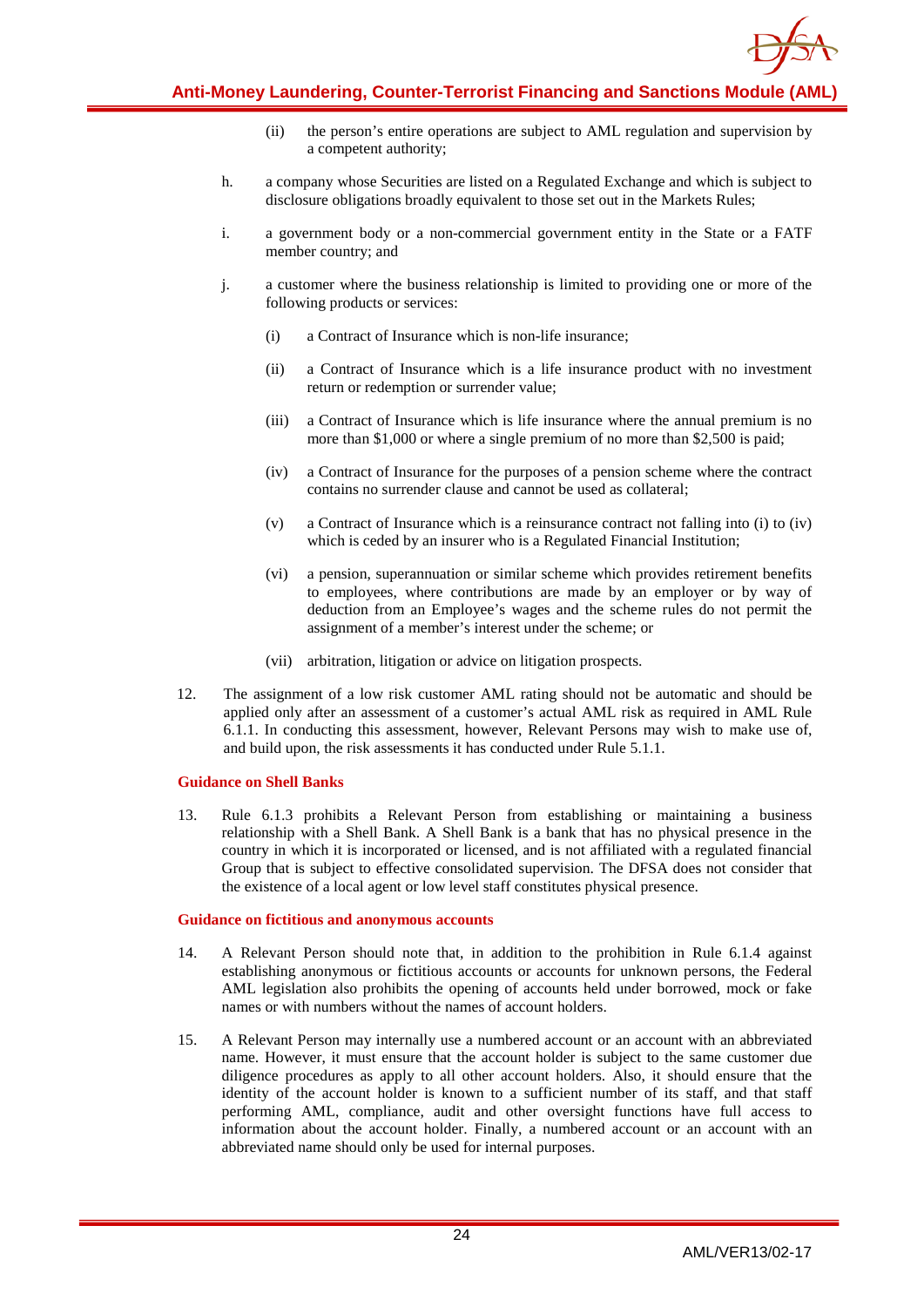#### **Guidance on Tax Issues**

- 16. A Relevant Person should, when carrying out a customer risk assessment, consider and assess the tax crime risk associated with the customer and factor such risks into the overall risk assigned to that customer. Many of the factors described in Guidance item 10 on higher risk customers could also be an indicator of potential tax crimes, for example, the use of complex or unusual corporate structures, the customer's business not being located where the customer lives (without adequate explanation), unusual customer interface or reluctance by the customer to communicate directly with the Relevant Person or the customer being unable or unwilling to disclose the source of funds and wealth.
- 17. If it is justified based on the risk assessment and where concerns arise, a Relevant Person may wish to seek comfort from its customers by obtaining disclosures or declarations to ascertain if a legitimate explanation exists for the concerns and therefore to allay those concerns.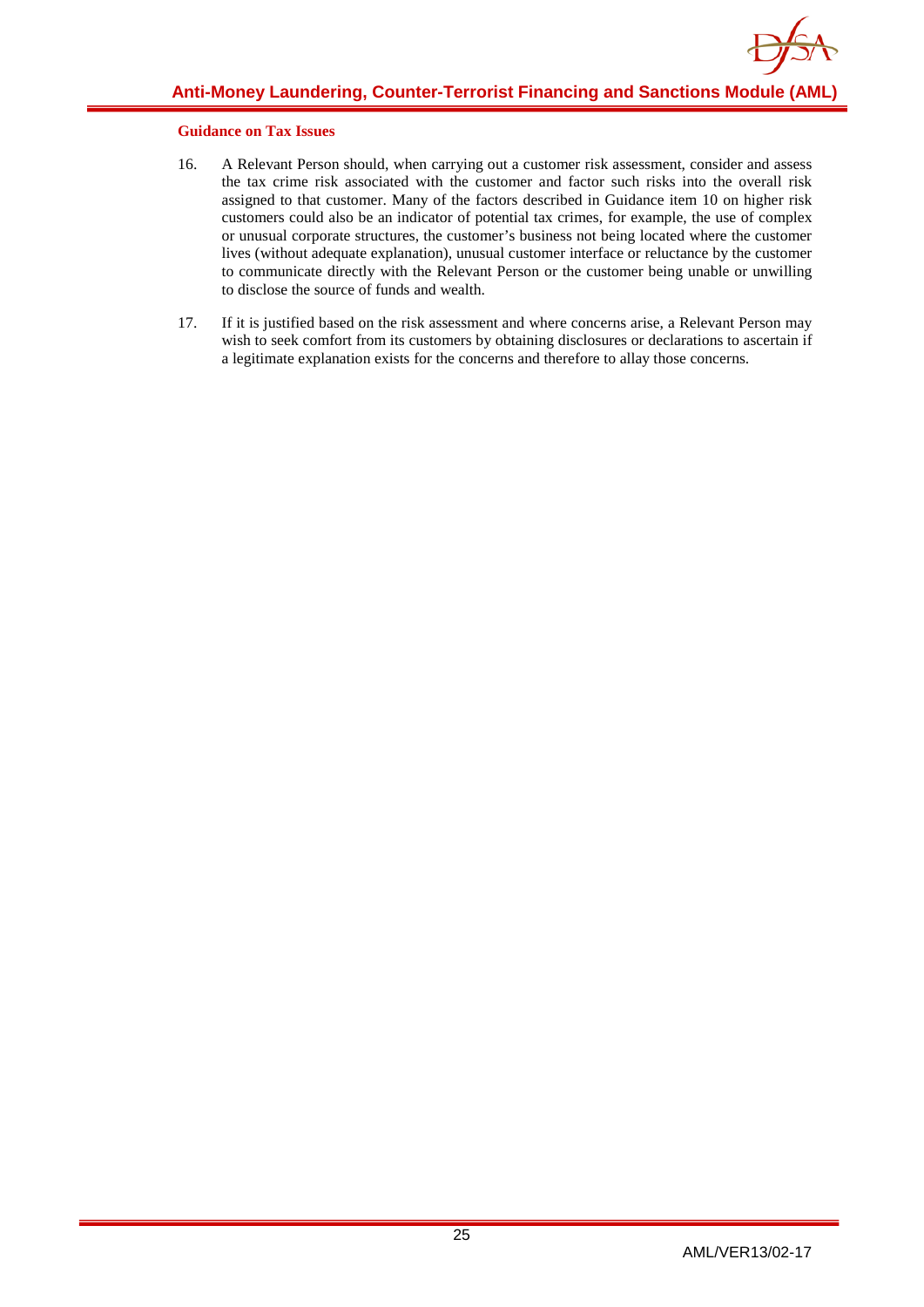

## <span id="page-26-0"></span>**7 CUSTOMER DUE DILIGENCE**

**Figure 4. CDD**



- Obtain and verify after business *initiated*
- Reduce frequency of ID updates
- Not verify B/O ×.
- c. Not verify ID
- No source of funds required  $\mathbf{r}$  .
- . No source of wealth required
- ä. Reduced monitoring
- Not obtain information on  $\blacksquare$ intended business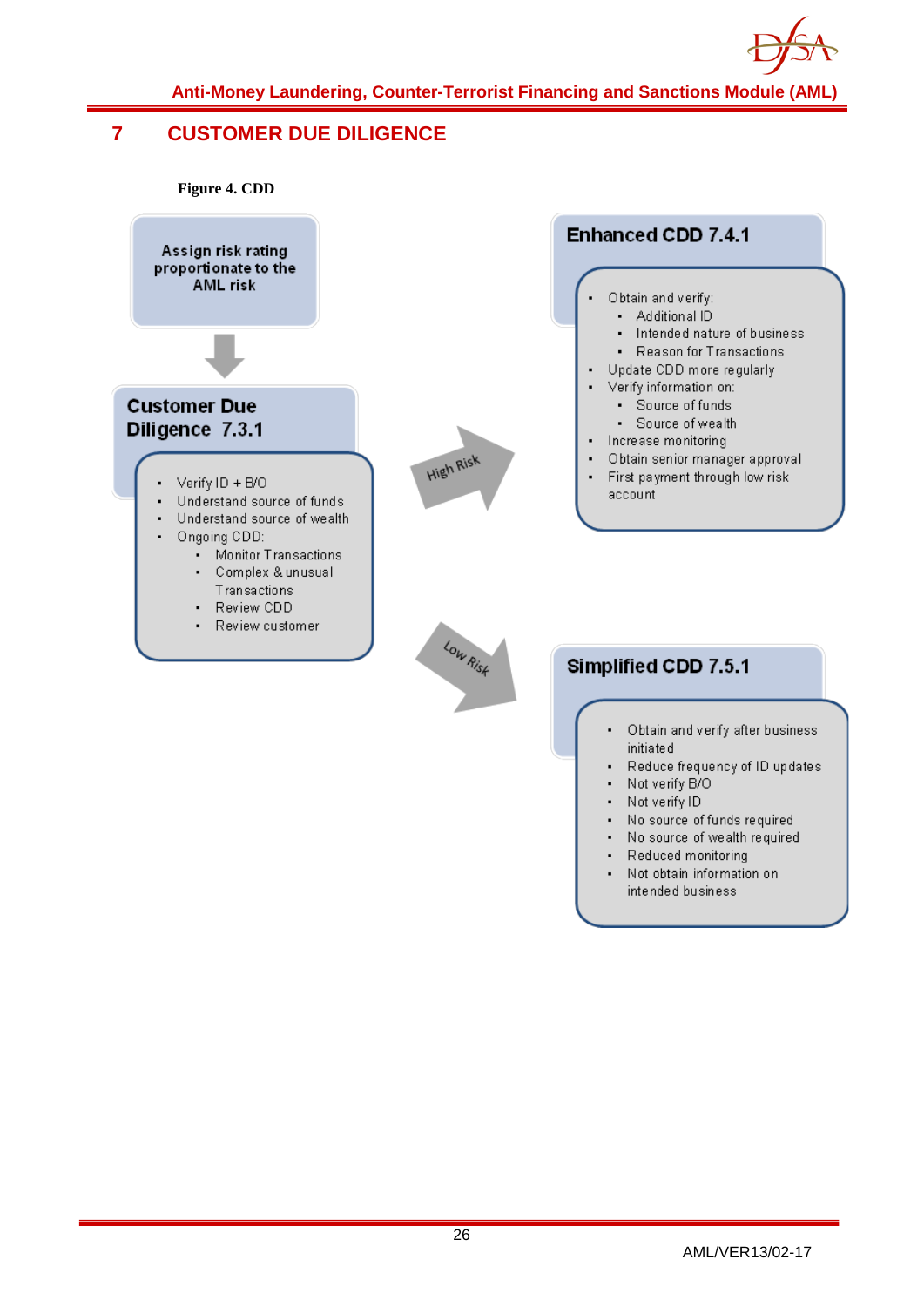

## <span id="page-27-0"></span>**7.1 Requirement to undertake customer due diligence**

- **7.1.1** (1) A Relevant Person must:
	- (a) undertake Customer Due Diligence under Rule 7.3.1 for each of its customers; and
	- (b) in addition to (a), undertake Enhanced Customer Due Diligence under Rule 7.4.1 in respect of any customer it has assigned as high risk.
	- (2) A Relevant Person may undertake Simplified Customer Due Diligence in accordance with Rule 7.5.1 by modifying Customer Due Diligence under Rule 7.3.1 for any customer it has assigned as low risk.

#### **Guidance**

A Relevant Person should undertake CDD in a manner proportionate to the customer's money laundering risks identified under Rule 6.1.1(1). This means that all customers are subject to CDD under Rule 7.3.1. However, for high risk customers, additional Enhanced CDD measures should also be undertaken under Rule 7.4.1. For low risk customers, Rule 7.3.1 may be modified according to the risks in accordance with Rule 7.5.1.

## <span id="page-27-1"></span>**7.2 Timing of customer due diligence**

- **7.2.1** (1) A Relevant Person must:
	- (a) undertake the appropriate Customer Due Diligence under Rule 7.3.1(1)(a) to (c) when it is establishing a business relationship with a customer; and
	- (b) undertake the appropriate Customer Due Diligence under Rule 7.3.1(1)(d) after establishing a business relationship with a customer.
	- (2) A Relevant Person must also undertake appropriate Customer Due Diligence if, at any time:
		- (a) in relation to an existing customer, it doubts the veracity or adequacy of documents, data or information obtained for the purposes of Customer Due Diligence;
		- (b) it suspects money laundering in relation to a person; or
		- (c) there is a change in risk-rating of the customer, or it is otherwise warranted by a change in circumstances of the customer.
	- (3) A Relevant Person may establish a business relationship with a customer before completing the verification required by Rule 7.3.1 if the following conditions are met:
		- (a) deferral of the verification of the customer or beneficial owner is necessary in order not to interrupt the normal conduct of a business relationship;
		- (b) there is little risk of money laundering occurring and any such risks identified can be effectively managed by the Relevant Person;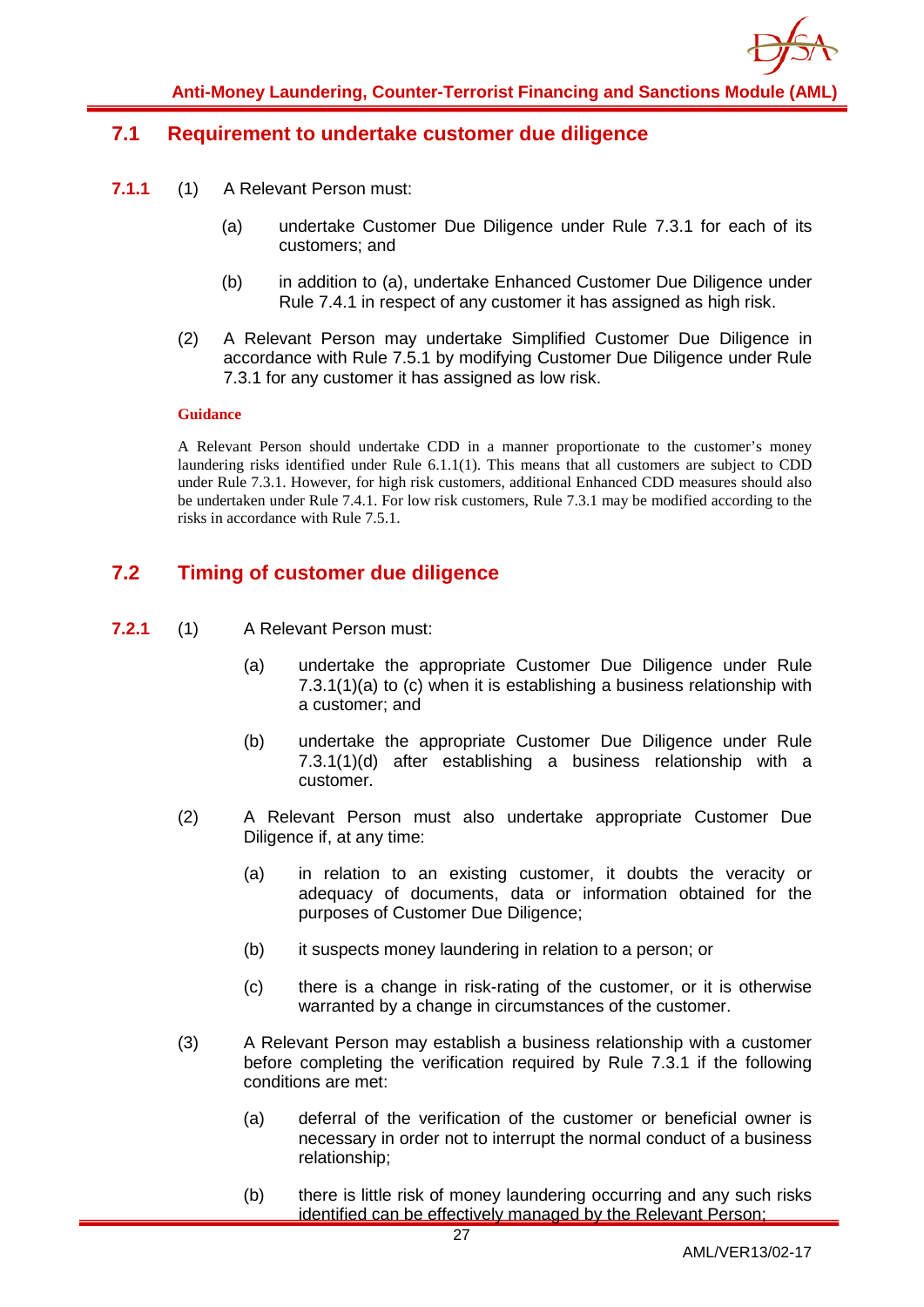

- (c) in relation to a bank account opening, there are adequate safeguards in place to ensure that the account is not closed and transactions are not carried out by or on behalf of the account holder (including any payment from the account to the account holder) before verification has been completed; and
- (d) subject to (4), the relevant verification is completed as soon as reasonably practicable and in any event no later than 30 days after the establishment of a business relationship.
- (4) Where a Relevant Person is not reasonably able to comply with the 30 day requirement in (3)(d), it must, prior to the end of the 30 day period:
	- (a) document the reason for its non-compliance;
	- (b) complete the verification in (3) as soon as possible; and
	- (c) record the non-compliance event in its annual AML Return.
- (5) The DFSA may specify a period within which a Relevant Person must complete the verification required by (3) failing which the DFSA may direct the Relevant Person to cease any business relationship with the customer.

#### **Guidance**

- 1. For the purposes of Rule 7.2.1(2)(a), examples of situations which might lead a Relevant Person to have doubts about the veracity or adequacy of documents, data or information previously obtained could be where there is a suspicion of money laundering in relation to that customer, where there is a material change in the way that the customer's account is operated, which is not consistent with the customer's business profile, or where it appears to the Relevant Person that a person other than the customer is the real customer.
- 2. In Rule 7.2.1(3)(a), situations that the Relevant Person may take into account include, for example, accepting subscription monies during a short offer period or executing a time critical transaction, which if not executed immediately, would or may cause a customer to incur a financial loss due to price movement or loss of opportunity or when a customer seeks immediate insurance cover.
- 3. When complying with Rule 7.2.1, a Relevant Person should also, where relevant, consider Rule 7.7.1 regarding failure to conduct or complete CDD and chapter 13 regarding SARs and tipping off.
- 4. For the purposes of Rule 7.2.1(3)(d), the DFSA considers that in most situations as soon as reasonably practicable would be within 30 days after the establishment of a business relationship. However, it will depend on the nature of the customer business relationship.

## <span id="page-28-0"></span>**7.3 Customer due diligence requirements**

- **7.3.1** (1) In undertaking Customer Due Diligence required by Rule 7.1.1(1)(a) a Relevant Person must:
	- (a) verify the identity of the customer and any beneficial owner on the basis of original or properly certified documents, data or information issued by or obtained from a reliable and independent source;
	- (b) understand the customer's source of funds;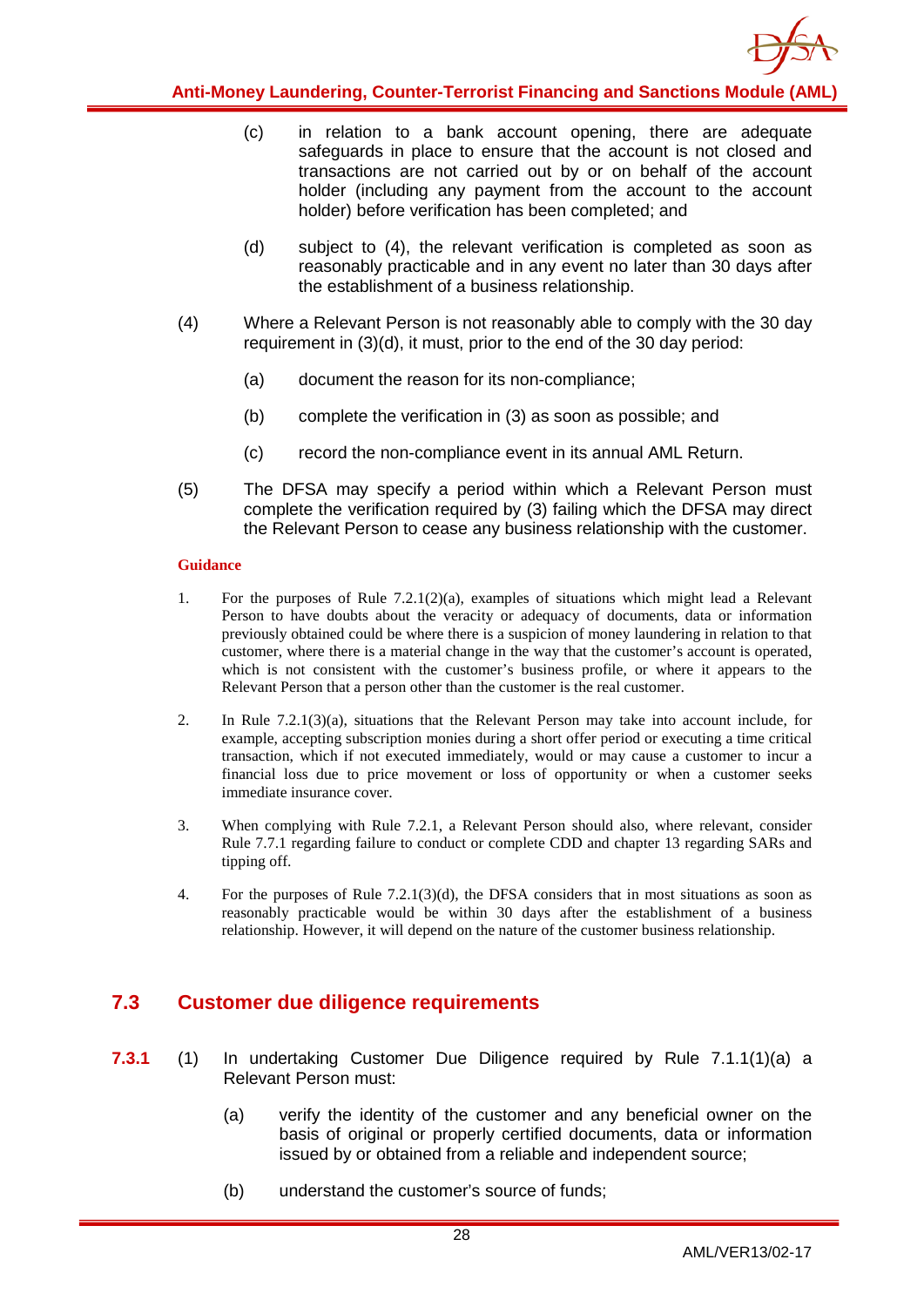

- (c) understand the customer's source of wealth; and
- (d) undertake on-going due diligence of the customer business relationship under Rule 7.6.1.
- (2) In complying with (1)(a) for life insurance or other similar policies, a Relevant Person must:
	- (a) verify the identity of any named beneficiaries of the insurance policy; and
	- (b) verify the identity of the persons in any class of beneficiary, or where these are not identifiable, ensure that it obtains sufficient information to be able to verify the identity of such persons at the time of payout of the insurance policy.
- (3) Where a customer, or a beneficial owner of the customer, is a Politically Exposed Person, a Relevant Person must ensure that, in addition to (1) it also:
	- (a) increases the degree and nature of monitoring of the business relationship, in order to determine whether the customer's transactions or activities appear unusual or suspicious; and
	- (b) obtains the approval of senior management to commence a business relationship with the customer.

#### **Guidance on CDD**

- 1. A Relevant Person should, in complying with Rule 7.3.1(1)(a), and adopting the RBA, obtain, verify and record, for every customer who is a natural person, the following identification information:
	- a. full name (including any alias);
	- b. date of birth;
	- c. nationality;
	- d. legal domicile; and
	- e. current residential address (not a P.O. box).
- 2. Items (a) to (c) above should be obtained from a current valid passport or, where a customer does not possess a passport, an official identification document which includes a photograph. The concept of domicile generally refers to the place which a person regards as his permanent home and with which he has the closest ties or which is his place of origin.
- 3. A Relevant Person should, in complying with Rule 7.3.1(1)(a), and adopting the RBA, obtain, verify and record, for every customer which is a legal person, the following identification information:
	- a. full business name and any trading name;
	- b. registered or business address;
	- c. date of incorporation or registration;
	- d. place of incorporation or registration;
	- e. a copy of the certificate of incorporation or registration;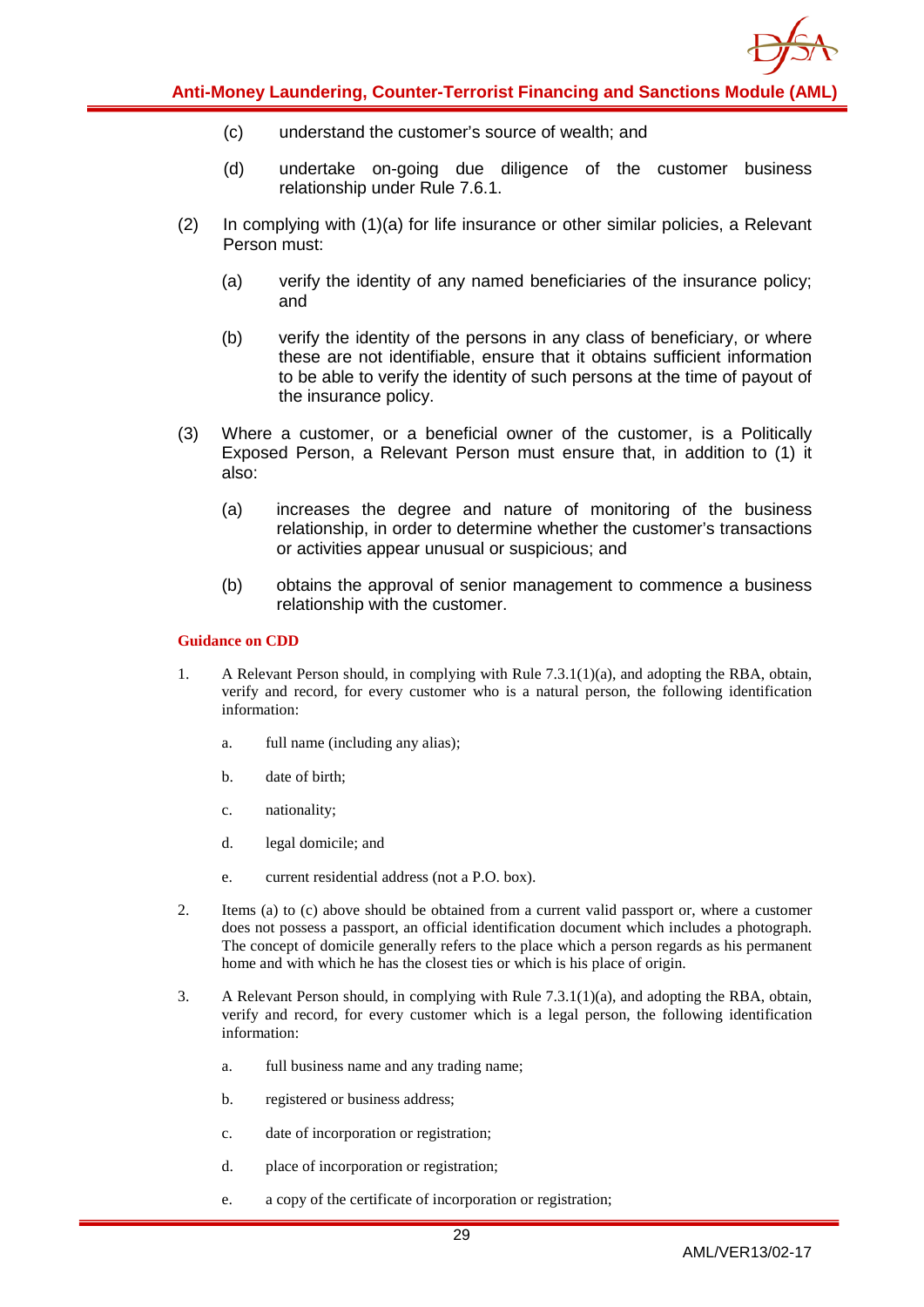- f. a valid commercial or professional licence;
- g. the identity of the directors, partners, trustees or equivalent persons with executive authority of the legal person; and
- h. for a trust, a certified copy of the trust deed to ascertain the nature and purpose of the trust and documentary evidence of the appointment of the current trustees.
- 4. In complying with Rule 7.3.1(1)(a), it may not always be possible to obtain original documents. Where identification documents cannot be obtained in original form, for example, because a Relevant Person has no physical contact with the customer, the Relevant Person should obtain a copy certified as a true copy by a person of good standing such as a registered lawyer or notary, a chartered accountant, a bank manager, a police officer, an Employee of the person's embassy or consulate, or other similar person. The DFSA considers that downloading publicly-available information from an official source (such as a regulator's or other official government website) is sufficient to satisfy the requirements of Rule  $7.3.1(1)(a)$ . The DFSA also considers that CDD information and research obtained from a reputable company or information-reporting agency may also be acceptable as a reliable and independent source as would banking references and, on a risk-sensitive basis, information obtained from researching reliable and independent public information found on the internet or on commercial databases.
- 5. For higher risk situations the DFSA would expect identification information to be independently verified, using both public and non-public sources. For lower risk situations, not all of the relevant identification information would need to be verified.
- 6. In complying with Rule 7.3.1(1) (b), a Relevant Person is required to "understand" a customer's source of funds. This process involves understanding where the funds for a particular service or transaction will come from (e.g. a specific bank account held with a specific financial institution) and whether that funding is consistent with the customer's source of wealth. The best way of understanding the source of funds is by obtaining information directly from the customer, which will usually be obtained during the on-boarding process. The Relevant Person should keep appropriate evidence of how they were able to understand the source of funds, for example, a copy of the customer account opening form, customer questionnaire or a memo of a call with the relationship manager at a financial institution.
- 7. In complying with Rule 7.3.1(1)(c), a Relevant Person is required to "understand" a customer's source of wealth. For a natural person, this might include questions about the source of wealth in an application form or customer questionnaire. The understanding may also be gained through interactions with the relationship manager at a financial institution. It could also be gained by obtaining information from a reliable and independent publicly available source, for example, from published accounts or a reputable news source. The understanding need not be a dollar for dollar account of the customer's global wealth, but it should provide sufficient detail to give the Relevant Person comfort that the customer's wealth is legitimate and also to provide a base line for subsequent ongoing due diligence. The understanding of the customer's source of wealth should be clearly documented.
- 8. Understanding a customer's source of funds and wealth is also important for the purposes of undertaking ongoing due diligence under Rule 7.3.1(1)(d). Initial funding of an account or investments from an unknown or unexpected source may pose a money laundering risk. Similarly, a sound understanding of the customer's source of funds and wealth also provides useful information for a Relevant Person's transaction monitoring programme.
- 9. An insurance policy which is similar to a life policy would include life-related protection, or a pension, or investment product which pays out to the policy holder or beneficiary upon a particular event occurring or upon redemption.

#### **Guidance on identification and verification of beneficial owners**

10. In determining whether an individual meets the definition of a beneficial owner or controller, regard should be had to all the circumstances of the case, in particular the size of an individual's legal or beneficial ownership in a transaction. The question of what is a "small" ownership interest for the purposes of the definition of a beneficial owner will depend on the individual circumstances of the customer. The DFSA considers that the question of whether an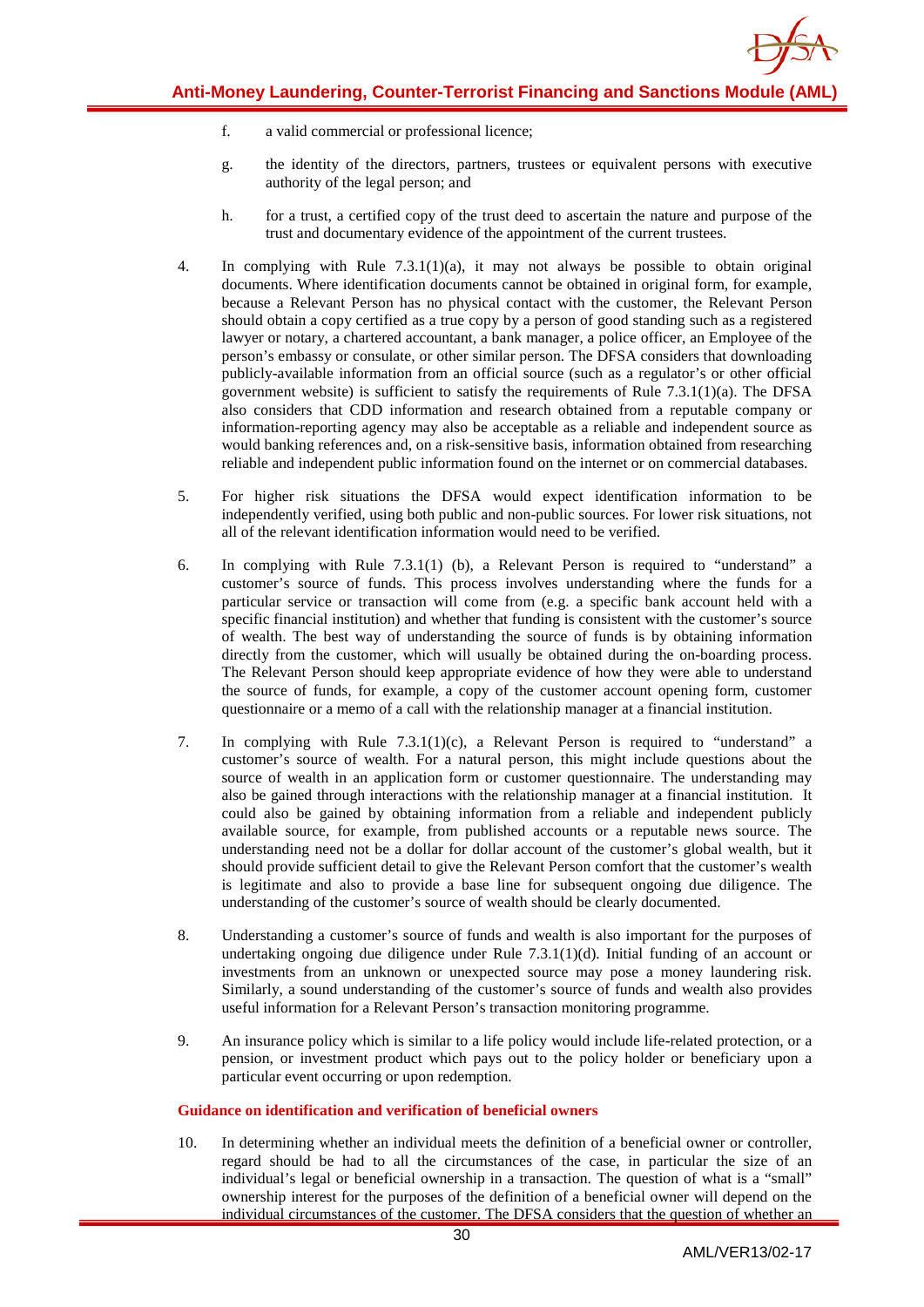

ownership interest is small should be considered in the context of the Relevant Person's knowledge of the customer and the customer risk assessment and the risk of money laundering.

- 11. When identifying beneficial owners, a Relevant Person is expected to adopt a substantive (as opposed to form over substance) approach to CDD for legal persons. Adopting a substantive approach means focusing on the money laundering risks of the customer and the product/service and avoiding an approach which focusses purely on the legal form of an arrangement or sets fixed percentages at which beneficial owners are identified (or not). It should take all reasonable steps to establish and understand a corporate customer's legal ownership and control and to identify the beneficial owner. The DFSA does not set explicit ownership or control thresholds in defining the beneficial owner because the DFSA considers that the applicable threshold to adopt will ultimately depend on the risks associated with the customer, and so the DFSA expects a Relevant Person to adopt the RBA and justify on reasonable grounds an approach which is proportionate to the risks identified. A Relevant Person should not set fixed thresholds for identifying the beneficial owner without objective and documented justification as required by Rule 4.1.1. An overly formal approach to defining the beneficial owner may result in a criminal "gaming" the system by always keeping his financial interest below the relevant threshold.
- 12. The DFSA considers that in some circumstances no threshold should be used when identifying beneficial owners because it may be important to identify all underlying beneficial owners in order to ensure that they are not associated or connected in some way. This may be appropriate where there are a small number of investors in an account or fund, each with a significant financial holding and the customer-specific risks are higher. However, where the customerspecific risks are lower, a threshold can be appropriate. For example, for a low-risk corporate customer which, combined with a lower-risk product or service, a percentage threshold may be appropriate for identifying "control" of the legal person for the purposes of the definition of a beneficial owner.
- 13. For a retail investment fund which is widely-held and where the investors invest via pension contributions, the DFSA would not expect the manager of the fund to look through to any underlying investors where there are none with any material control or ownership levels in the fund. However, for a closely-held fund with a small number of investors, each with a large shareholding or other interest, the DFSA would expect a Relevant Person to identify and verify each of the beneficial owners, depending on the risks identified as part of its risk-based assessment of the customer. For a corporate health policy with defined benefits, the DFSA would not expect a Relevant Person to identify the beneficial owners.
- 14. Where a Relevant Person carries out identification and verification in respect of actual and potential beneficial owners of a trust, this should include the trustee, settlor, the protector, the enforcer, beneficiaries, other persons with power to appoint or remove a trustee and any person entitled to receive a distribution, whether or not such person is a named beneficiary.
- 15. Under Federal AML legislation, if the customer is a legal person, the Relevant Person must obtain information identifying the names and addresses of partners and shareholders who each hold more than 5% of the capital of the legal person i.e. it applies a specified threshold. This does not affect the approach that should be taken under Rule 7.3.1(1)(a) for verifying the identity of beneficial owners, where no threshold is specified (see Guidance items 10 to 14 above). As a result, under the Federal AML legislation a Relevant Person will need to obtain information identifying partners and shareholders who hold more than 5% of the capital of the legal person. Then, in accordance with the risk-based approach in Guidance items 10 to 14, the Relevant Person should determine whether it is necessary also to identify other persons who may be beneficial owners, and verify their identity.

#### **Guidance on politically exposed persons**

16. Individuals who have, or have had, a high political profile, or hold, or have held, public office, can pose a higher money laundering risk to a Relevant Person as their position may make them vulnerable to corruption. This risk also extends to members of their families and to known close associates. Politically Exposed Person ("PEP") status itself does not, of course,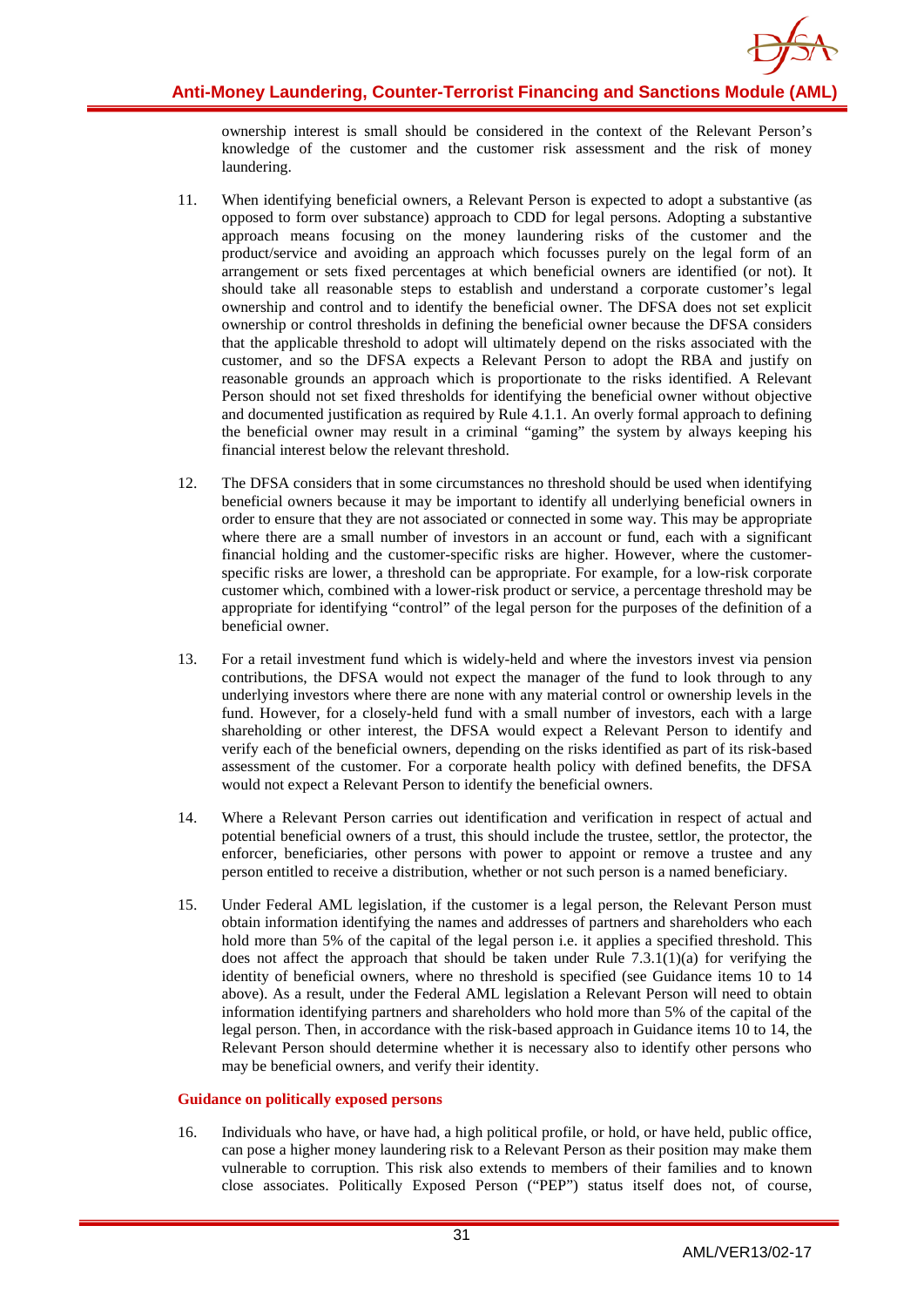

incriminate individuals or entities. It does, however, put the customer into a higher risk category.

- 17. Generally, a foreign PEP presents a higher risk of money laundering because there is a greater risk that such person, if he was committing money laundering, would attempt to place his money offshore where the customer is less likely to be recognised as a PEP and where it would be more difficult for law enforcement agencies in his home jurisdiction to confiscate or freeze his criminal property.
- 18. Corruption-related money laundering risk increases when a Relevant Person deals with a PEP. Corruption may involve serious crimes and has become the subject of increasing global concern. Corruption offences are predicate crimes under the Federal AML legislation. A Relevant Person should note that customer relationships with family members or close associates of PEPs involve similar risks to those associated with PEPs themselves.
- 19. The DFSA considers that after leaving office a PEP may remain a higher risk for money laundering if such person continues to exert political influence or otherwise pose a risk of corruption.

## <span id="page-32-0"></span>**7.4 Enhanced customer due diligence**

- **7.4.1** Where a Relevant Person is required to undertake Enhanced Customer Due Diligence under Rule 7.1.1(1)(b) it must, to the extent applicable to the customer:
	- (a) obtain and verify additional:
		- (i) identification information on the customer and any beneficial owner;
		- (ii) information on the intended nature of the business relationship; and
		- (iii) information on the reasons for a transaction;
	- (b) update more regularly the Customer Due Diligence information which it holds on the customer and any beneficial owners;
	- (c) verify information on:
		- (i) the customer's source of funds;
		- (ii) the customer's source of wealth;
	- (d) increase the degree and nature of monitoring of the business relationship, in order to determine whether the customer's transactions or activities appear unusual or suspicious;
	- (e) obtain the approval of senior management to commence a business relationship with a customer; and
	- (f) where applicable, require that any first payment made by a customer in order to open an account with a Relevant Person must be carried out through a bank account in the customer's name with:
		- (i) a Bank;
		- (ii) a Regulated Financial Institution whose entire operations are subject to regulation and supervision, including AML regulation and supervision, in a jurisdiction with AML regulations which are equivalent to the standards set out in the FATF recommendations; or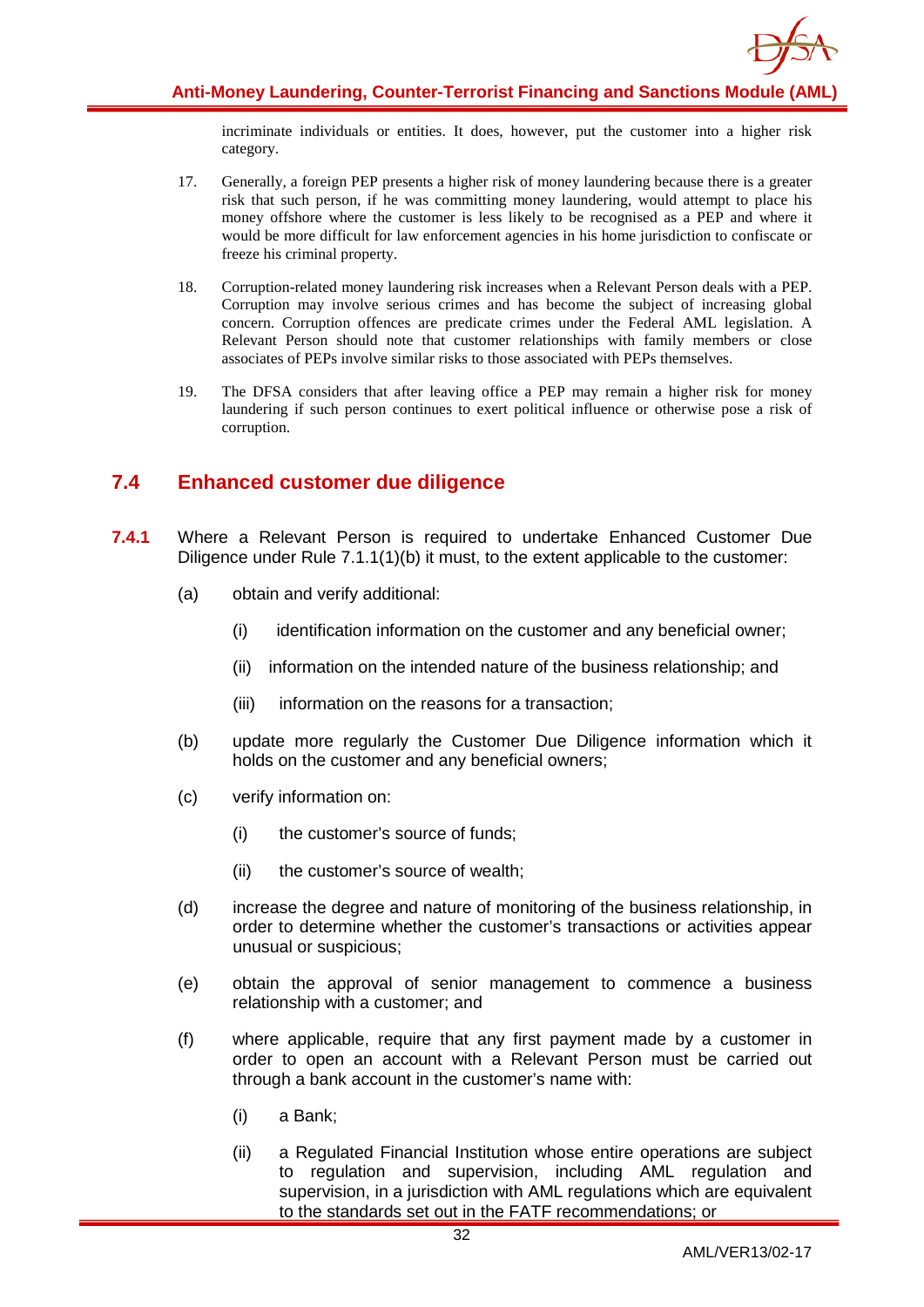

(iii) a Subsidiary of a Regulated Financial Institution referred to in (ii), if the law that applies to the Parent ensures that the Subsidiary also observes the same AML standards as its Parent.

- 1. In Rule 7.4.1 Enhanced CDD measures are only mandatory to the extent that they are applicable to the relevant customer or the circumstances of the business relationship and to the extent that the risks would reasonably require it. Therefore, the extent of additional measures to conduct is a matter for the Relevant Person to determine on a case by case basis.
- 2. In Rule 7.4.1 (e), senior management approval may be given by an individual member of the Relevant Person's senior management or by a committee of senior managers appointed to consider high risk customers. It may also be outsourced within the Group.
- 3. For high risk customers, a Relevant Person should, in order to mitigate the perceived and actual risks, exercise a greater degree of diligence throughout the customer relationship and should endeavour to understand the nature of the customer's business and consider whether it is consistent and reasonable.
- 4. A Relevant Person should be satisfied that a customer's use of complex legal structures and/or the use of trust and private investment vehicles, has a genuine and legitimate purpose.
- 5. For enhanced CDD, where there is a beneficial owner, verification of the customer's source of funds and wealth may require enquiring into the beneficial owner's source of funds and wealth because the source of the funds would normally be the beneficial owner and not the customer.
- 6. The DFSA considers that verification of source of funds includes obtaining independent corroborating evidence such as proof of dividend payments connected to a shareholding, bank statements, salary/bonus certificates, loan documentation and proof of a transaction which gave rise to the payment into the account. A customer should be able to demonstrate and document how the relevant funds are connected to a particular event which gave rise to the payment into the account or to the source of the funds for a transaction.
- 7. The DFSA considers that verification of source of wealth includes obtaining independent corroborating evidence such as share certificates, publicly-available registers of ownership, bank or brokerage account statements, probate documents, audited accounts and financial statements, news items from a reputable source and other similar evidence. For example:
	- a. for a legal person, this might be achieved by obtaining its financial or annual reports published on its website or news articles and press releases that reflect its financial situation or the profitability of its business; and
	- b. for a natural person, this might include documentary evidence which corroborates answers given to questions on the source of wealth in an application form or customer questionnaire. For example, if a natural person attributes the source of his wealth to inheritance, he may be asked to provide a copy of the relevant will or grant of probate. In other cases, a natural person may be asked to provide sufficient bank or salary statements covering a number of years to draw up a picture of his source of wealth.
- 8. A Relevant Person may commission a third party vendor report to obtain further information on a customer or transaction or to investigate a customer or beneficial owner in very high risk cases. A third party vendor report may be particularly useful where there is little or no publicly-available information on a person or on a legal arrangement or where a Relevant Person has difficulty in obtaining and verifying information.
- 9. In Rule 7.4.1(f), circumstances where it may be applicable to require the first payment made by a customer in order to open an account with a Relevant Person to be carried out through a bank account in the customer's name with a financial institution specified in that paragraph include: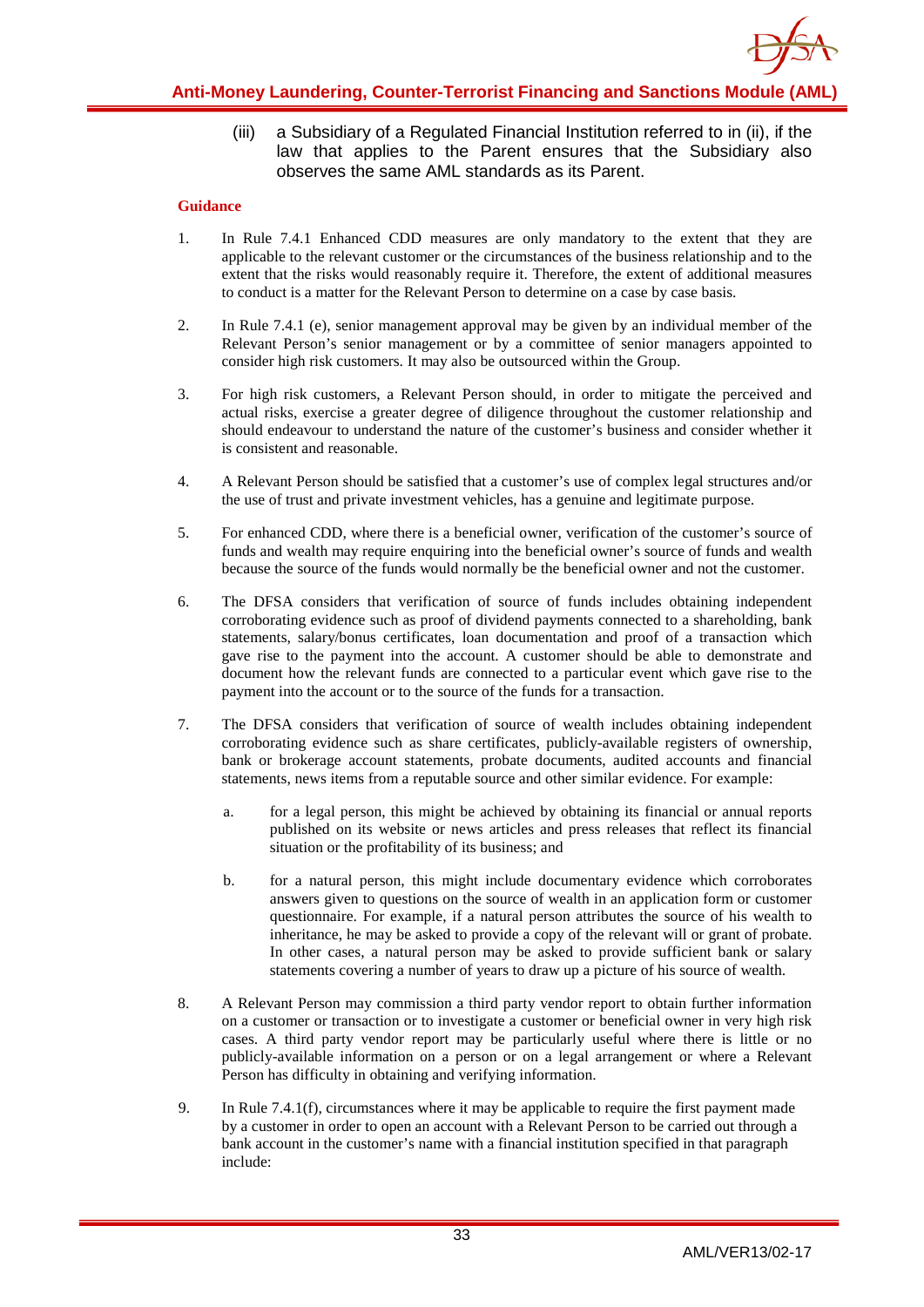- a. where, following the use of other Enhanced CDD measures, the Relevant Person is not satisfied with the results of due diligence; or
- b. as an alternative measure, where one of the measures in Rule 7.4.1 (a) to (e) cannot be carried out.

## <span id="page-34-0"></span>**7.5 Simplified customer due diligence**

- **7.5.1** (1) Where a Relevant Person is permitted to undertake Simplified Customer Due Diligence under Rule 7.1.1(2), modification of Rule 7.3.1 may include:
	- (a) verifying the identity of the customer and identifying any beneficial owners after the establishment of the business relationship under Rule 7.2.1(3);
	- (b) deciding to reduce the frequency of, or as appropriate not undertake, customer identification updates;
	- (c) deciding not to verify an identified beneficial owner;
	- (d) deciding not to verify an identification document other than by requesting a copy;
	- (e) not enquiring as to a customer's source of funds or source of wealth;
	- (f) reducing the degree of on-going monitoring of transactions, based on a reasonable monetary threshold or on the nature of the transaction; or
	- (g) not collecting specific information or carrying out specific measures to understand the purpose and intended nature of the business relationship, but inferring such purpose and nature from the type of transactions or business relationship established.
	- (2) The modification in (1) must be proportionate to the customer's money laundering risks.

- 1. Rule 7.5.1(1) provides examples of Simplified CDD measures. Other measures may also be used by a Relevant Person to modify CDD in accordance with the customer risks.
- 2. A Relevant Person should not use a "one size fits all" approach for all its low risk customers. Notwithstanding that the risks may be low for all such customers, the degree of CDD undertaken needs to be proportionate to the specific risks identified on a case by case basis. For example, for customers where the money laundering risks are very low, a Relevant Person may decide to simply identify the customer and verify such information only to the extent that this is commercially necessary. On the other hand, a low risk customer which is undertaking a complex transaction might require more comprehensive Simplified CDD.
- 3. For the avoidance of doubt, a Relevant Person is always required to 'identify' beneficial owners, except for retail investment funds which are widely held and investment funds where the investor invests via pension contributions. However, a Relevant Person may decide not to 'verify' beneficial owners of a low risk customer.
- 4. An example of circumstances where a Relevant Person might reasonably reduce the frequency of or, as appropriate, eliminate customer identification updates would be where the money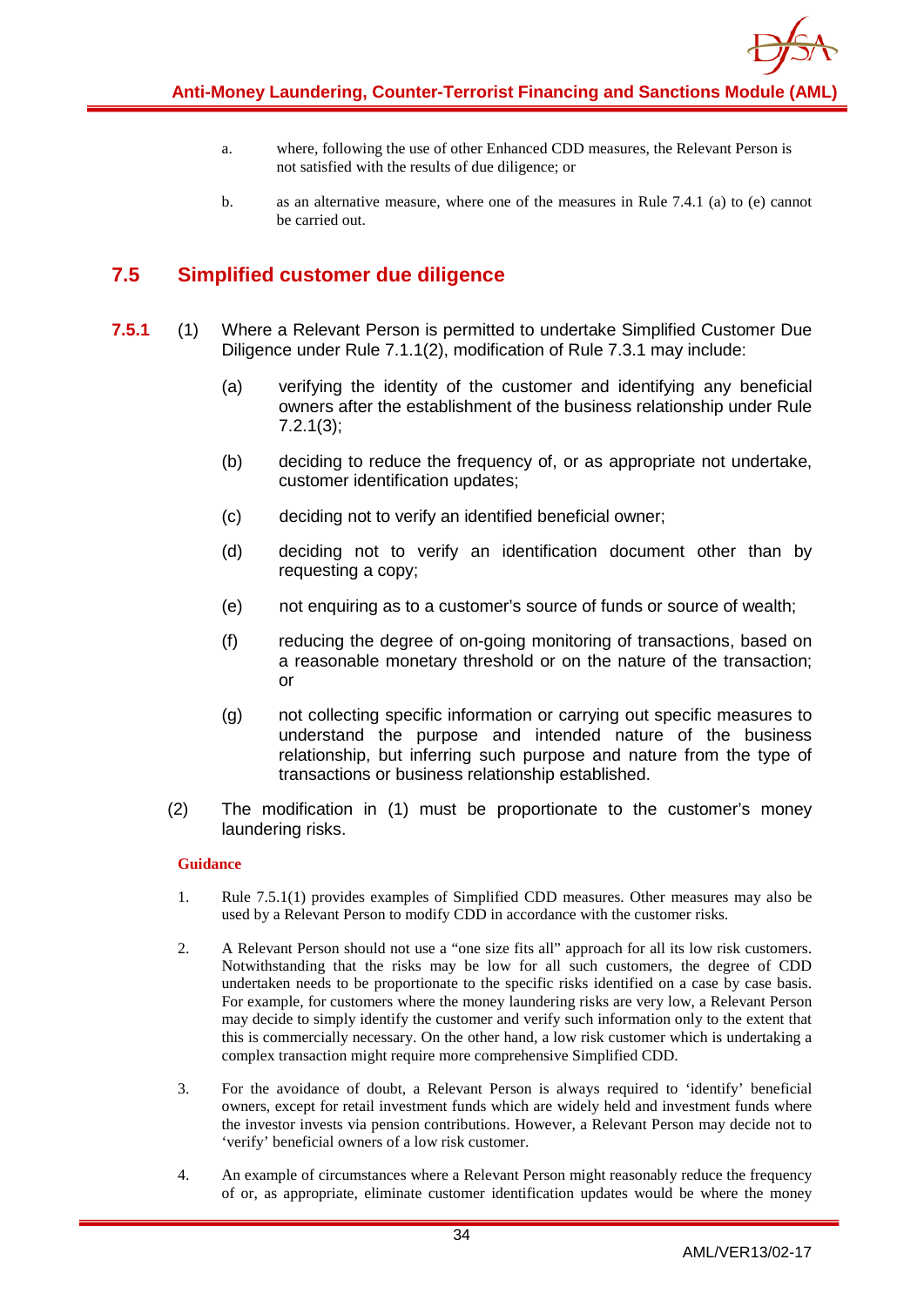

laundering risks are low and the service provided does not offer a realistic opportunity for money laundering.

5. An example of where a Relevant Person might reasonably reduce the degree of on-going monitoring and scrutinising of transactions, based on a reasonable monetary threshold or on the nature of the transaction, would be where the transaction is a recurring, fixed contribution to a savings scheme, investment portfolio or fund or where the monetary value of the transaction is not material for money laundering purposes given the nature of the customer and the transaction type.

## <span id="page-35-0"></span>**7.6 Ongoing customer due diligence**

- **7.6.1** When undertaking ongoing Customer Due Diligence under Rule 7.3.1(1)(d), a Relevant Person must, using the risk-based approach:
	- (a) monitor transactions undertaken during the course of its customer relationship to ensure that the transactions are consistent with the Relevant Person's knowledge of the customer, his business and risk rating;
	- (b) pay particular attention to any complex or unusually large transactions or unusual patterns of transactions that have no apparent or visible economic or legitimate purpose;
	- (c) enquire into the background and purpose of the transactions in (b);
	- (d) periodically review the adequacy of the Customer Due Diligence information it holds on customers and beneficial owners to ensure that the information is kept up to date, particularly for customers with a high risk rating; and
	- (e) periodically review each customer to ensure that the risk rating assigned to a customer under Rule 6.1.1(1)(b) remains appropriate for the customer in light of the money laundering risks.

- 1. In complying with Rule 7.6.1(d), a Relevant Person should undertake a periodic review to ensure that non-static customer identity documentation is accurate and up-to-date. Examples of non-static identity documentation include passport number and residential/business address and, for a legal person, its share register or list of partners.
- 2. A Relevant Person should undertake a review under Rule 7.6.1 (d) and (e) particularly when:
	- a. the Relevant Person changes its CDD documentation requirements;
	- b. an unusual transaction with the customer is expected to take place;
	- c. there is a material change in the business relationship with the customer; or
	- d. there is a material change in the nature or ownership of the customer.
- 3. The degree of the on-going due diligence to be undertaken will depend on the customer risk assessment carried out under Rule 6.1.1.
- 4. A Relevant Person's transaction monitoring policies, procedures, systems and controls, which may be implemented by manual or automated systems, or a combination thereof, are one of the most important aspects of effective CDD. Whether a Relevant Person should undertake the monitoring by means of a manual or computerised system (or both) will depend on a number of factors, including: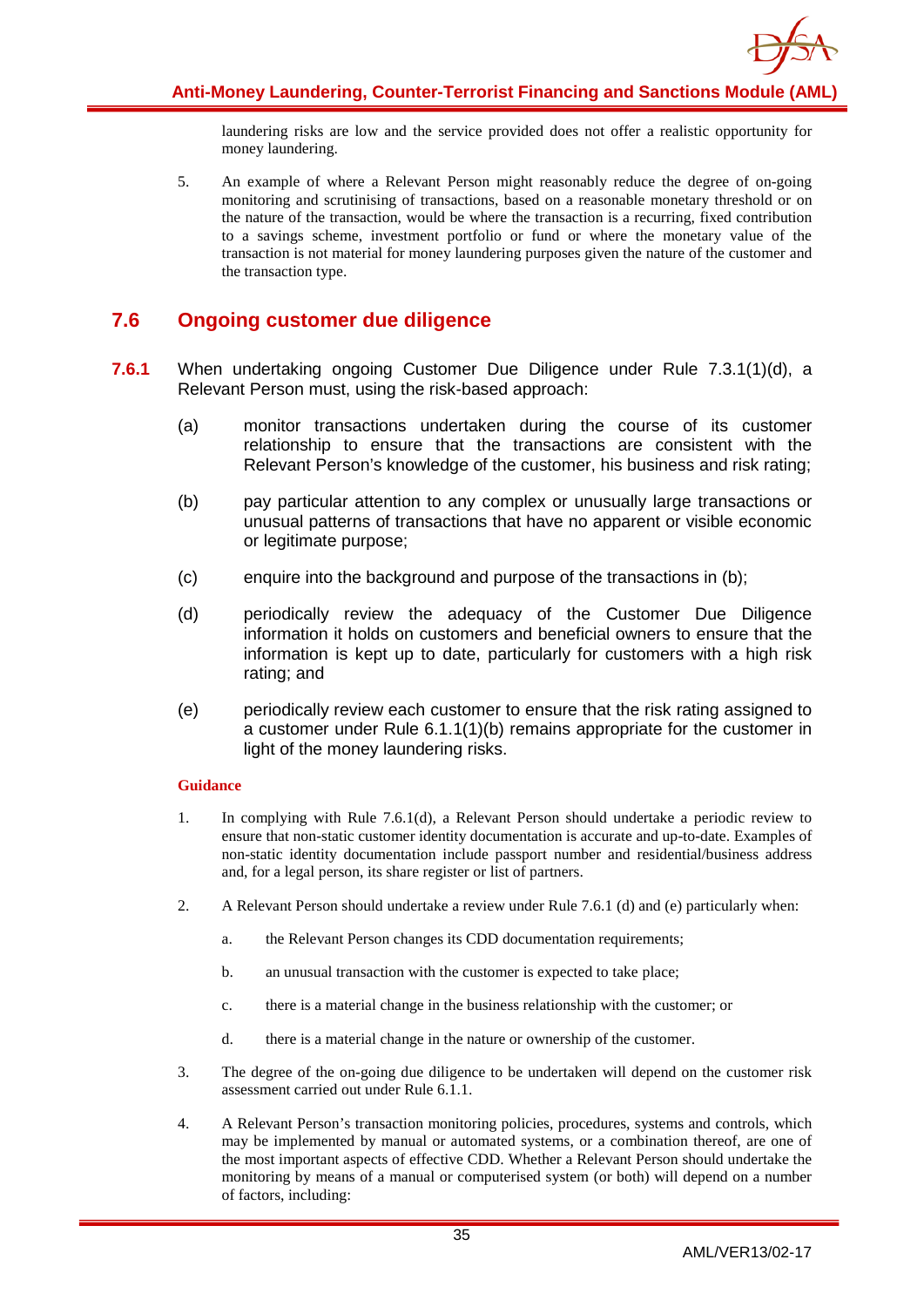

- a. the size and nature of the Relevant Person's business and customer base; and
- b. the complexity and volume of customer transactions.
- **7.6.2** A Relevant Person must review its customers, their business and transactions against United Nations Security Council sanctions lists and against any other relevant sanctions list when complying with Rule 7.6.1(d).

#### **Guidance**

In Rule 7.6.2, a "relevant sanctions list" may include U.A.E, EU, U.K. HM Treasury, U.S. OFAC lists and any other list which may apply to a Relevant Person.

## <span id="page-36-0"></span>**7.7 Failure to conduct or complete customer due diligence**

- **7.7.1** (1) Where, in relation to any customer, a Relevant Person is unable to conduct or complete the requisite Customer Due Diligence in accordance with Rule 7.1.1 it must, to the extent relevant:
	- (a) not carry out a transaction with or for the customer through a bank account or in cash;
	- (b) not open an account or otherwise provide a service;
	- (c) not otherwise establish a business relationship or carry out a transaction;
	- (d) terminate or suspend any existing business relationship with the customer;
	- (e) return any monies or assets received from the customer; and
	- (f) consider whether the inability to conduct or complete Customer Due Diligence necessitates the making of a Suspicious Activity Report under Rule 13.3.1(c).
	- (2) A Relevant Person is not obliged to comply with (1) (a) to (e) if:
		- (a) to do so would amount to "tipping off" the customer, in breach of Federal AML legislation; or
		- (b) the AMLSCU directs the Relevant Person to act otherwise.

- 1. In complying with Rule 7.7.1(1) a Relevant Person should apply one or more of the measures in (a) to (f) as appropriate in the circumstances. Where CDD cannot be completed, it may be appropriate not to carry out a transaction pending completion of CDD. Where CDD cannot be conducted, including where a material part of the CDD, such as identifying and verifying a beneficial owner cannot be conducted, a Relevant Person should not establish a business relationship with the customer.
- 2. A Relevant Person should note that Rule 7.7.1 applies to both existing and prospective customers. For new customers it may be appropriate for a Relevant Person to terminate the business relationship before a product or service is provided. However, for existing customers, while termination of the business relationship should not be ruled out, suspension may be more appropriate depending on the circumstances. Whichever route is taken, the Relevant Person should be careful not to tip off the customer.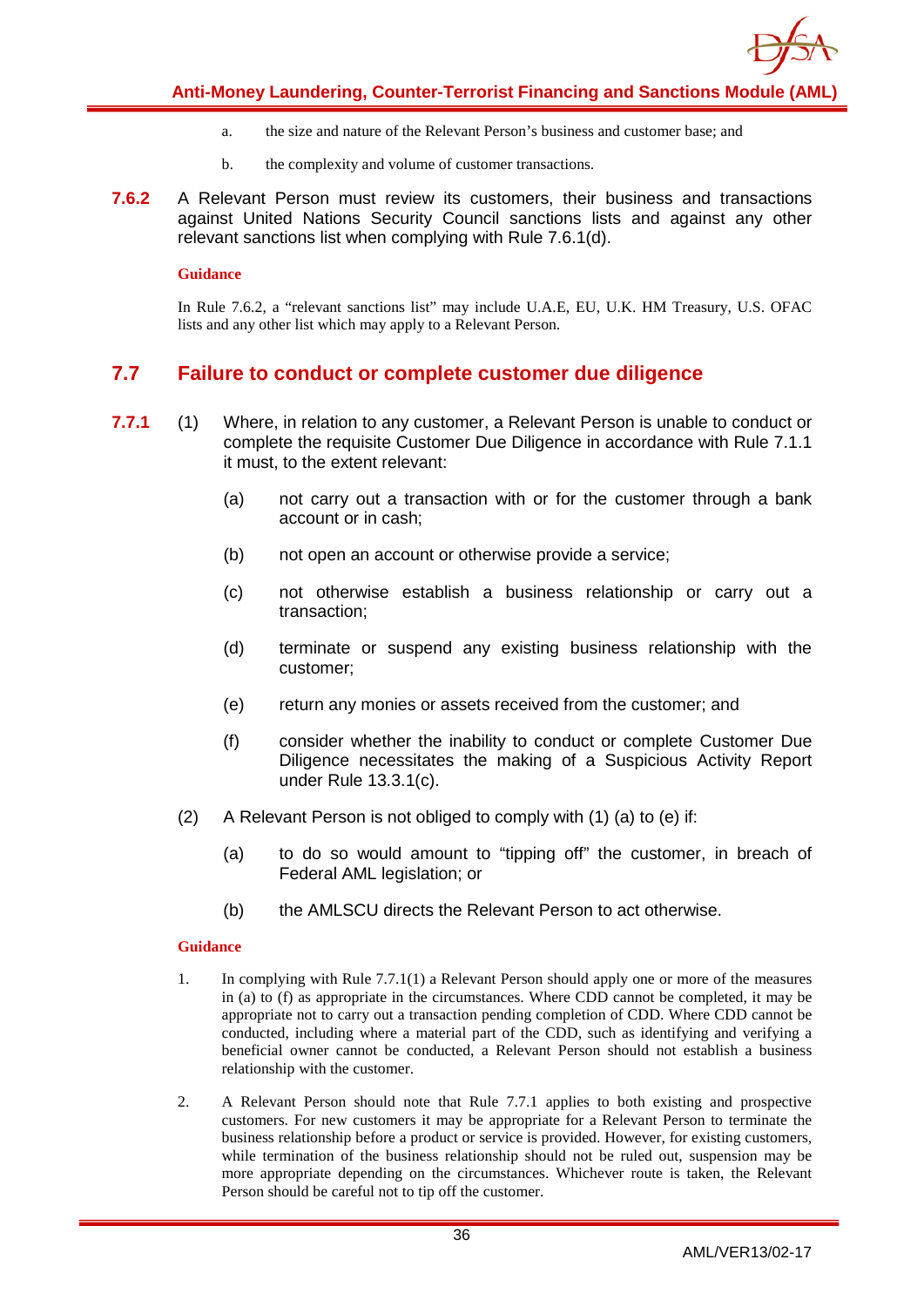

3. A Relevant Person should adopt the RBA for CDD of existing customers. For example, if a Relevant Person considers that any of its existing customers (which may include customers which it migrates into the DIFC) have not been subject to CDD at an equivalent standard to that required by this module, it should adopt the RBA and take remedial action in a manner proportionate to the risks and within a reasonable period of time whilst complying with Rule 7.7.1.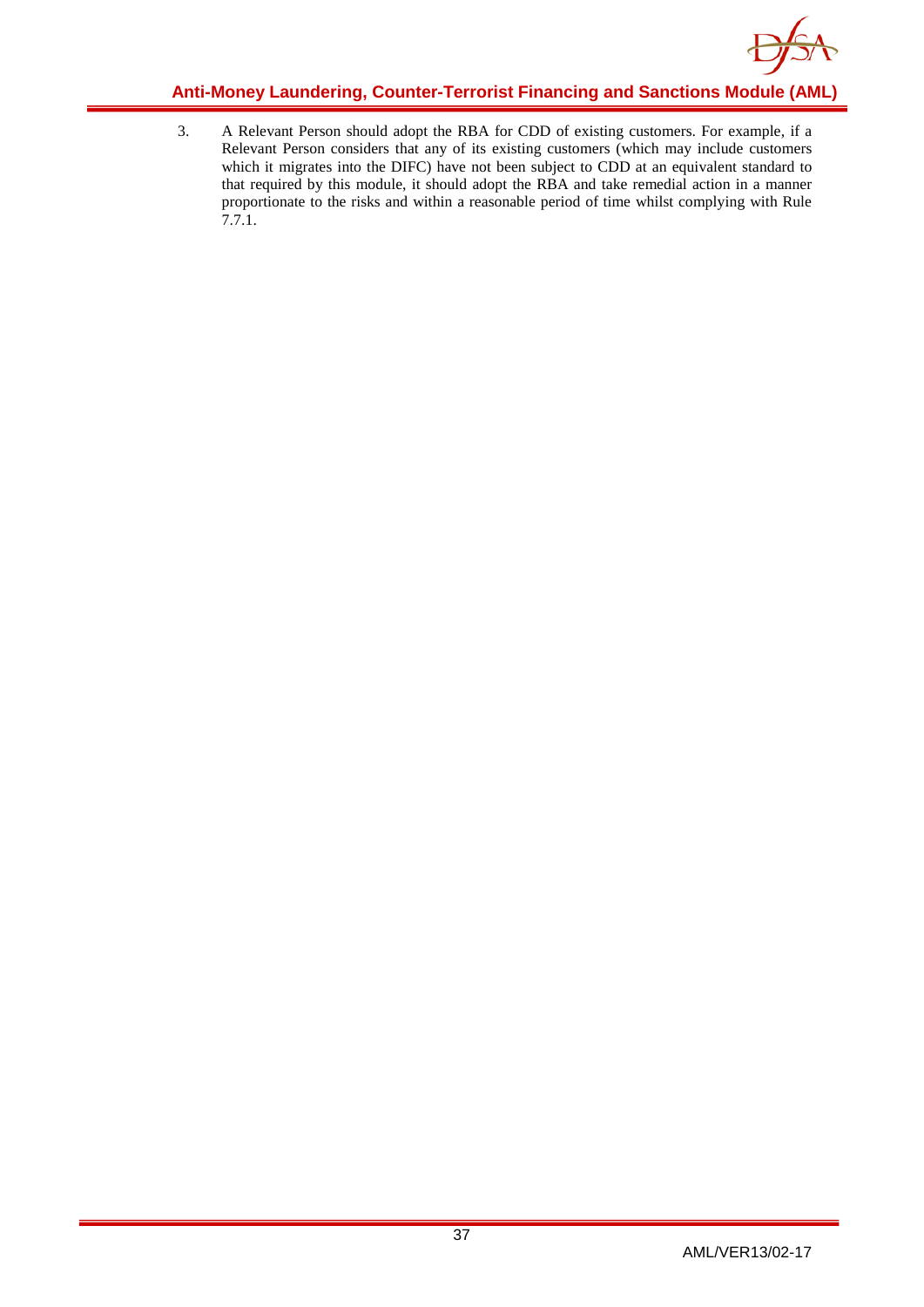

## <span id="page-38-0"></span>**8 RELIANCE AND OUTSOURCING**



## <span id="page-38-1"></span>**8.1 Reliance on a third party**

- **8.1.1** (1) A Relevant Person may rely on the following third parties to conduct one or more elements of Customer Due Diligence on its behalf:
	- (a) an Authorised Person;
	- (b) a law firm, notary, or other independent legal business, accounting firm, audit firm or insolvency practitioner or an equivalent person in another jurisdiction;
	- (c) a Financial Institution; or
	- (d) a member of the Relevant Person's Group.
	- (2) In (1), a Relevant Person may rely on the information previously obtained by a third party which covers one or more elements of Customer Due Diligence.
	- (3) Where a Relevant Person seeks to rely on a person in (1) it may only do so if and to the extent that:
		- (a) it immediately obtains the necessary Customer Due Diligence information from the third party in (1);
		- (b) it takes adequate steps to satisfy itself that certified copies of the documents used to undertake the relevant elements of Customer Due Diligence will be available from the third party on request without delay;
		- (c) the person in (1)(b) to (d) is subject to regulation, including AML regulation, by a Financial Services Regulator or other competent authority in a country with AML regulations which are equivalent to the standards set out in the FATF Recommendations and it is supervised for compliance with such regulations;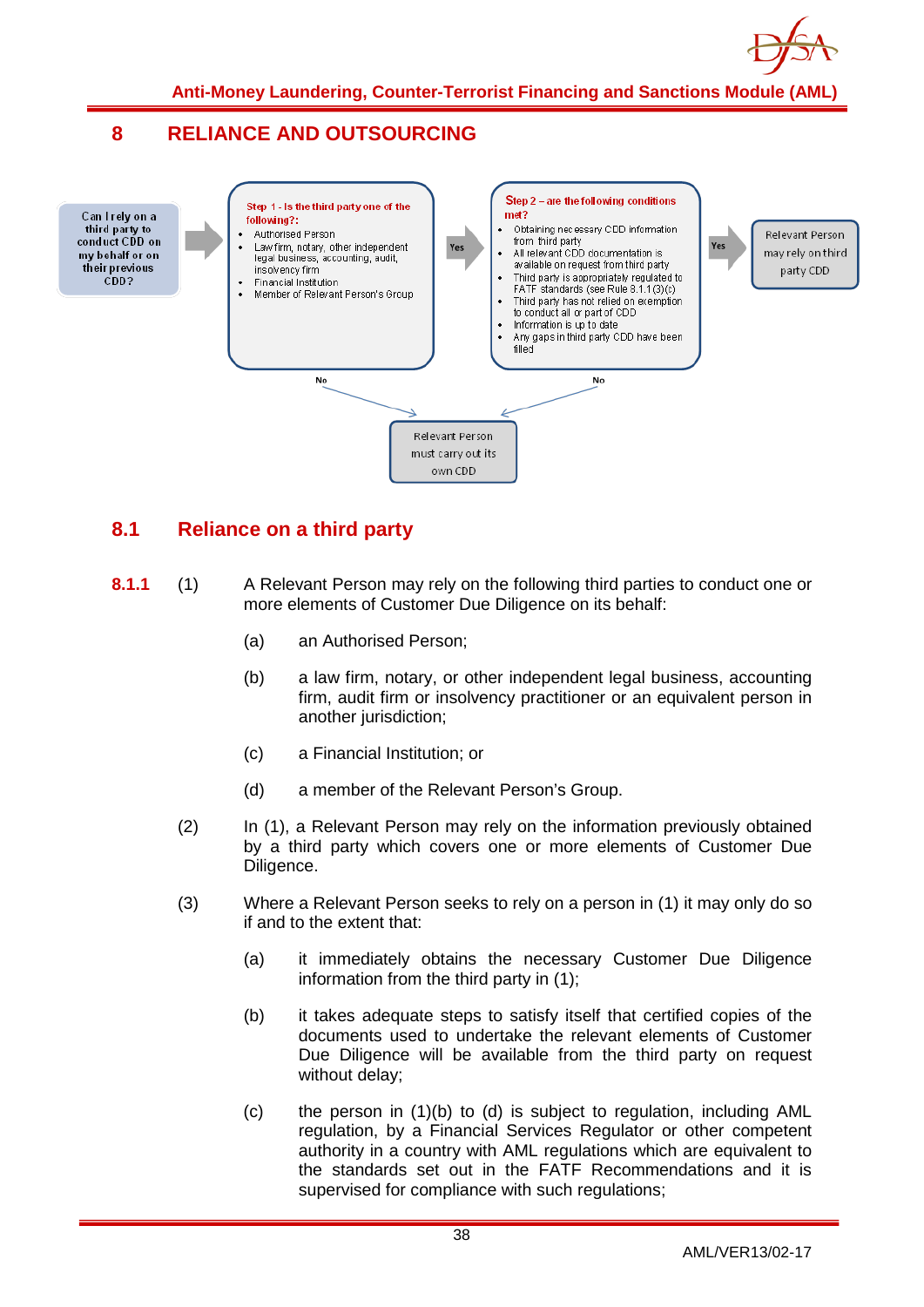

- (d) the person in (1) has not relied on any exception from the requirement to conduct any relevant elements of Customer Due Diligence which the Relevant Person seeks to rely on; and
- $(e)$  in relation to  $(2)$ , the information is up to date.
- (4) Where a Relevant Person relies on a member of its Group, such Group member need not meet the condition in (3)(c) if:
	- (a) the Group applies and implements a Group-wide policy on Customer Due Diligence and record keeping which is equivalent to the standards set by FATF; and
	- (b) where the effective implementation of those Customer Due Diligence and record keeping requirements and AML programmes are supervised at Group level by a Financial Services Regulator or other competent authority in a country with AML regulations which are equivalent to the standards set out in the FATF Recommendations.
- (5) If a Relevant Person is not reasonably satisfied that a customer or beneficial owner has been identified and verified by a third party in a manner consistent with these Rules, the Relevant Person must immediately perform the Customer Due Diligence itself with respect to any deficiencies identified.
- (6) Notwithstanding the Relevant Person's reliance on a person in (1), the Relevant Person remains responsible for compliance with, and liable for any failure to meet the Customer Due Diligence requirements in this module.

- 1. In complying with Rule 8.1.1(3)(a), "immediately obtaining the necessary CDD information" means obtaining all relevant CDD information, and not just basic information such as name and address. Compliance can be achieved by having that relevant information sent by email or other appropriate means. For the avoidance of doubt, a Relevant Person is not required automatically to obtain the underlying certified documents used by the third party to undertake its CDD. A Relevant Person must, however, under Rule 8.1.1(3)(b) ensure that the certified documents are readily available from the third party on request.
- 2. The DFSA would expect a Relevant Person, in complying with Rule 8.1.1(5), to fill any gaps in the CDD process as soon as it becomes aware that a customer or beneficial owner has not been identified and verified in a manner consistent with these Rules.
- 3. If a Relevant Person acquires another business, either in whole or in part, the DFSA would permit the Relevant Person to rely on the CDD conducted by the business it is acquiring but would expect the Relevant Person to have done the following:
	- a. as part of its due diligence for the acquisition, to have taken a reasonable sample of the prospective customers to assess the quality of the CDD undertaken; and
	- b. to undertake CDD on all the customers to cover any deficiencies identified in (a) as soon as possible following the acquisition, prioritising high risk customers.
- 4. Where a particular jurisdiction's laws (such as secrecy or data protection legislation) would prevent a Relevant Person from having access to CDD information upon request without delay as referred to in Rule 8.1.1(3)(b), the Relevant Person should undertake the relevant CDD itself and should not seek to rely on the relevant third party.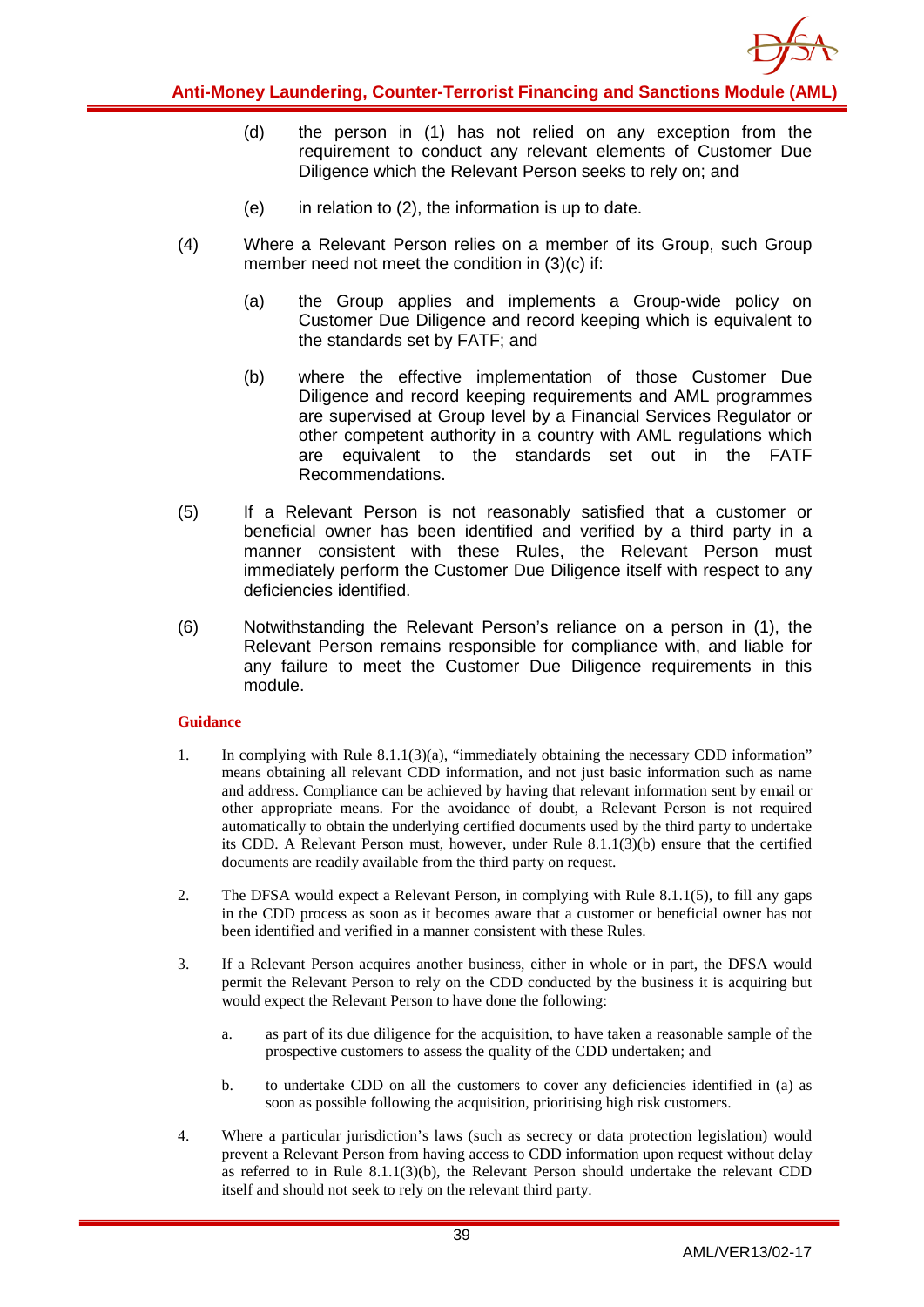

- 5. If a Relevant Person relies on a third party located in a foreign jurisdiction to conduct one or more elements of CDD on its behalf, the Relevant Person must ensure that the foreign jurisdiction has AML regulations that are equivalent to the standards in the FATF Recommendations (see Rule 8.1.1(3)(c)).
- 6. When assessing if AML regulations in another jurisdiction are equivalent to FATF standards, a Relevant Person may consider a number of factors including, but not limited to: FATF membership, FATF Mutual Evaluation reports, FATF-style or IMF/World Bank evaluations, membership of an international or regional 'group' such as the MENAFATF or the Gulf Cooperation Council, contextual factors such as political stability or the level of corruption, evidence of relevant criticism of a jurisdiction including FATF advisory notices or independent and public assessments of the jurisdiction's overall AML regime such as IMF/World Bank or other reports by reputable NGOs or specialised commercial agencies. A Relevant Person should, in making its assessment, rely only on sources that are up-to-date and that include the latest AML developments from a reliable and competent source. The assessment may also take into account whether adequate arrangements exist for co-operation between the AML regulator in that jurisdiction and the DFSA. The DFSA expects a Relevant Person to keep sufficient records of the sources and materials considered when undertaking this AML assessment.

## <span id="page-40-0"></span>**8.2 Outsourcing**

**8.2.1** A Relevant Person which outsources any one or more elements of its Customer Due Diligence to a service provider (including within its Group) remains responsible for compliance with, and liable for any failure to meet, such obligations.

- 1. Prior to appointing an outsourced service provider to undertake CDD, a Relevant Person should undertake appropriate due diligence to assure itself of the suitability of the outsourced service provider and should ensure that the outsourced service provider's obligations are clearly documented in a binding agreement.
- 2. An Authorised Person should be mindful of its obligations regarding outsourcing set out in GEN Rules 5.3.21 and 5.3.22.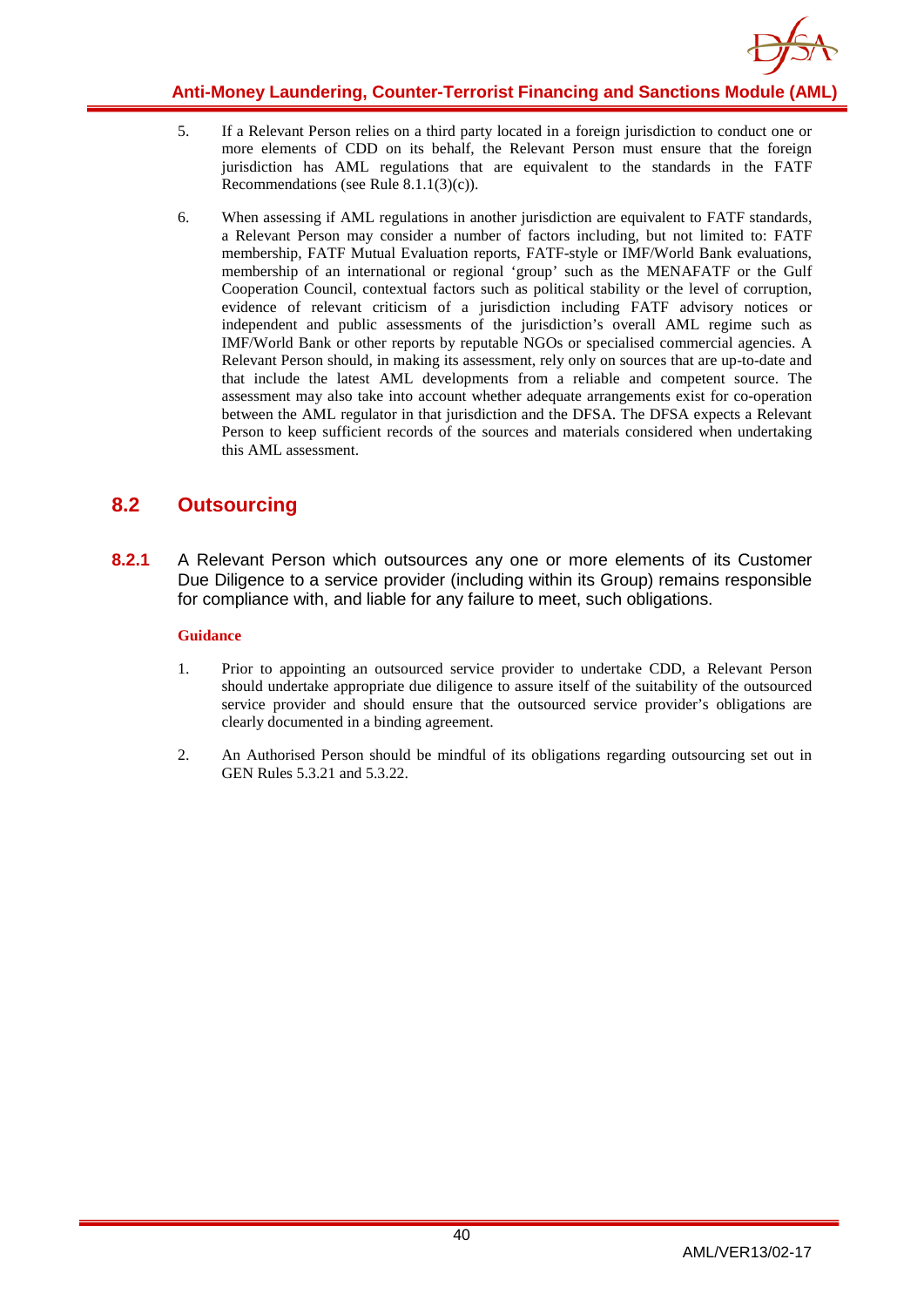

## <span id="page-41-1"></span><span id="page-41-0"></span>**9 CORRESPONDENT BANKING, WIRE TRANSFERS AND AUDIT**

## **9.1 Application**

**9.1.1** This chapter applies only to an Authorised Person.

## <span id="page-41-2"></span>**9.2 Correspondent banking**

- **9.2.1** An Authorised Firm proposing to have a correspondent banking relationship with a respondent bank must:
	- (a) undertake appropriate Customer Due Diligence on the respondent bank;
	- (b) as part of (a), gather sufficient information about the respondent bank to understand fully the nature of the business, including making appropriate enquiries on its management, its major business activities and the countries or jurisdictions in which it operates;
	- (c) determine from publicly-available information the reputation of the respondent bank and the quality of supervision, including whether it has been subject to a money laundering or terrorist financing investigation or relevant regulatory action;
	- (d) assess the respondent bank's AML controls and ascertain if they are adequate and effective in light of the FATF Recommendations;
	- (e) ensure that prior approval of the Authorised Firm's senior management is obtained before entering into a new correspondent banking relationship;
	- (f) ensure that the respective responsibilities of the parties to the correspondent banking relationship are properly documented; and
	- (g) be satisfied that, in respect of any customers of the respondent bank who have direct access to accounts of the Authorised Firm, the respondent bank:
		- (i) has undertaken Customer Due Diligence (including ongoing Customer Due Diligence) at least equivalent to that in Rule 7.3.1 in respect of each customer; and
		- (ii) is able to provide the relevant Customer Due Diligence information in (i) to the Authorised Firm upon request; and
	- $(h)$  document the basis for its satisfaction that the requirements in (a) to (g) are met.
- **9.2.2** An Authorised Firm must:
	- (a) not enter into a correspondent banking relationship with a Shell Bank; and
	- (b) take appropriate measures to ensure that it does not enter into, or continue a corresponding banking relationship with, a bank which is known to permit its accounts to be used by Shell Banks.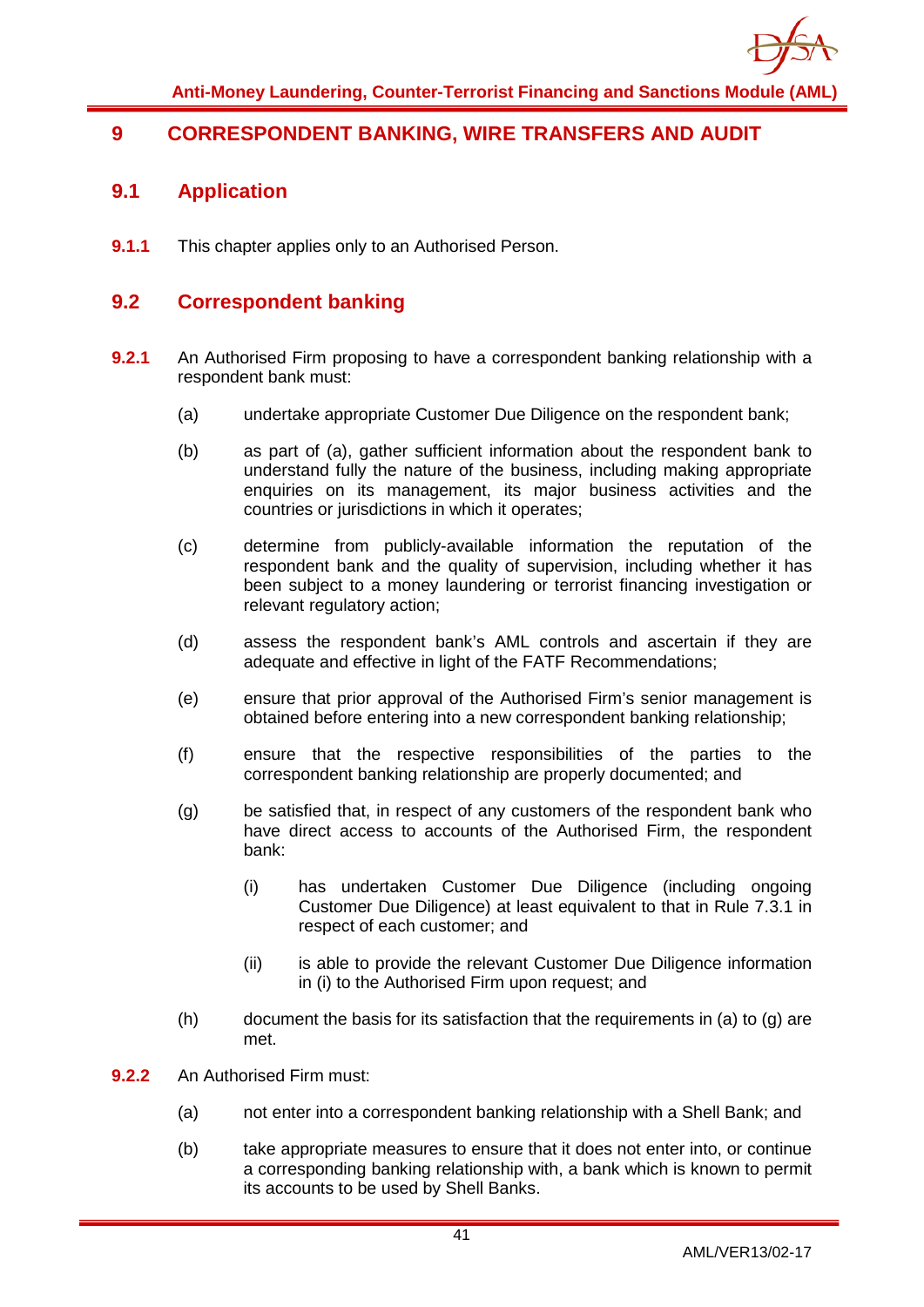

#### **Guidance**

Rule 9.2.2 prohibits an Authorised Firm from entering into a correspondent banking relationship with a Shell Bank or a bank which is known to permit its accounts to be used by Shell Banks. See the Guidance after Rule 6.1.4 for more information about what constitutes a Shell Bank.

## <span id="page-42-0"></span>**9.3 Wire transfers**

- **9.3.1** In this section:
	- (a) "beneficiary" means the natural or legal person or legal arrangement who is identified by the originator as the receiver of the requested wire transfer;
	- (b) "originator" means the account holder who instructs the wire transfer from the relevant account, or where there is no account, the natural or legal person that places the order with the ordering Financial Institution to perform the wire transfer; and
	- (c) "wire transfer" includes any value transfer arrangement.
- **9.3.2** (1) An Authorised Person must:
	- (a) when it sends or receives funds by wire transfer on behalf of a customer, ensure that the wire transfer and any related messages contain accurate originator and beneficiary information;
	- (b) ensure that, while the wire transfer is under its control, the information in (a) remains with the wire transfer and any related message throughout the payment chain; and
	- (c) monitor wire transfers for the purpose of detecting those wire transfers that do not contain originator and beneficiary information and take appropriate measures to identify any money laundering risks.
	- (2) The requirement in (1) does not apply to an Authorised Person which transfers funds to another Financial Institution where both the originator and the beneficiary are Financial Institutions acting on their own behalf.
	- (3) An Authorised Person must ensure that information accompanying all wire transfers contains at a minimum:
		- (a) the name of the originator;
		- (b) the originator account number where such an account is used to process the transaction;
		- (c) the originator's address, or national identity number, or customer identification number, or date and place of birth;
		- (d) the name of the beneficiary; and
		- (e) the beneficiary account number where such an account is used to process the transaction.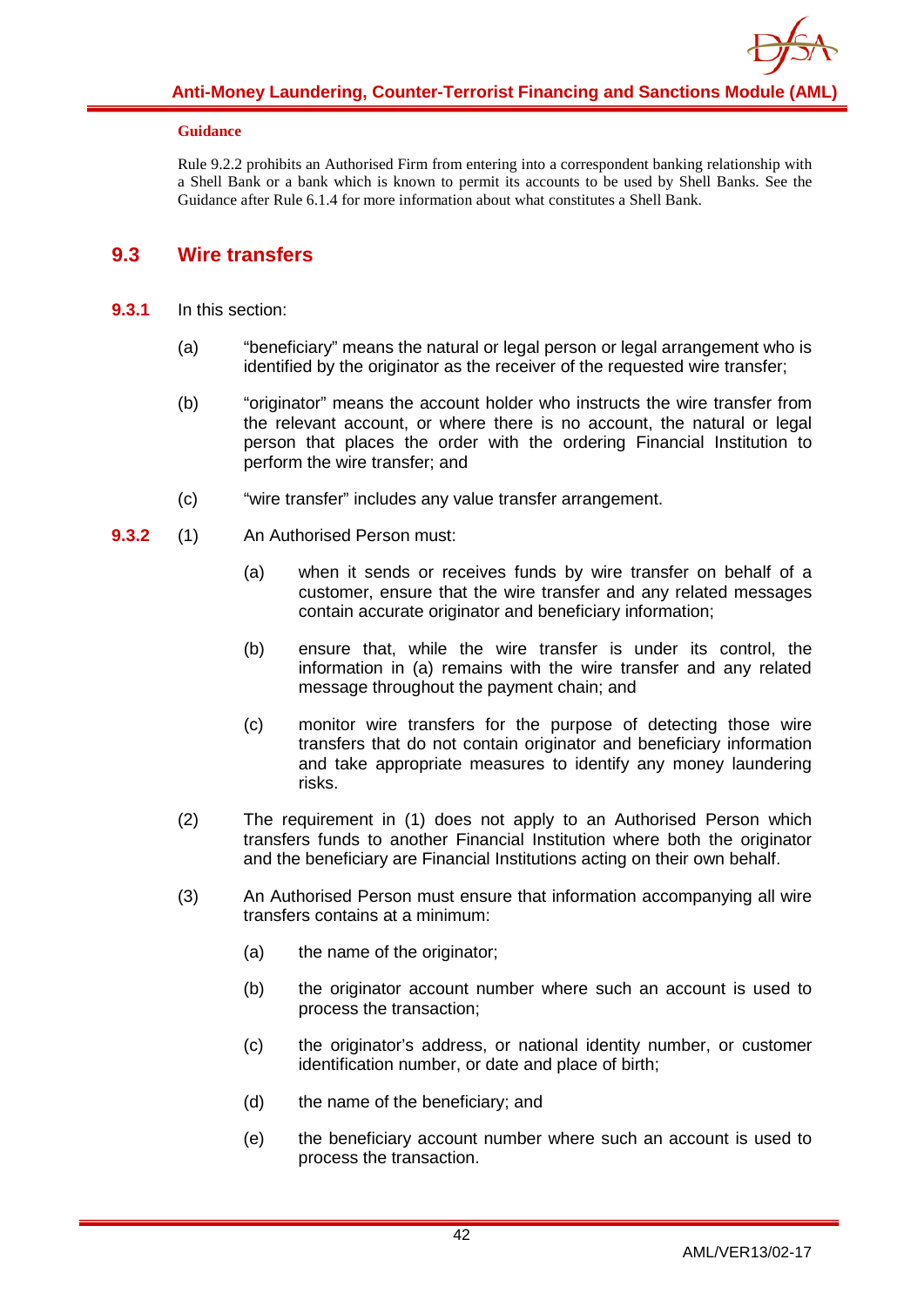

#### **Guidance**

- 1. In the absence of an account number, a unique transaction reference number should be included which permits traceability of the transaction.
- 2. The DFSA considers that concealing or removing in a wire transfer any of the information required by Rule 9.3.2(3) would be a breach of the requirement to ensure that the wire transfer contains accurate originator and beneficiary information.

## <span id="page-43-0"></span>**9.4 Audit**

**9.4.1** An Authorised Person must ensure that its audit function, established under GEN Rule 5.3.13, includes regular reviews and assessments of the effectiveness of the Authorised Person's money laundering policies, procedures, systems and controls, and its compliance with its obligations in this AML module.

- 1. The review and assessment undertaken for the purposes of Rule 9.4.1 may be undertaken:
	- a. internally by the Authorised Person's internal audit function; or
	- b. by a competent firm of independent auditors or compliance professionals.
- 2. The review and assessment undertaken for the purposes of Rule 9.4.1 should cover at least the following:
	- a. sample testing of compliance with the Authorised Person's CDD arrangements;
	- b. an analysis of all notifications made to the MLRO to highlight any area where procedures or training may need to be enhanced; and
	- c. a review of the nature and frequency of the dialogue between the senior management and the MLRO.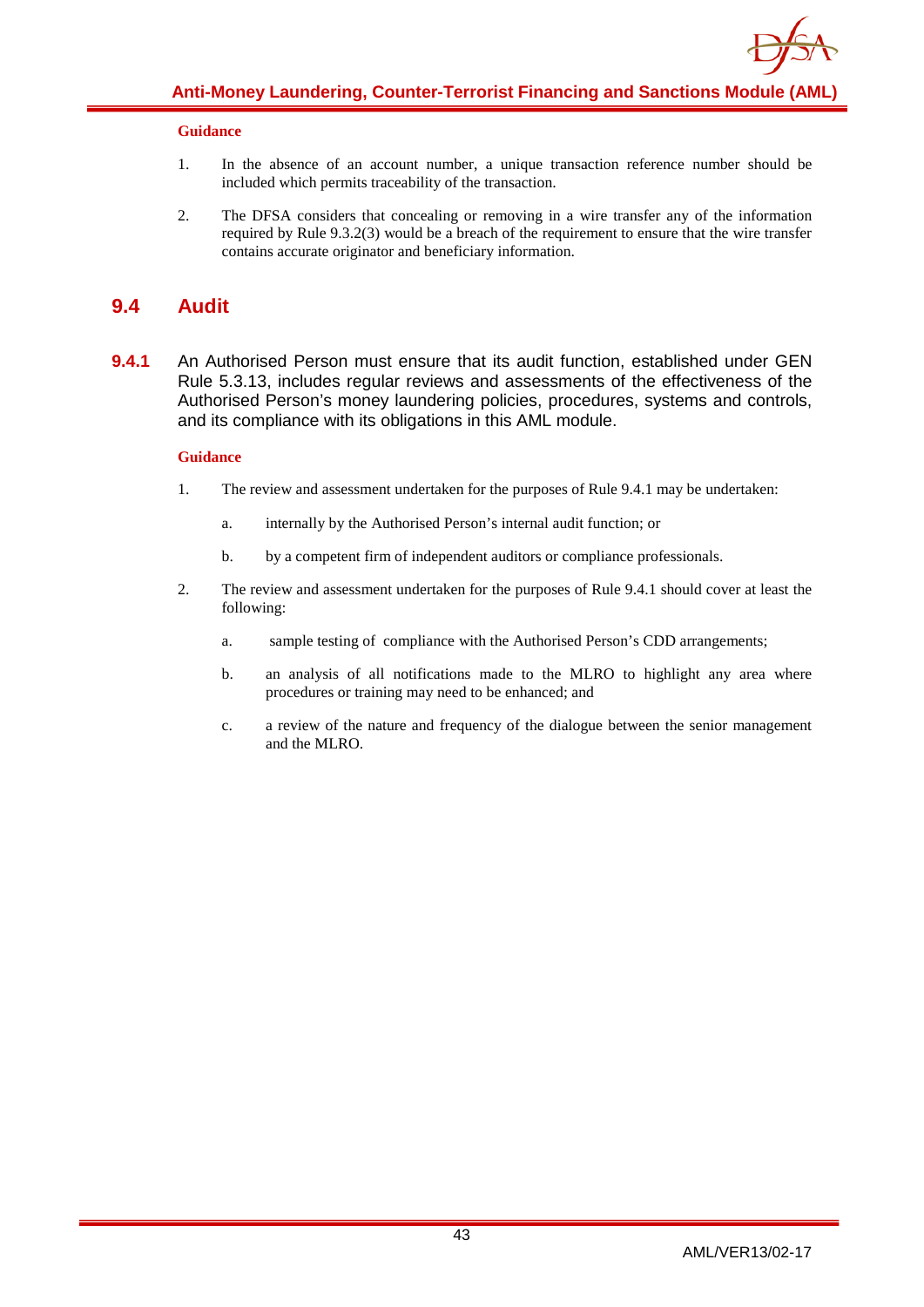

## <span id="page-44-1"></span><span id="page-44-0"></span>**10 SANCTIONS AND OTHER INTERNATIONAL OBLIGATIONS**

## **10.1 Application**

[deleted]

## <span id="page-44-2"></span>**10.2 Relevant United Nations resolutions and sanctions**

- **10.2.1** (1) A Relevant Person must establish and maintain effective systems and controls to ensure that on an ongoing basis it is properly informed as to, and takes reasonable measures to comply with, relevant resolutions or sanctions issued by the United Nations Security Council.
	- (2) A Relevant Person must immediately notify the DFSA when it becomes aware that it is:
		- (a) carrying on or about to carry on an activity;
		- (b) holding or about to hold money or other assets; or
		- (c) undertaking or about to undertake any other business whether or not arising from or in connection with (a) or (b);

for or on behalf of a person, where such carrying on, holding or undertaking constitutes or may constitute a contravention of a relevant sanction or resolution issued by the United Nations Security Council.

- (3) A Relevant Person must ensure that the notification stipulated in (2) above includes the following information:
	- (a) a description of the relevant activity in (2) (a), (b) or (c); and
	- (b) the action proposed to be taken or that has been taken by the Relevant Person with regard to the matters specified in the notification.

- 1. In Rule 10.2.1(1), taking reasonable measures to comply with a resolution or sanction may mean that a Relevant Person cannot undertake a transaction for or on behalf of a person or that it may need to undertake further due diligence in respect of a person.
- 2. Relevant resolutions or sanctions mentioned in Rule 10.2.1 may, among other things, relate to money laundering, terrorist financing or the financing of weapons of mass destruction or otherwise be relevant to the activities carried on by the Relevant Person. For example:
	- a. a Relevant Person should exercise due care to ensure that it does not provide services to, or otherwise conduct business with, a person engaged in money laundering, terrorist financing or the financing of weapons of mass destruction; and
	- b. an Authorised Market Institution should exercise due care to ensure that it does not facilitate fund raising activities or listings by persons engaged in money laundering or terrorist financing or financing of weapons of mass destruction.
- 3. A Relevant Person should be proactive in checking for, and taking measures to comply with, relevant resolutions or sanctions issued by the United Nations Security Council. The DFSA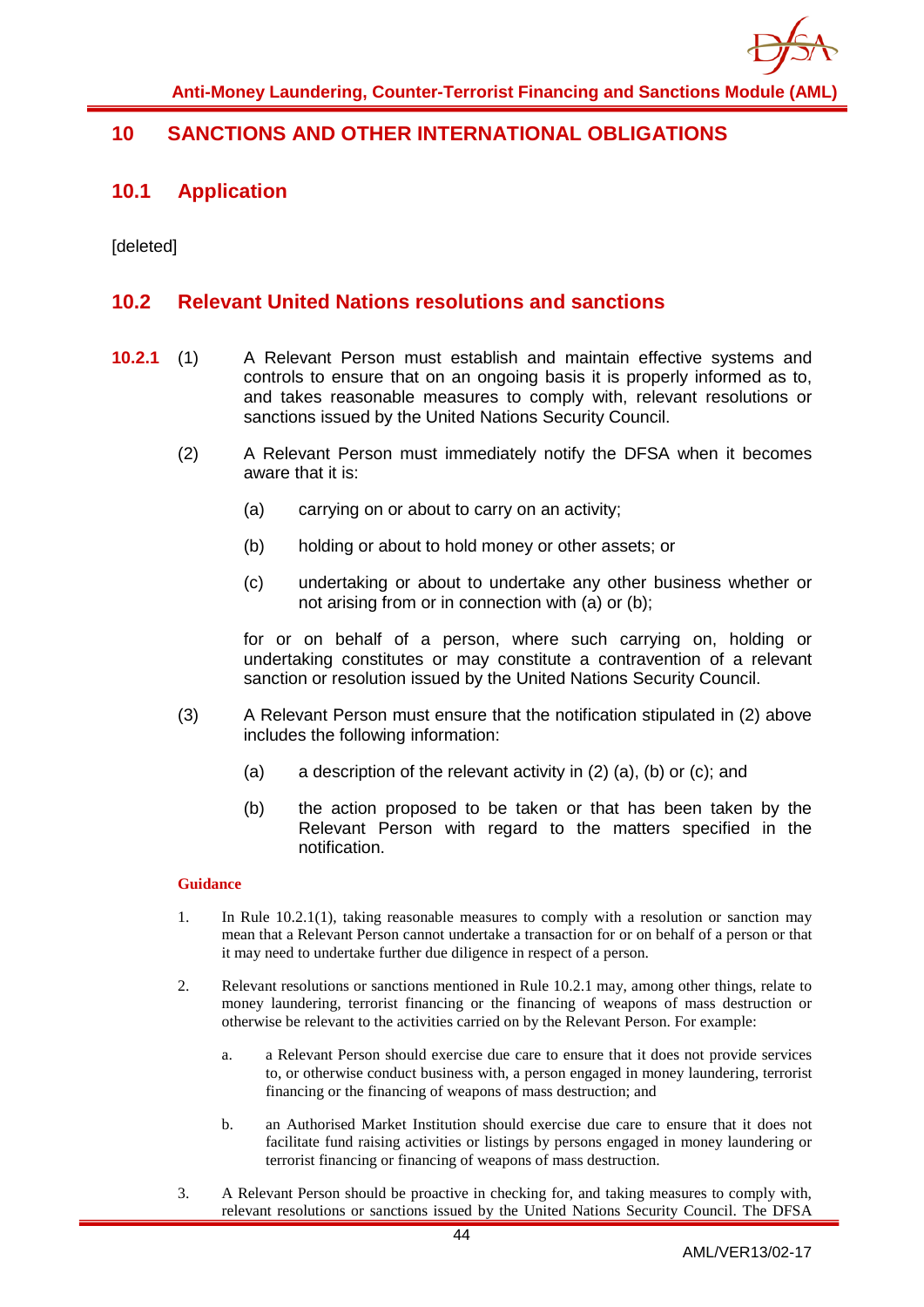

expects Relevant Persons to perform checks on an ongoing basis against their customer databases and records for any names appearing in resolutions or sanctions issued by the United Nations Security Council as well as to monitor transactions accordingly.

4. A Relevant Person may use a database maintained elsewhere for an up-to-date list of resolutions and sanctions, or to perform checks of customers or transactions against that list. For example, it may wish to use a database maintained by its head office or a Group member. However, the Relevant Person retains responsibility for ensuring that its systems and controls are effective to ensure compliance with this module.

## <span id="page-45-0"></span>**10.3 Government, regulatory and international findings**

- **10.3.1** (1) A Relevant Person must establish and maintain systems and controls to ensure that on an ongoing basis it is properly informed as to, and takes reasonable measures to comply with, any findings, recommendations, guidance, directives, resolutions, sanctions, notices or other conclusions (each of which is referred to in this Rule as a "finding") issued by:
	- (a) the government of the U.A.E. or any government departments in the U.A.E.;
	- (b) the Central Bank of the U.A.E. or the AMLSCU;
	- (c) FATF;
	- (d) U.A.E. enforcement agencies; and
	- (e) the DFSA,

concerning the matters in (2).

- (2) For the purposes of (1), the relevant matters are:
	- (a) arrangements for preventing money laundering, terrorist financing or the financing of weapons of mass destruction in a particular country or jurisdiction, including any assessment of material deficiency against relevant countries in adopting international standards; and
	- (b) the names of persons, groups, organisations or entities or any other body where suspicion of money laundering or terrorist financing or the financing of weapons of mass destruction exists.
- (3) A Relevant Person must immediately notify the DFSA in writing if it becomes aware of non-compliance by a person with a finding and provide the DFSA with sufficient details of the person concerned and the nature of the non-compliance.

- 1. The purpose of this Rule is to ensure that a Relevant Person takes into consideration the broad range of tools used by competent authorities and international organisations to communicate AML/CTF risks to stakeholders.
- 2. A Relevant Person should examine and pay special attention to any transactions or business relationship with persons located in countries or jurisdictions mentioned by the persons in Rule 10.3.1(1)(a) to (e).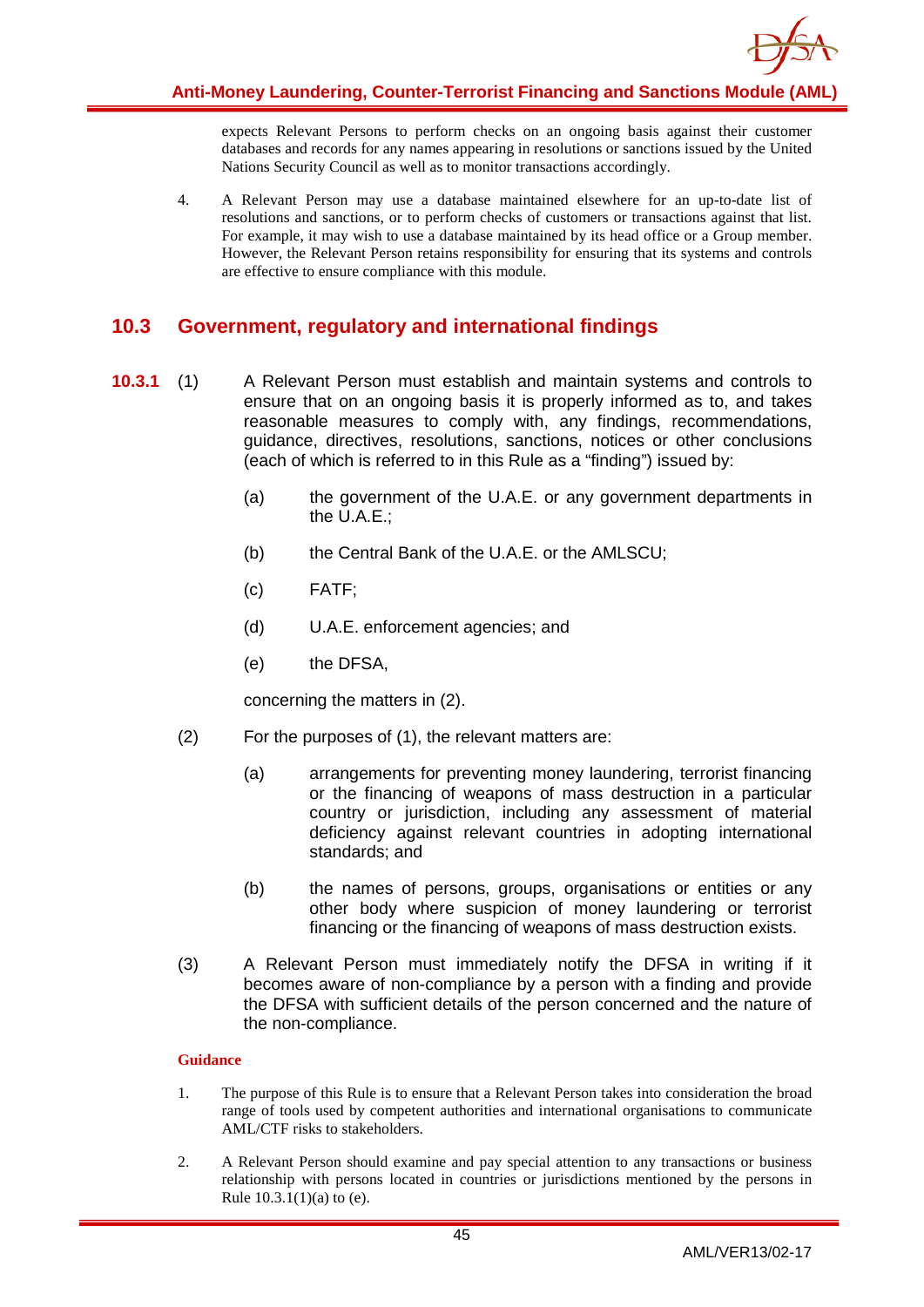

- 3. Relevant Persons considering transactions or business relationships with persons located in countries or jurisdictions that have been identified as deficient, or against which the U.A.E. or the DFSA have outstanding advisories, should be aware of the background against which the assessments, or the specific recommendations have been made. These circumstances should be taken into account in respect of introduced business from such jurisdictions, and when receiving inward payments for existing customers or in respect of inter-bank transactions.
- 4. The Relevant Person's MLRO is not obliged to report all transactions from these countries or jurisdictions to the AMLSCU if they do not qualify as suspicious under the Federal AML legislation. See chapter 13 on Suspicious Activity Reports.
- 5. Transactions with counterparties located in countries or jurisdictions which are no longer identified as deficient or have been relieved from special scrutiny (for example, taken off sources mentioned in this Guidance) may nevertheless require attention which is higher than normal.
- 6. In order to assist Relevant Persons, the DFSA will, from time to time, publish U.A.E., FATF or other findings, guidance, directives or sanctions. However, the DFSA expects a Relevant Person to take its own steps in acquiring relevant information from various available sources. For example, a Relevant Person may obtain relevant information from the consolidated list of financial sanctions in the U.A.E Cabinet, European Union Office, HM Treasury (United Kingdom) lists, and the Office of Foreign Assets Control (OFAC) of the United States Department of Treasury.
- 7. In addition, the systems and controls mentioned in Rule 10.3.1 should be established and maintained by a Relevant Person taking into account its risk assessment under chapters 5 and 6. In Rule 10.3.1, taking reasonable measures to comply with a finding may mean that a Relevant Person cannot undertake a transaction for or on behalf of a person or that it may need to undertake further due diligence in respect of such a person.
- 8. A Relevant Person should be proactive in obtaining and appropriately using available national and international information, for example, suspect lists or databases from credible public or private sources with regard to money laundering, including obtaining relevant information from sources mentioned in Guidance 6 above. The DFSA encourages Relevant Persons to perform checks against their customer databases and records for any names appearing on such lists and databases as well as to monitor transactions accordingly. As set out in the Guidance after Rule 10.2.1, a Relevant Person may use a database maintained elsewhere for an up-todate list of sanctions or to conduct checks of customers or transactions against the list. However, it retains responsibility for ensuring the effectiveness of its systems and controls.
- 9. The risk of terrorists entering the financial system can be reduced if Relevant Persons apply effective AML strategies, particularly in respect of CDD. Relevant Persons should assess which countries carry the highest risks and should conduct an analysis of transactions from countries or jurisdictions known to be a source of terrorist financing.
- 10. The DFSA may require Relevant Persons to take any special measures it may prescribe with respect to certain types of transactions or accounts where the DFSA reasonably believes that any of the above may pose a money laundering risk to the DIFC.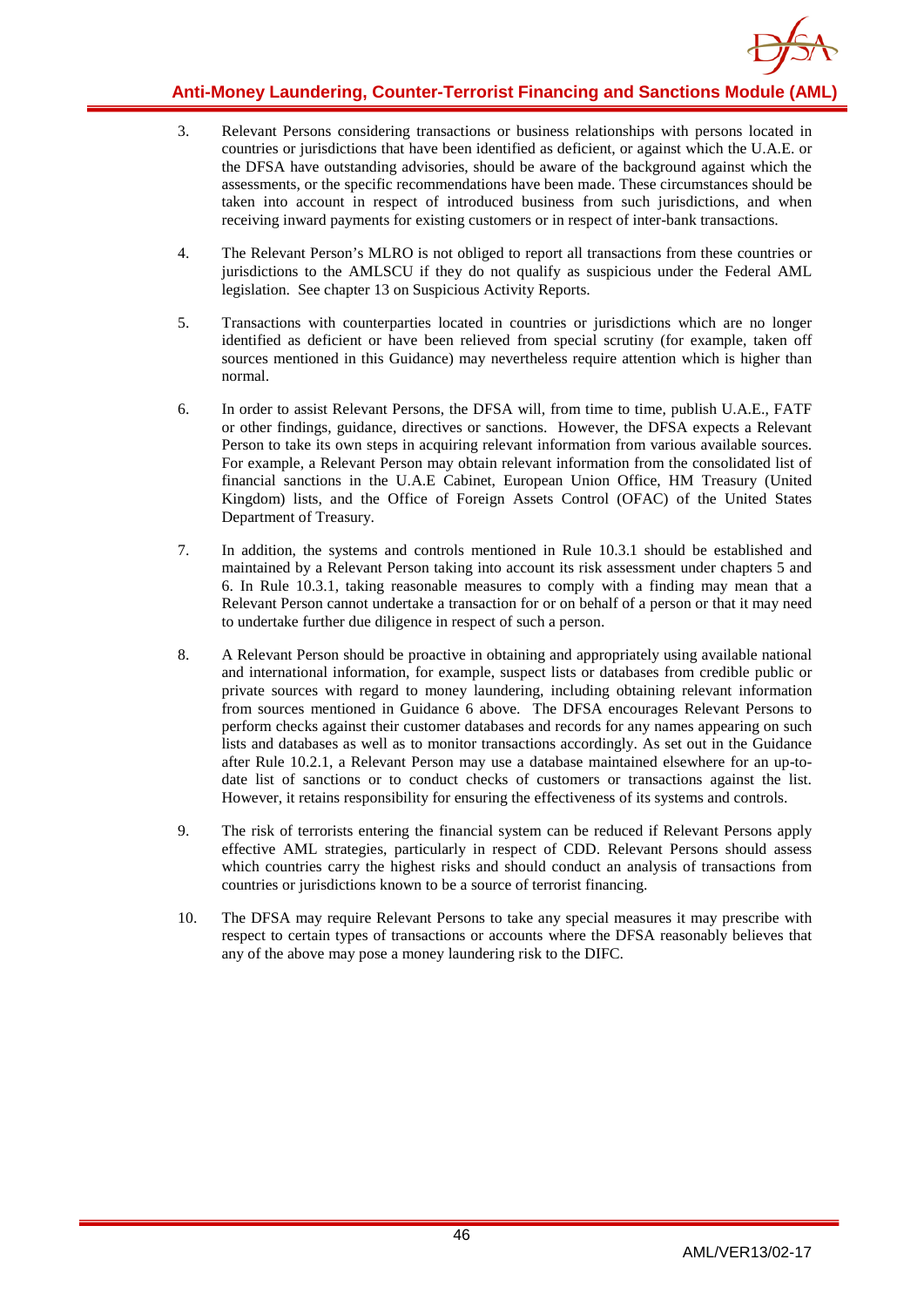## <span id="page-47-1"></span><span id="page-47-0"></span>**11 MONEY LAUNDERING REPORTING OFFICER**

## **11.1 Application**

[deleted]

## <span id="page-47-2"></span>**11.2 Appointment of a MLRO**

- **11.2.1** (1) A Relevant Person must appoint an individual as MLRO, with responsibility for implementation and oversight of its compliance with the Rules in this module, who has an appropriate level of seniority and independence to act in the role.
	- (2) The MLRO in (1) and Rule 11.2.5 must be resident in the U.A.E, except in the case of the MLRO for a Registered Auditor.
- **11.2.2** The individual appointed as the MLRO of a Representative Office must be the same individual who holds the position of Principal Representative of that Representative Office.

#### **Guidance**

- 1. Authorised Firms are reminded that under GEN Rule 7.5.1, the MLRO function is a mandatory appointment. For the avoidance of doubt, the individual appointed as the MLRO of an Authorised Firm, other than a Representative Office, is the same individual who holds the Licensed Function of Money Laundering Reporting Officer of that Authorised Firm. Authorised Firms are also reminded that the guidance under GEN Rule 7.5.2 sets out the grounds under which the DFSA will determine whether to grant a waiver from the residence requirements for an MLRO. The same guidance would apply by analogy to other Relevant Persons seeking a waiver from the MLRO residence requirements.
- 2. The individual appointed as the MLRO of an Authorised Market Institution is the same individual who holds the position of Money Laundering Reporting Officer of that Authorised Market Institution under the relevant AMI Rule.
- **11.2.3** An Authorised Firm, other than a Representative Office, must appoint an individual to act as a deputy MLRO of the Authorised Firm to fulfil the role of the MLRO in his absence.
- **11.2.4** A Relevant Person's MLRO must deal with the DFSA in an open and co-operative manner and must disclose appropriately any information of which the DFSA would reasonably be expected to be notified.

- 1. The individual appointed as the deputy MLRO of an Authorised Firm need not apply for Authorised Individual status for performing the Licensed Function of Money Laundering Reporting Officer, subject to Rules in GEN section 11.6.
- 2. A Relevant Person other than an Authorised Firm should make adequate arrangements to ensure that it remains in compliance with this module in the event that its MLRO is absent. Adequate arrangements would include appointing a temporary MLRO for the period of the MLRO's absence or making sure that the Relevant Person's AML systems and controls allow it to continue to comply with these Rules when the MLRO is absent.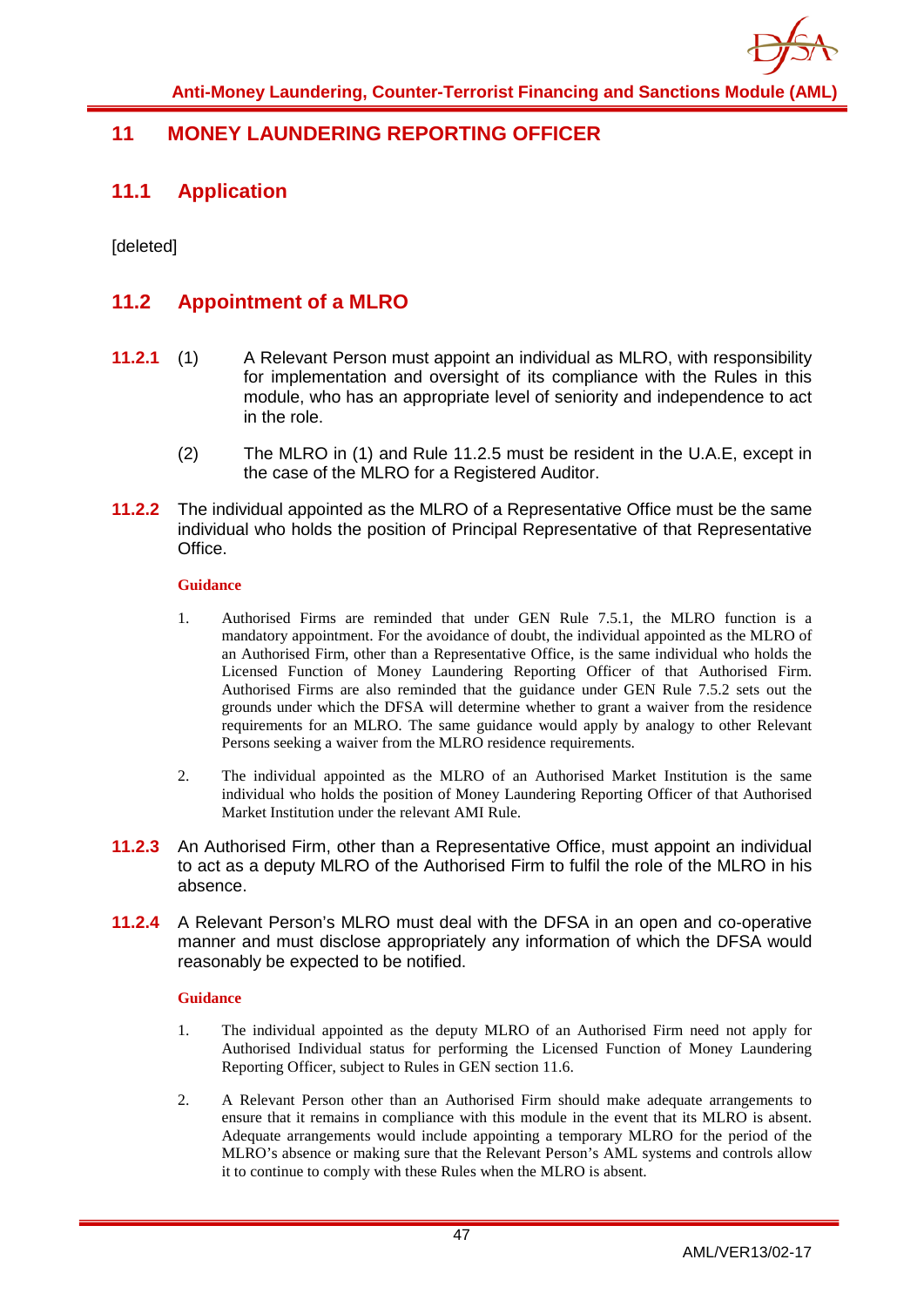

**11.2.5** A Relevant Person may outsource the role of MLRO to an individual outside the Relevant Person provided that the relevant individual under the outsourcing agreement is and remains suitable to perform the MLRO role.

#### **Guidance**

Where a Relevant Person outsources specific AML tasks of its MLRO to another individual or a third party provider, including within a corporate Group, the Relevant Person remains responsible for ensuring compliance with the responsibilities of the MLRO. The Relevant Person should satisfy itself of the suitability of anyone who acts for it.

## <span id="page-48-0"></span>**11.3 Qualities of a MLRO**

- **11.3.1** A Relevant Person must ensure that its MLRO has:
	- (a) direct access to its senior management;
	- (b) sufficient resources including, if necessary, an appropriate number of appropriately trained Employees to assist in the performance of his duties in an effective, objective and independent manner;
	- (c) a level of seniority and independence within the Relevant Person to enable him to act on his own authority; and
	- (d) timely and unrestricted access to information sufficient to enable him to carry out his responsibilities in Rule 11.4.1.

#### **Guidance**

The DFSA considers that a Relevant Person will need to consider this Rule when appointing an outsourced MLRO. Any external MLRO that is appointed will need to have the actual or effective level of seniority that the role requires.

## <span id="page-48-1"></span>**11.4 Responsibilities of a MLRO**

- **11.4.1** A Relevant Person must ensure that its MLRO implements and has oversight of and is responsible for the following matters:
	- (a) the day-to-day operations for compliance by the Relevant Person with its AML policies, procedures, systems and controls;
	- (b) acting as the point of contact to receive notifications from the Relevant Person's Employees under Rule 13.2.2;
	- (c) taking appropriate action under Rule 13.3.1 following the receipt of a notification from an Employee ;
	- (d) making Suspicious Activity Reports in accordance with Federal AML legislation;
	- (e) acting as the point of contact within the Relevant Person for competent U.A.E. authorities and the DFSA regarding money laundering issues;
	- (f) responding promptly to any request for information made by competent U.A.E. authorities or the DFSA;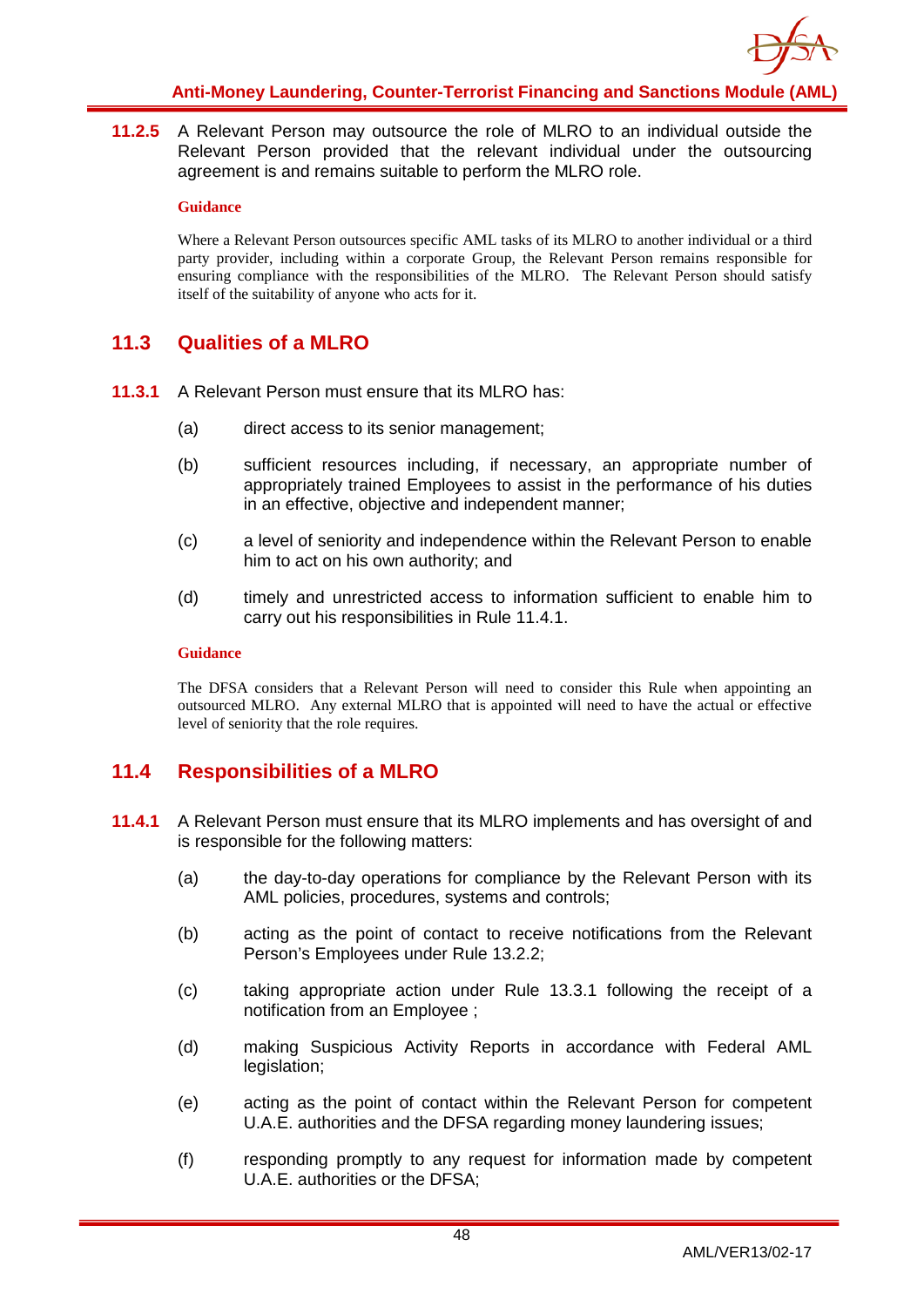

- (g) receiving and acting upon any relevant findings, recommendations, guidance, directives, resolutions, sanctions, notices or other conclusions described in chapter 10; and
- (h) establishing and maintaining an appropriate money laundering training programme and adequate awareness arrangements under chapter 12.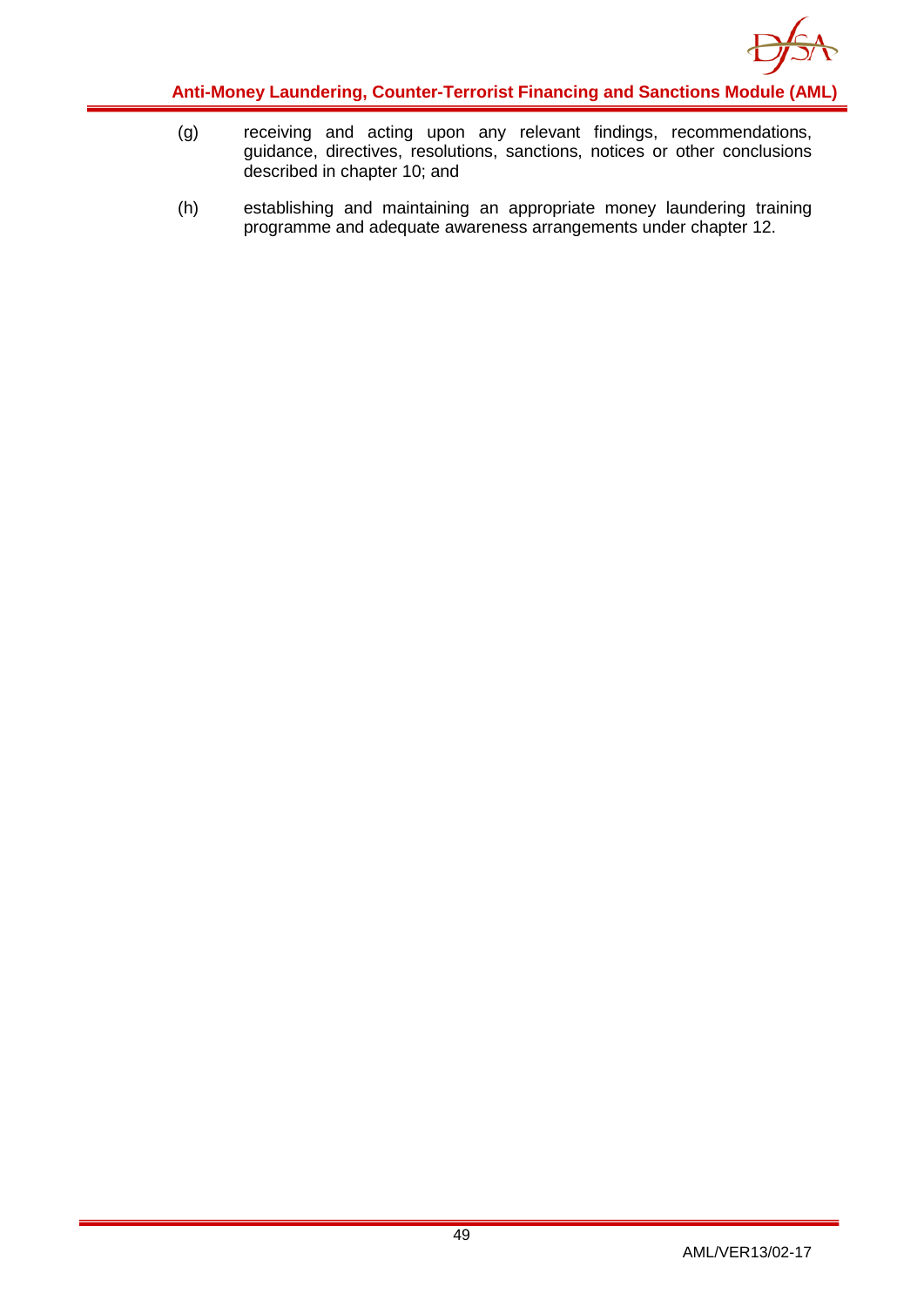

## <span id="page-50-1"></span><span id="page-50-0"></span>**12 AML TRAINING AND AWARENESS**

## **12.1 Training and awareness**

- **12.1.1** A Relevant Person must
	- (a) provide AML training to all relevant Employees at appropriate and regular intervals;
	- (b) ensure that its AML training enables its Employees to:
		- (i) understand the relevant legislation relating to money laundering, including Federal AML legislation;
		- (ii) understand its policies, procedures, systems and controls related to money laundering and any changes to these;
		- (iii) recognise and deal with transactions and other activities which may be related to money laundering;
		- (iv) understand the types of activity that may constitute suspicious activity in the context of the business in which an Employee is engaged and that may warrant a notification to the MLRO under Rule 13.2.2;
		- (v) understand its arrangements regarding the making of a notification to the MLRO under Rule 13.2.2;
		- (vi) be aware of the prevailing techniques, methods and trends in money laundering relevant to the business of the Relevant Person;
		- (vii) understand the roles and responsibilities of Employees in combating money laundering, including the identity and responsibility of the Relevant Person's MLRO and deputy, where applicable; and
		- (viii) understand the relevant findings, recommendations, guidance, directives, resolutions, sanctions, notices or other conclusions described in chapter 10; and
	- (c) ensure that its AML training:
		- (i) is appropriately tailored to the Relevant Person's activities, including its products, services, customers, distribution channels, business partners, level and complexity of its transactions; and
		- (ii) indicates the different levels of money laundering risk and vulnerabilities associated with the matters in (c)(i).

- 1. The DFSA considers it appropriate that all new relevant Employees of a Relevant Person be given appropriate AML training as soon as reasonably practicable after commencing employment with the Relevant Person.
- 2. Relevant Persons should take a risk-based approach to AML training. The DFSA considers that AML training should be provided by a Relevant Person to each of its relevant Employees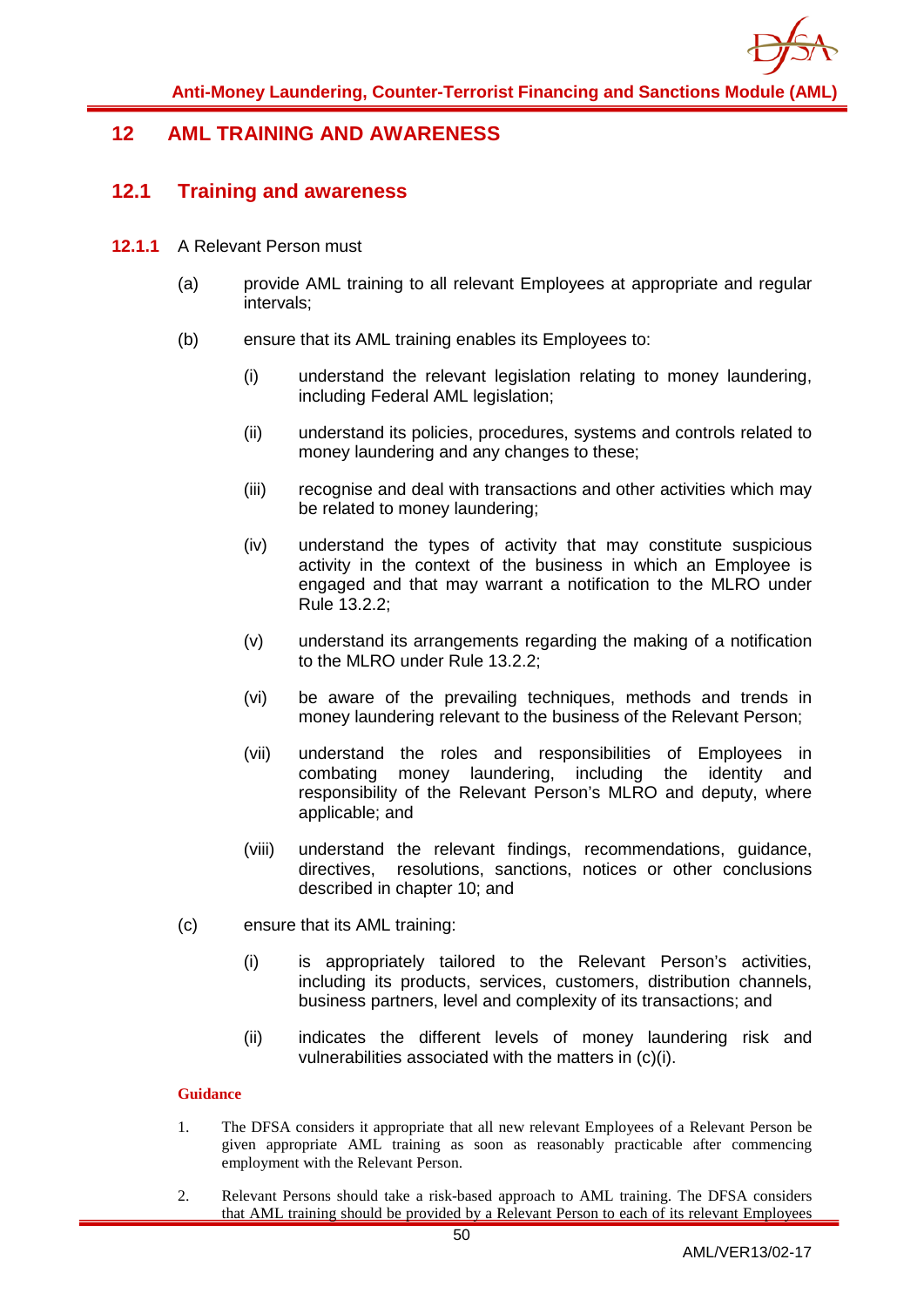

at intervals appropriate to the role and responsibilities of the Employee. In the case of an Authorised Firm the DFSA expects that training should be provided to each relevant Employee at least annually.

- 3. The manner in which AML training is provided by a Relevant Person need not be in a formal classroom setting, rather it may be via an online course or any other similarly appropriate manner.
- 4. A relevant Employee would include a member of the senior management or operational staff, any Employee with customer contact or which handles or may handle customer monies or assets, and any other Employee who might otherwise encounter money laundering in the business.
- 5. Relevant Persons should be aware of their duty under Cabinet Resolution No. 38 of 2014 to establish and provide AML training programmes in co-ordination with the AMLSCU.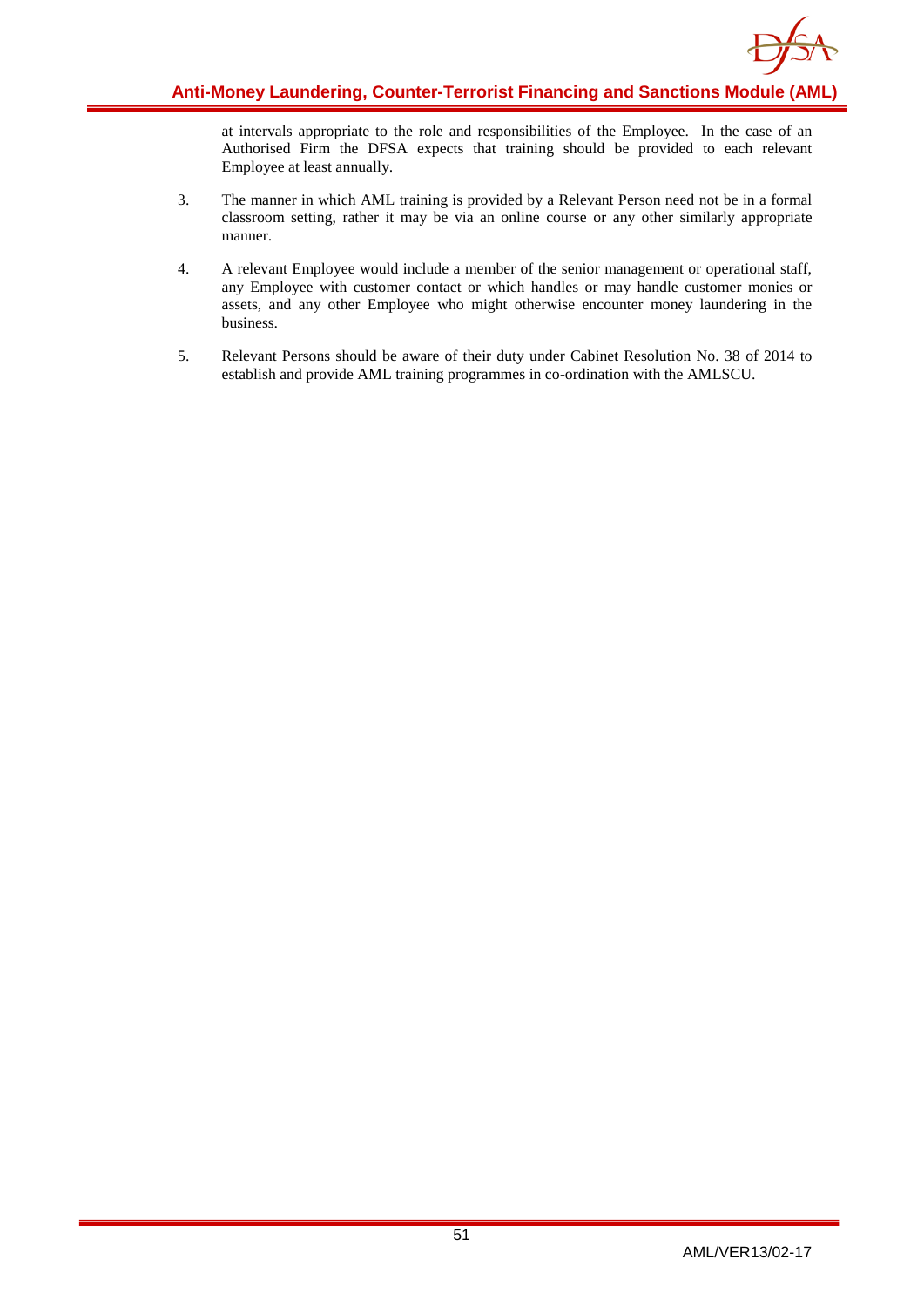

## <span id="page-52-1"></span><span id="page-52-0"></span>**13 SUSPICIOUS ACTIVITY REPORTS**

## **13.1 Application and definitions**

- **13.1.1** [deleted]
- **13.1.2** In this chapter, "money laundering" and "terrorist financing" mean the criminal offences defined in the Federal AML legislation.

## <span id="page-52-2"></span>**13.2 Internal reporting requirements**

- **13.2.1** A Relevant Person must establish and maintain policies, procedures, systems and controls in order to monitor and detect suspicious activity or transactions in relation to potential money laundering or terrorist financing.
- **13.2.2** A Relevant Person must have policies, procedures, systems and controls to ensure that whenever any Employee, acting in the ordinary course of his employment, either:
	- (a) knows;
	- (b) suspects; or
	- (c) has reasonable grounds for knowing or suspecting;

that a person is engaged in or attempting money laundering or terrorist financing, that Employee promptly notifies the Relevant Person's MLRO and provides the MLRO with all relevant details.

- 1. Circumstances that might give rise to suspicion or reasonable grounds for suspicion include:
	- a. Transactions which have no apparent purpose, which make no obvious economic sense, or which are designed or structured to avoid detection;
	- b. Transactions requested by a person without reasonable explanation, which are out of the ordinary range of services normally requested or are outside the experience of a Relevant Person in relation to a particular customer;
	- c. where the size or pattern of transactions, without reasonable explanation, is out of line with any pattern that has previously emerged or are deliberately structured to avoid detection;
	- d. where a customer refuses to provide the information requested without reasonable explanation;
	- e. where a customer who has just entered into a business relationship uses the relationship for a single transaction or for only a very short period of time;
	- f. an extensive use of offshore accounts, companies or structures in circumstances where the customer's economic needs do not support such requirements;
	- g. unnecessary routing of funds through third party accounts; or
	- h. unusual transactions without an apparently profitable motive.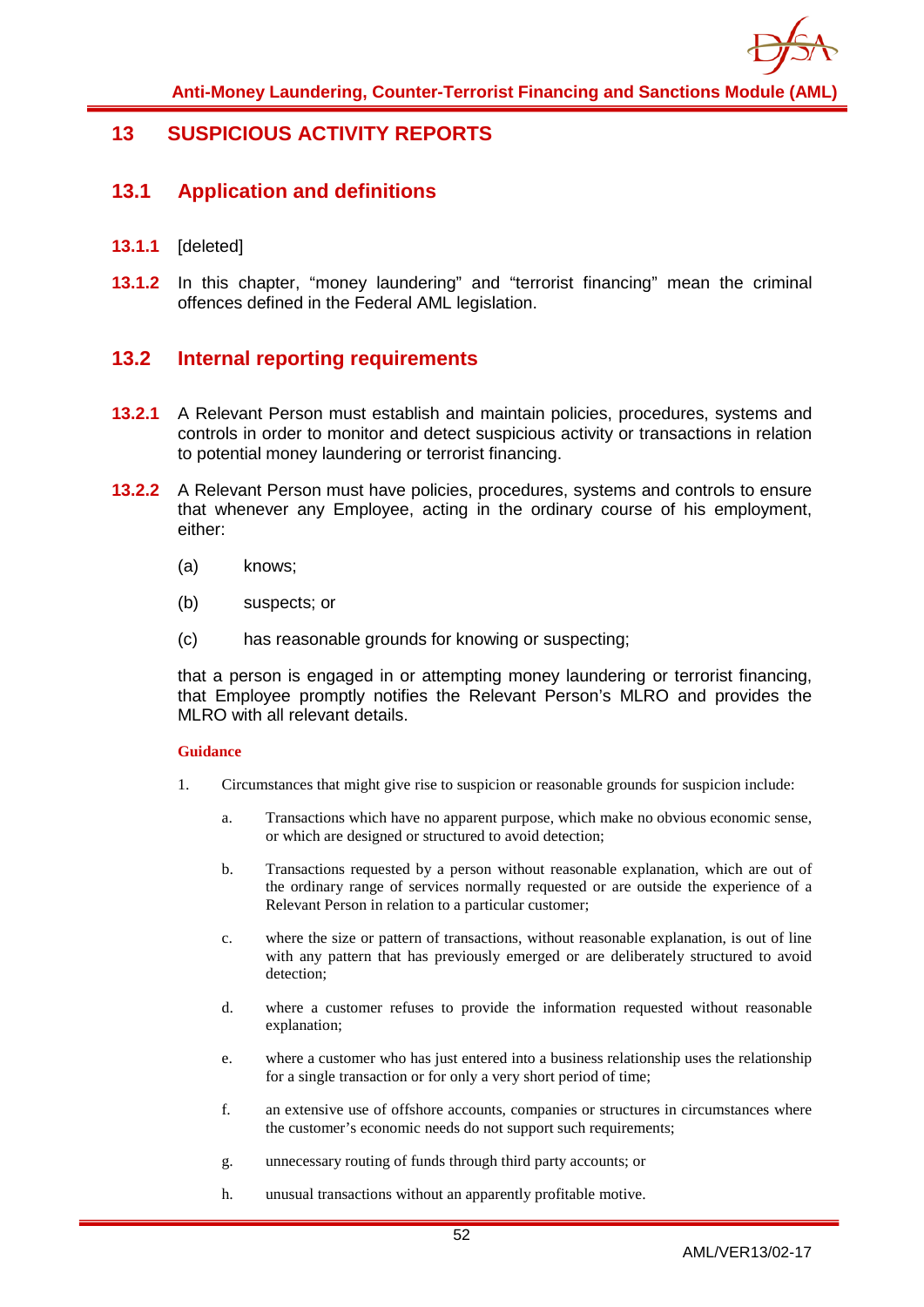

- 2. The requirement for Employees to notify the Relevant Person's MLRO should include situations when no business relationship was developed because the circumstances were suspicious.
- 3. A Relevant Person may allow its Employees to consult with their line managers before sending a report to the MLRO. The DFSA would expect that such consultation does not prevent making a report whenever an Employee has stated that he has knowledge, suspicion or reasonable grounds for knowing or suspecting that a person may be involved in money laundering. Whether or not an Employee consults with his line manager or other Employees, the responsibility remains with the Employee to decide for himself whether a notification to the MLRO should be made.
- 4. An Employee, including the MLRO, who considers that a person is engaged in or engaging in activity that he knows or suspects to be suspicious would not be expected to know the exact nature of the criminal offence or that the particular funds were definitely those arising from the crime of money laundering or terrorist financing.
- 5. CDD measures form the basis for recognising suspicious activity. Sufficient guidance must therefore be given to the Relevant Person's Employees to enable them to form a suspicion or to recognise when they have reasonable grounds to suspect that money laundering or terrorist financing is taking place. This should involve training that will enable relevant Employees to seek and assess the information that is required for them to judge whether a person is involved in suspicious activity related to money laundering or terrorist financing.
- 6. A transaction that appears unusual is not necessarily suspicious. Even customers with a stable and predictable transaction profile will have periodic transactions that are unusual for them. Many customers will, for perfectly good reasons, have an erratic pattern of transactions or account activity. So the unusual is, in the first instance, only a basis for further inquiry, which may in turn require judgement as to whether it is suspicious. A transaction or activity may not be suspicious at the time, but if suspicions are raised later, an obligation to report then arises.
- 7. Effective CDD measures may provide the basis for recognising unusual and suspicious activity. Where there is a customer relationship, suspicious activity will often be one that is inconsistent with a customer's known legitimate activity, or with the normal business activities for that type of account or customer. Therefore, the key to recognising 'suspicious activity' is knowing enough about the customer and the customer's normal expected activities to recognise when their activity is abnormal.
- 8. A Relevant Person may consider implementing policies and procedures whereby disciplinary action is taken against an Employee who fails to notify the Relevant Person's MLRO.

## <span id="page-53-0"></span>**13.3 Suspicious activity report**

- **13.3.1** A Relevant Person must ensure that where the Relevant Person's MLRO receives a notification under Rule 13.2.2, the MLRO, without delay:
	- (a) inquires into and documents the circumstances in relation to which the notification made under Rule 13.2.2 was made;
	- (b) determines whether in accordance with Federal AML legislation a Suspicious Activity Report must be made to the AMLSCU and documents such determination;
	- (c) if required, makes a Suspicious Activity Report to the AMLSCU as soon as practicable; and
	- (d) notifies the DFSA of the making of such Suspicious Activity Report immediately following its submission to the AMLSCU.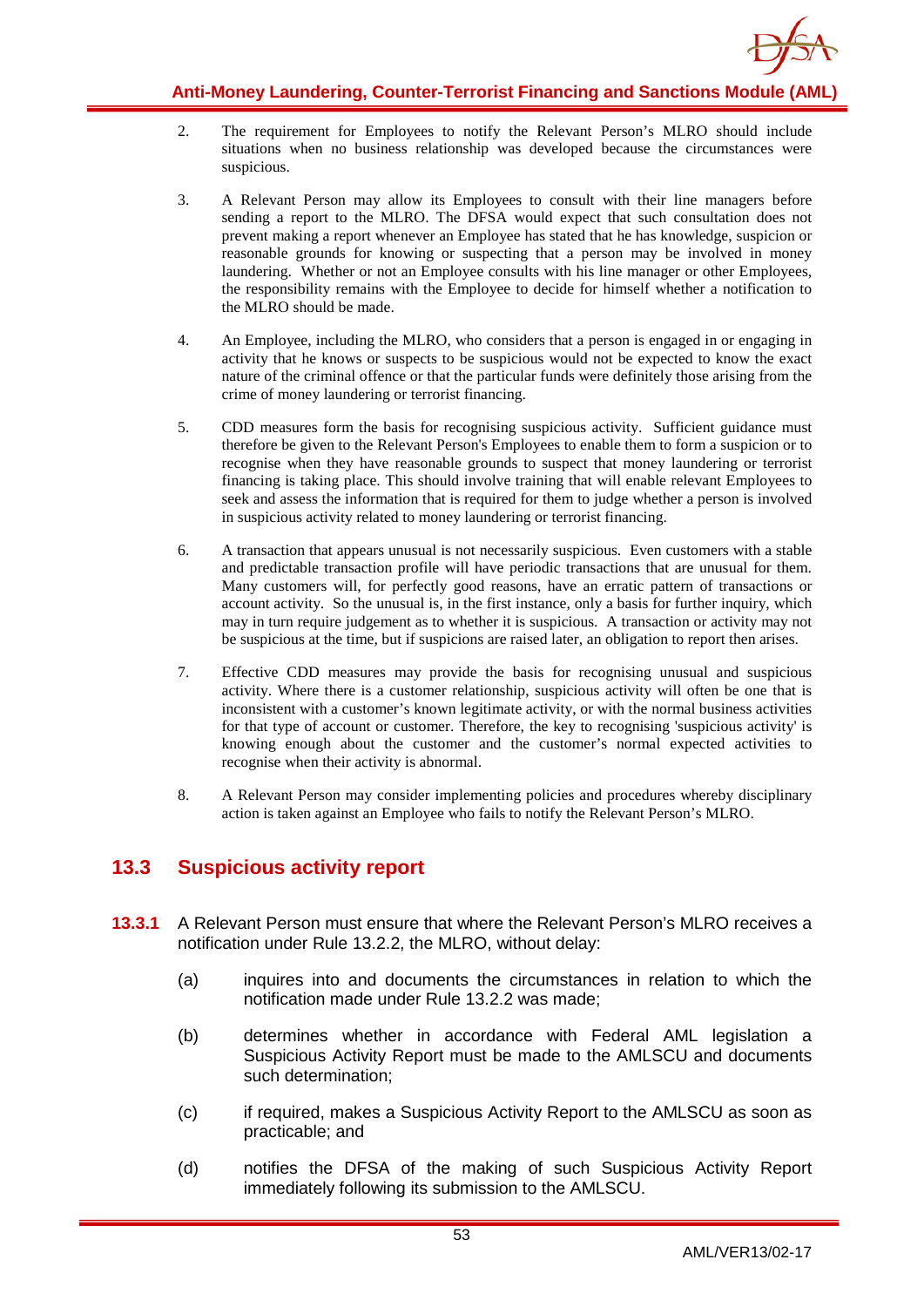

- **13.3.2** Where, following a notification to the MLRO under 13.2.2, no Suspicious Activity Report is made, a Relevant Person must record the reasons for not making a Suspicious Activity Report.
- **13.3.3** A Relevant Person must ensure that if the MLRO decides to make a Suspicious Activity Report, his decision is made independently and is not subject to the consent or approval of any other person.

#### **Guidance**

- 1. Relevant Persons are reminded that the failure to report suspicions of money laundering or terrorist financing may constitute a criminal offence that is punishable under the laws of the State.
- 2. SARs under Federal AML legislation should be emailed or faxed to the AMLSCU. The dedicated email address and fax numbers, and the template for making a SAR are available on the DFSA website.
- 3. In the preparation of a SAR, if a Relevant Person knows or assumes that the funds which form the subject of the report do not belong to a customer but to a third party, this fact and the details of the Relevant Person's proposed course of further action in relation to the case should be included in the report.
- 4. If a Relevant Person has reported a suspicion to the AMLSCU, the AMLSCU may instruct the Relevant Person on how to continue its business relationship, including effecting any transaction with a person. If the customer in question expresses his wish to move the funds before the Relevant Person receives instruction from the AMLSCU on how to proceed, the Relevant Person should immediately contact the AMLSCU for further instructions.

## <span id="page-54-0"></span>**13.4 Tipping-off**

#### **Guidance**

- 1. Relevant Persons are reminded that in accordance with Federal AML legislation, Relevant Persons or any of their Employees must not tip-off any person, that is, inform any person that he is being scrutinised for possible involvement in suspicious activity related to money laundering, or that any other competent authority is investigating his possible involvement in suspicious activity relating to money laundering.
- 2. If a Relevant Person reasonably believes that performing CDD measures will tip-off a customer or potential customer, it may choose not to pursue that process and should file a SAR. Relevant Persons should ensure that their Employees are aware of and sensitive to these issues when considering the CDD measures.

## <span id="page-54-1"></span>**13.5 Freezing assets**

#### **Guidance**

The DFSA has power under the Regulatory Law to restrict an Authorised Person from disposing of or transferring property including, for example, assets or other funds suspected of relating to money laundering. It may also apply to the Court for an order restraining a person from transferring or disposing of any assets suspected of relating to money laundering. In cases involving suspected money laundering, the DFSA will usually take such action in co-ordination with the AMLSCU.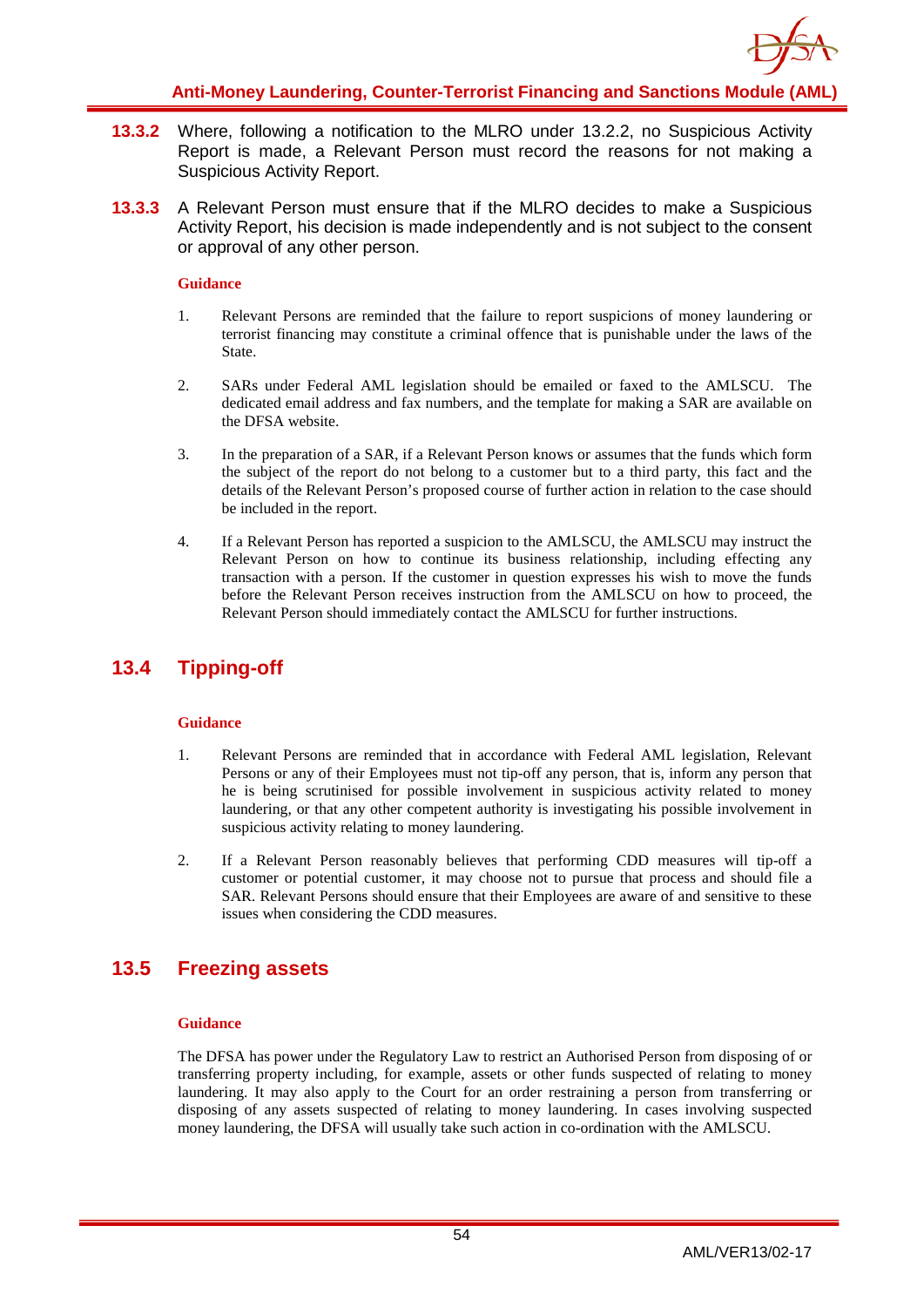

## <span id="page-55-1"></span><span id="page-55-0"></span>**14 GENERAL OBLIGATIONS**

## **14.1 Groups, branches and subsidiaries**

- **14.1.1** (1) A Relevant Person which is a DIFC entity must ensure that its policies, procedures, systems and controls required by Rule 5.2.1 apply to:
	- (a) any of its branches or Subsidiaries; and
	- (b) any of its Group entities in the DIFC.
	- (2) The requirement in (1) does not apply if the Relevant Person can satisfy the DFSA that the relevant branch, Subsidiary or Group entity is subject to regulation, including AML, by a Financial Services Regulator or other competent authority in a country with AML regulations which are equivalent to the standards set out in the FATF Recommendations and is supervised for compliance with such regulations.
	- (3) Where the law of another jurisdiction does not permit the implementation of policies, procedures, systems and controls consistent with those of the Relevant Person, the Relevant Person must:
		- (a) inform the DFSA in writing; and
		- (b) apply appropriate additional measures to manage the money laundering risks posed by the relevant branch or Subsidiary.

#### **Guidance**

A Relevant Person which is a DIFC entity should conduct a periodic review to verify that any branch or Subsidiary operating in another jurisdiction is in compliance with the obligations imposed under these Rules.

#### **14.1.2** A Relevant Person must:

- (a) communicate the policies and procedures which it establishes and maintains in accordance with these Rules to its Group entities, branches and Subsidiaries; and
- (b) document the basis for its satisfaction that the requirement in Rule 14.1.1(2) is met.

#### **Guidance**

In relation to an Authorised Firm, if the DFSA is not satisfied in respect of AML compliance of its branches and Subsidiaries in a particular jurisdiction, it may take action, including making it a condition on the Authorised Firm's Licence that it must not operate a branch or Subsidiary in that jurisdiction.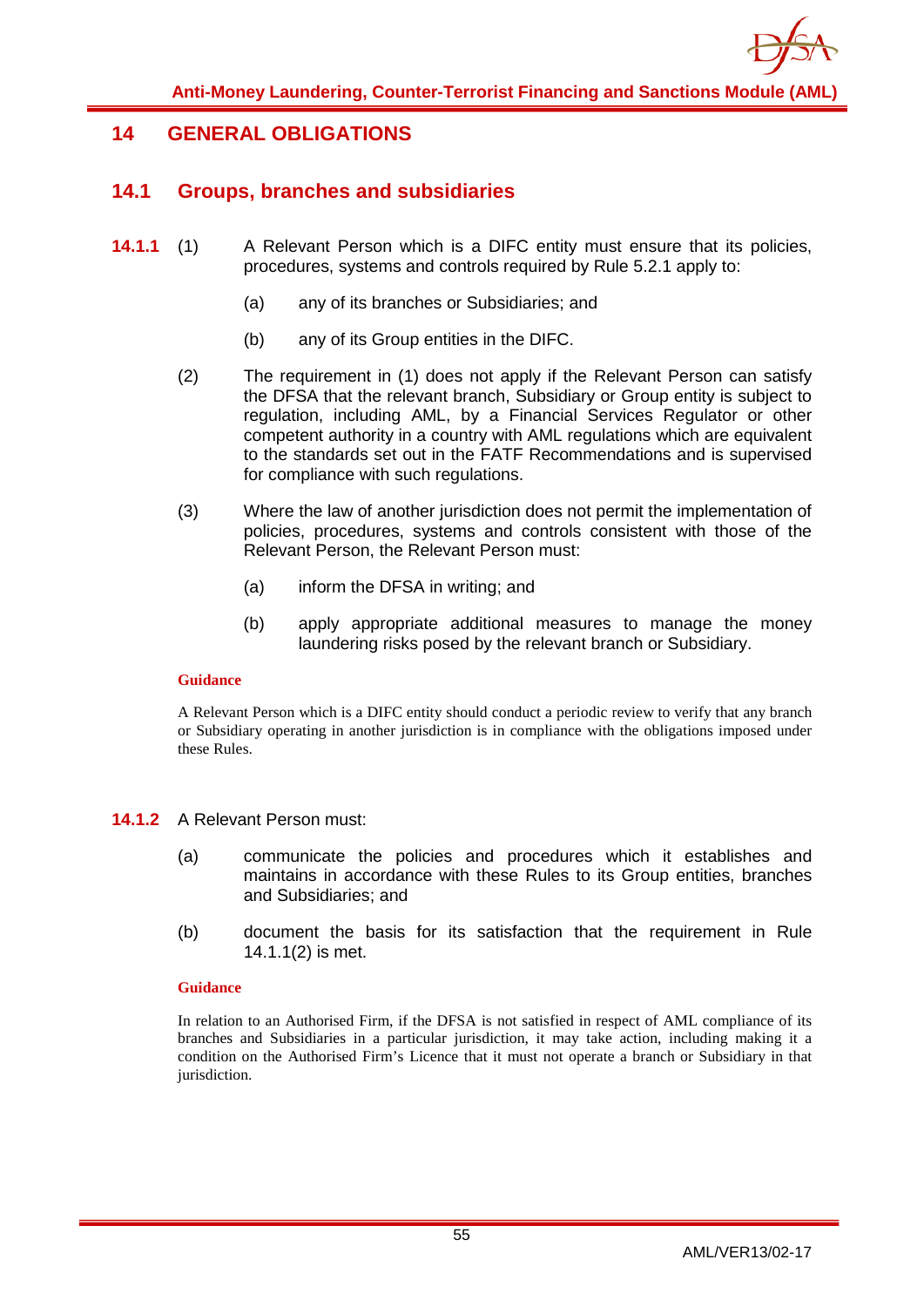

## <span id="page-56-0"></span>**14.2 Group policies**

- **14.2.1** A Relevant Person which is part of a Group must ensure that it:
	- (a) understands the policies and procedures covering the sharing of information between Group entities, particularly when sharing Customer Due Diligence information:
	- (b) has in place adequate safeguards on the confidentiality and use of information exchanged between Group entities, including consideration of relevant data protection legislation;
	- (c) remains aware of the money laundering risks of the Group as a whole and of its exposure to the Group and takes active steps to mitigate such risks;
	- (d) contributes to a Group-wide risk assessment to identify and assess money laundering risks for the Group; and
	- (e) provides its Group-wide compliance, audit and AML functions with customer account and transaction information from branches and subsidiaries when necessary for AML purposes.

## <span id="page-56-1"></span>**14.3 Notifications**

- **14.3.1** A Relevant Person must inform the DFSA in writing as soon as possible if, in relation to its activities carried on in or from the DIFC or in relation to any of its branches or Subsidiaries, it:
	- (a) receives a request for information from a regulator or agency responsible for AML, counter-terrorism financing, or sanctions regarding enquiries into potential money laundering or terrorist financing or sanctions breaches;
	- (b) becomes aware, or has reasonable grounds to believe, that a money laundering event has occurred or may have occurred in or through its business;
	- (c) becomes aware of any money laundering or sanctions matter in relation to the Relevant Person or a member of its Group which could result in adverse reputational consequences to the Relevant Person; or
	- (d) becomes aware of a significant breach of a Rule in this module or a breach of Federal AML legislation by the Relevant Person or any of its Employees.

## <span id="page-56-2"></span>**14.4 Record keeping**

- **14.4.1** A Relevant Person must maintain the following records:
	- (a) a copy of all documents and information obtained in undertaking initial and ongoing Customer Due Diligence;
	- (b) the supporting records (consisting of the original documents or certified copies) in respect of the customer business relationship, including transactions;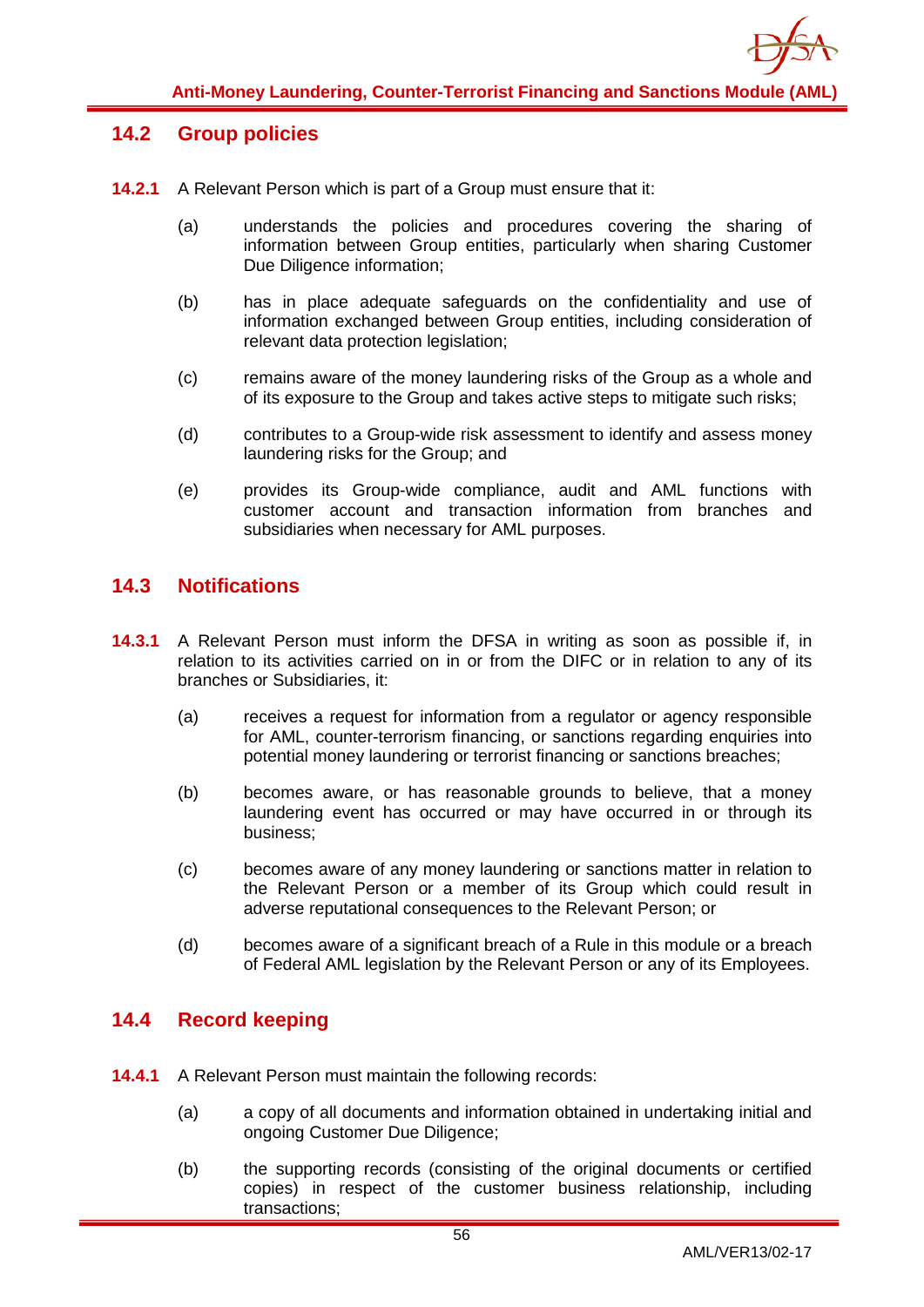

- (c) notifications made under Rule 13.2.2;
- (d) Suspicious Activity Reports and any relevant supporting documents and information, including internal findings and analysis;
- (e) any relevant communications with the AMLSCU; and
- (f) the documents in Rule 14.4.2,

for at least six years from the date on which the notification or report was made, the business relationship ends or the transaction is completed, whichever occurs last.

- **14.4.2** A Relevant Person must document, and provide to the DFSA on request, any of the following:
	- (a) the risk assessment of its business undertaken under Rule 5.1.1;
	- (b) how the assessment in (a) was used for the purposes of complying with Rule 6.1.1(1);
	- (c) the risk assessment of the customer undertaken under Rule  $6.1.1(1)(a)$ ; and
	- (d) the determination made under Rule  $6.1.1(1)(b)$ .

- 1. The records required to be kept under Rule 14.4.1 may be kept in electronic format, provided that such records are readily accessible and available to respond promptly to any DFSA requests for information. Authorised Persons are reminded of their obligations in GEN Rule 5.3.24.
- 2. If the date on which the business relationship with a customer has ended remains unclear, it may be taken to have ended on the date of the completion of the last transaction.
- 3. The records maintained by a Relevant Person should be kept in such a manner that:
	- a. the DFSA or another competent authority is able to assess the Relevant Person's compliance with legislation applicable in the DIFC;
	- b. any transaction which was processed by or through the Relevant Person on behalf of a customer or other third party can be reconstructed;
	- c. any customer or third party can be identified; and
	- d. the Relevant Person can satisfy, within an appropriate time, any regulatory enquiry or court order to disclose information.
- **14.4.3** Where the records referred to in Rule 14.4.1 are kept by the Relevant Person outside the DIFC, a Relevant Person must:
	- (a) take reasonable steps to ensure that the records are held in a manner consistent with these Rules;
	- (b) ensure that the records are easily accessible to the Relevant Person; and
	- (c) upon request by the DFSA, ensure that the records are available for inspection within a reasonable period of time.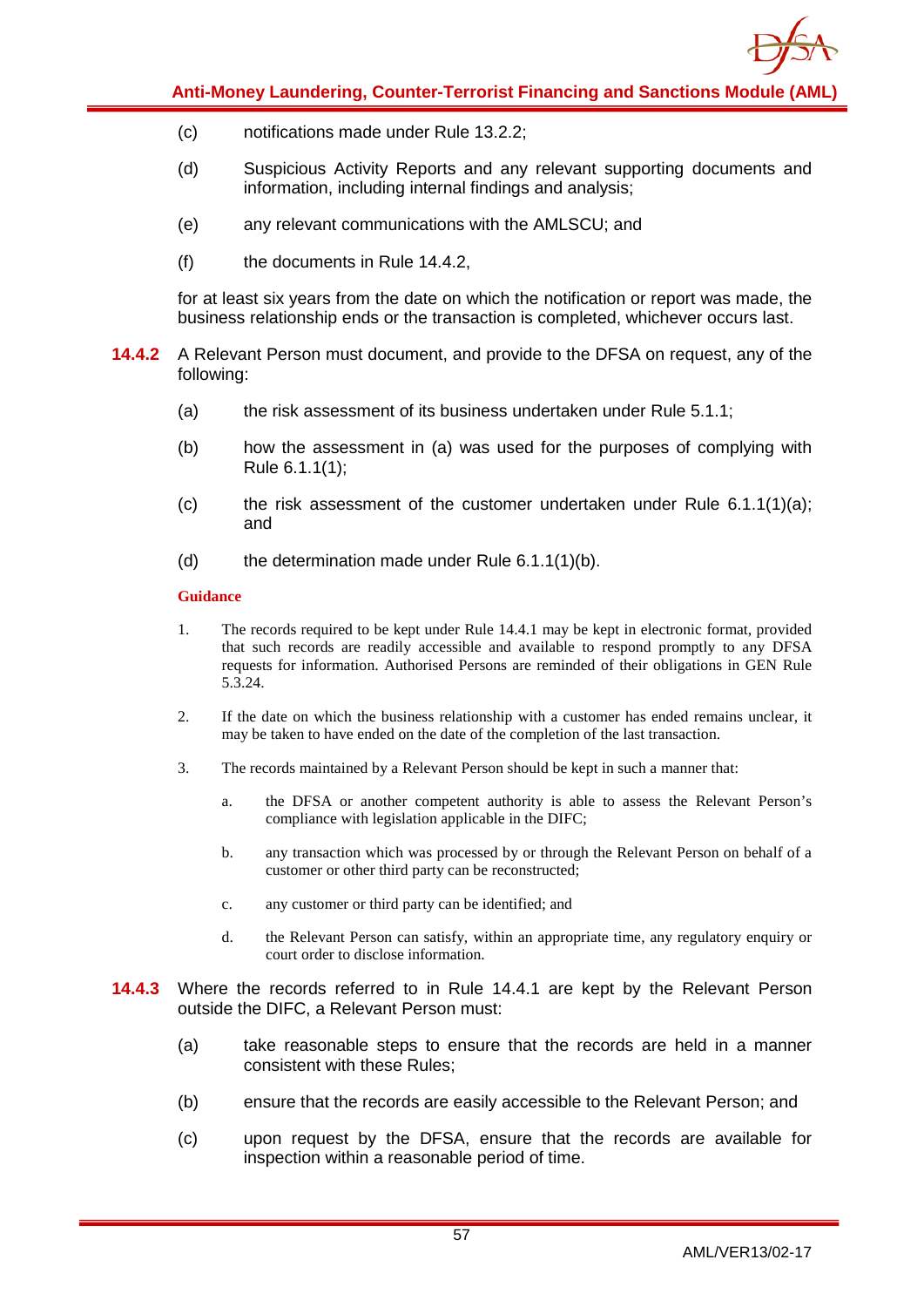#### **14.4.4** A Relevant Person must:

- (a) verify if there is secrecy or data protection legislation that would restrict access without delay to the records referred to in Rule 14.4.1 by the Relevant Person, the DFSA or the law enforcement agencies of the U.A.E.; and
- (b) where such legislation exists, obtain without delay certified copies of the relevant records and keep such copies in a jurisdiction which allows access by those persons in (a).
- **14.4.5** A Relevant Person must be able to demonstrate that it has complied with the training and awareness requirements in chapter 12 through appropriate measures, including the maintenance of relevant training records.

#### **Guidance**

- 1. In complying with Rule 14.4.3, Authorised Persons are reminded of their obligations in GEN Rule 5.3.24.
- 2. The DFSA considers that "appropriate measures" in Rule 14.4.5 may include the maintenance of a training log setting out details of:
	- a. the dates when the training was given;
	- b. the nature of the training; and
	- c. the names of Employees who received the training.

## <span id="page-58-0"></span>**14.5 Annual AML return**

- **14.5.1** A Relevant Person which is:
	- (a) an Authorised Person;
	- (b) a Registered Auditor; or
	- (c) a person who is a DNFBP in one of the following classes:
		- (i) a real estate developer or agency which carries out transactions with a customer involving the buying or selling of real property;
		- (ii) a law firm, notary firm, or other independent legal business;
		- (iii) an accounting firm, audit firm or insolvency firm; or
		- (iv) a company service provider,

must complete the AML Return form in AFN and submit it to the DFSA by the end of September each year. The annual AML Return must cover the period from 1 August of the previous year to 31 July of the reporting year.

#### **Guidance**

Relevant Persons should be aware of their obligation under Cabinet Resolution No. 38 of 2014 to prepare AML reports and copy them to the AMLSCU.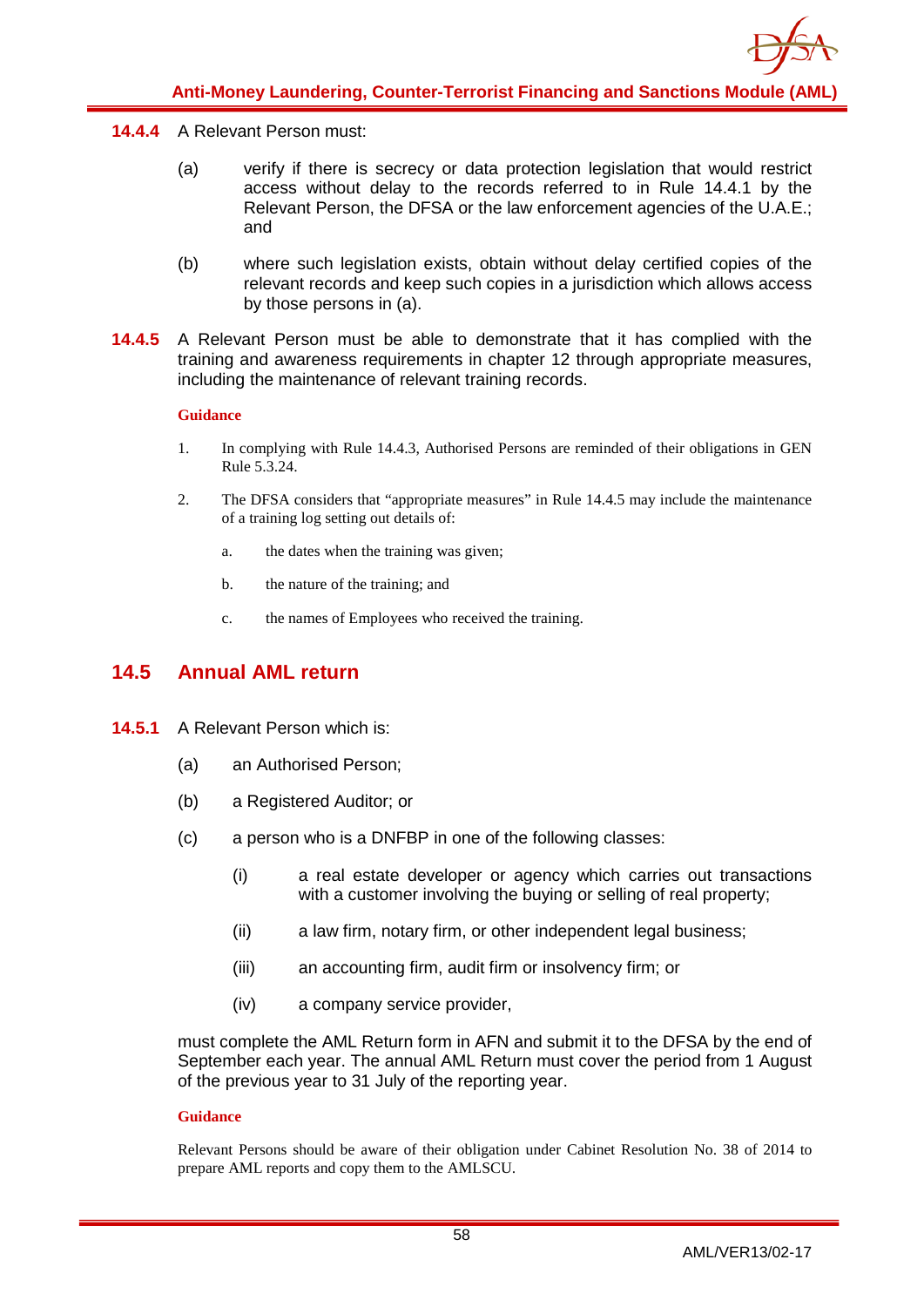

### **Transitional**

- **14.5.2** A Relevant Person must:
	- (a) for its financial year ending in 2016, complete and submit the AML Return form under Rule 14.5.1 within four months of its financial year end and the return must cover that financial year; and
	- (b) for the 2017 calendar year, complete and submit the AML Return form by the end of September 2017 and the return must cover the period from 1 August 2016 until 31 July 2017.

#### **Guidance**

In respect of a financial year ending in 2016, a Relevant Person must submit its AML Return four months after its financial year end. For the 2017 calendar year, it must report for the period 1 August 2016 to 31 July 2017. For some Relevant Persons, this may result in an overlap of periods covered by each return.

## <span id="page-59-0"></span>**14.6 Communication with the DFSA**

- **14.6.1** A Relevant Person must:
	- (a) be open and cooperative in all its dealings with the DFSA; and
	- (b) ensure that any communication with the DFSA is conducted in the English language.

## <span id="page-59-1"></span>**14.7 Employee disclosures**

**14.7.1** A Relevant Person must ensure that it does not prejudice an Employee who discloses any information regarding money laundering to the DFSA or to any other relevant body involved in the prevention of money laundering.

#### **Guidance**

The DFSA considers that "relevant body" in Rule 14.7.1 would include the AMLSCU or another financial intelligence unit, the police, or a Dubai or Federal ministry.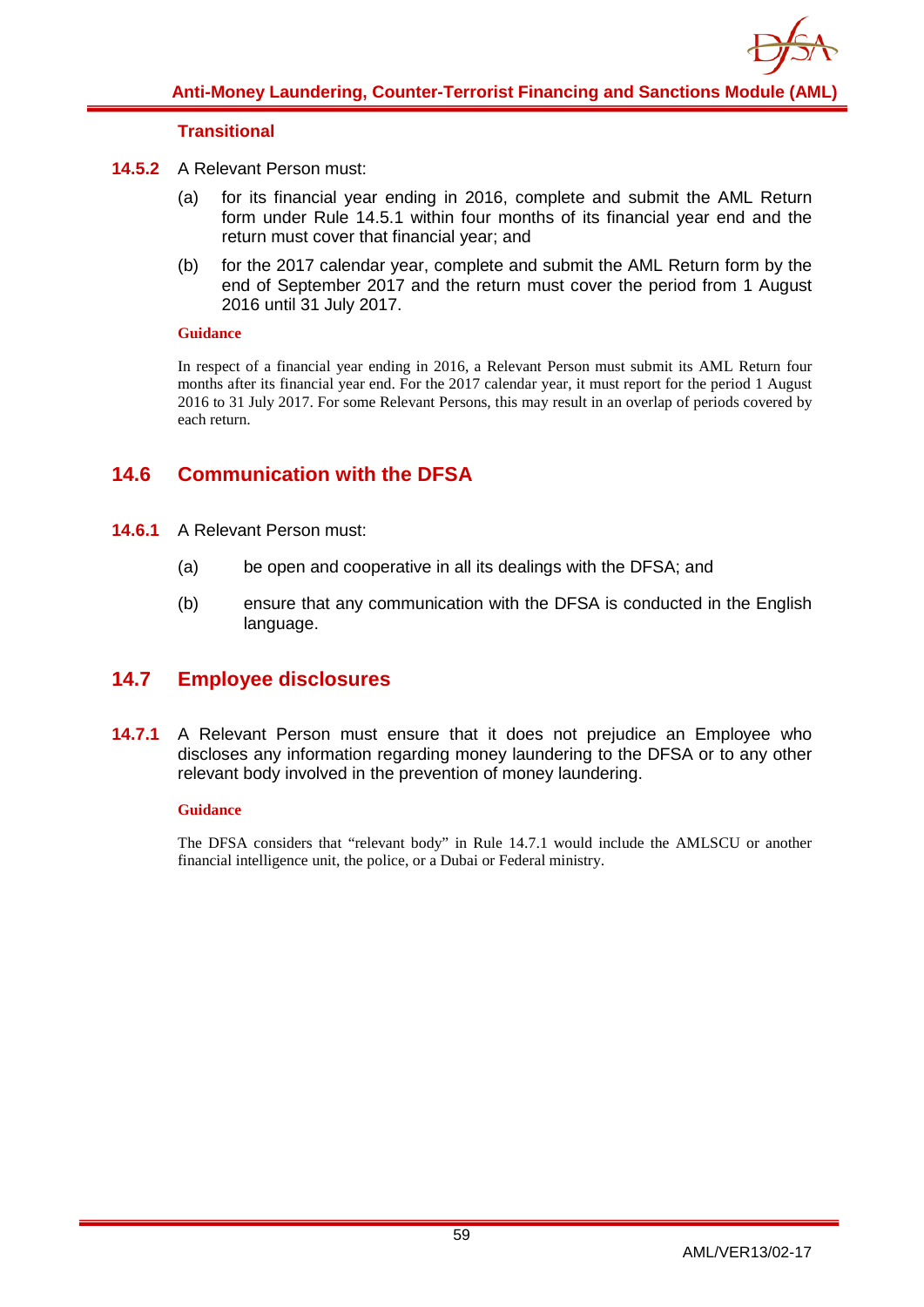## <span id="page-60-0"></span>**15 DNFBP REGISTRATION AND SUPERVISION**

#### **Guidance**

- 1. A DNFBP should ensure that it complies with and has regard to relevant provisions of the Regulatory Law. The Regulatory Law gives the DFSA a power to supervise DNFBPs', compliance with relevant AML laws in the State. It also gives the DFSA a number of other important powers in relation to DNFBPs, including powers of enforcement. This includes a power to obtain information and to conduct investigations into possible breaches of the Regulatory Law. The DFSA may also impose fines for breaches of the Regulatory Law or the Rules.
- 2. The DFSA takes a risk-based approach to regulation of persons which it supervises. Generally, the DFSA will work with DNFBPs to identify, assess, mitigate and control relevant risks where appropriate. RPP describes the DFSA's enforcement powers under the Regulatory Law and outlines its policy for using these powers.
- 3. Rule 3.2.1 defines a DNFBP by setting out a list of businesses or professions which, if carried on in or from the DIFC, constitute a DNFBP.
- 4. In determining if a person is carrying on a business or profession in the DIFC that falls within the DNFBP definition, the DFSA will adopt a 'substance over form' approach. That is, it will consider what business or profession is in fact being carried on, and its main characteristics, and not just what business or profession the person purports, or is licensed, to carry on in the DIFC.
- 5. The DFSA considers that "a law firm, notary firm or other independent legal business" in paragraph (1)(d) of the DNFBP definition, includes any business or profession that involves a legal service, including advice or services related to laws in the State or other jurisdictions. The DFSA does not consider it necessary for the purposes of the definition that:
	- a. the relevant person is licensed to provide legal services in the State; or
	- b. the individuals or employees providing the legal service are qualified or authorised to do so, whether in the State or in any other jurisdiction.
- 6. The DFSA considers that "an accounting firm, audit firm or insolvency firm" in paragraph (1)(e) of the DNFBP definition, includes forensic accounting services that use accounting skills, principles and techniques to investigate suspected illegal activity or to analyse financial information for use in legal proceedings.
- 7. The DFSA would also consider a tax advisory business carried on in or from the DIFC to be a DNFBP as it is likely to involve elements of both legal and accounting services i.e. advice on taxation law and the use of accounting skills to analyse financial records, and so fall within either paragraph (1)(d) or (e) of the DNFBP definition.

## <span id="page-60-1"></span>**15.1 Registration and notifications**

- **15.1.1** A DNFBP must register with the DFSA by way of a notification by completing and submitting the appropriate form in the AFN Sourcebook.
- **15.1.2** A DNFBP must promptly notify the DFSA of any change in its:
	- (a) name;
	- (b) legal status;
	- (c) address;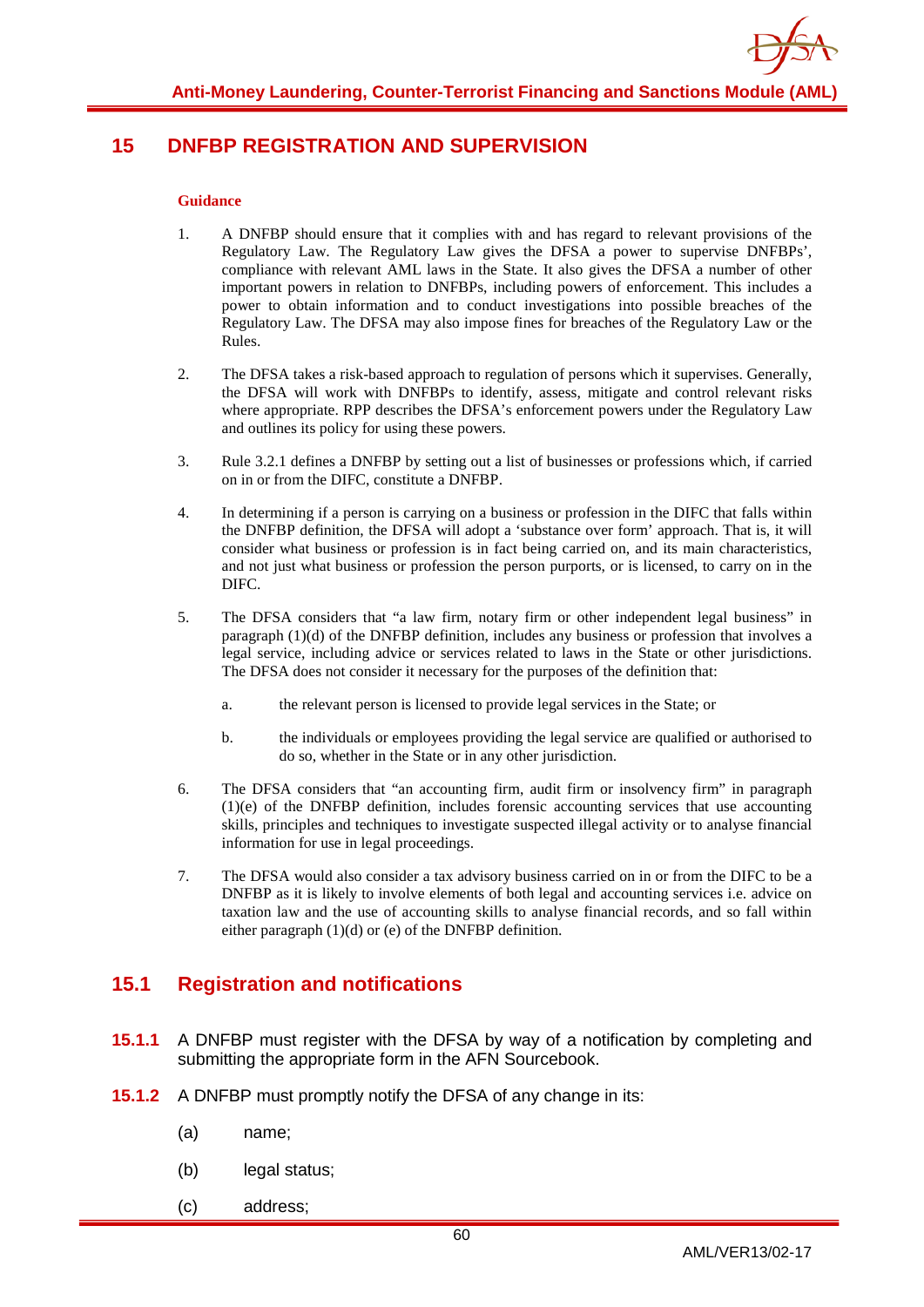

- (d) MLRO; or
- (e) beneficial ownership.

## <span id="page-61-0"></span>**15.2 Withdrawal of registration**

- **15.2.1** A DNFBP must notify the DFSA in writing when it proposes to cease carrying on its business activities in or from the DIFC.
- **15.2.2** A DNFBP which proposes to cancel its registration as a DNFBP must provide the DFSA with 14 days' written notice of such cancellation and provide written evidence of the basis of its withdrawal.
- **15.2.3** (1) The DFSA may cancel the registration of a DNFBP:
	- (a) if the DNFBP notifies the DFSA of the cancellation in accordance with Rule 15.2.2 and the DFSA is satisfied with the evidence provided;
	- (b) if the DNFBP's commercial licence is cancelled or expires and a reasonable time has passed without such licence being renewed;
	- (c) following a request by the ROC;
	- (d) in the event of the insolvency or the entering into administration of the DNFBP; or
	- (e) if the DFSA considers it necessary or desirable in the interests of the DIFC.
	- (2) The procedures in Schedule 3 to the Regulatory Law apply to a decision of the DFSA to cancel registration under (1)(b) to (e).
	- (3) If the DFSA decides to exercise its power to cancel registration under  $(1)(b)$  to (e), the DNFBP may refer the matter to the FMT for review.

#### **Guidance**

- 1. A DNFBP may request a cancellation of its registration because, for example, it no longer meets the definition of a DNFBP, becomes insolvent or enters into administration, or proposes to leave the DIFC.
- 2. The DFSA would expect to use the power to cancel the registration of a DNFBP under Rule 15.2.3(1)(e) once its supervisory tools have been exhausted. Examples of when it might use this power include where a DNFBP commits serious or persistent breaches of the AML Rules which it fails to rectify, or where the DNFBP or its activities in or from the DIFC create risks to the DFSA's regulatory objectives.

## <span id="page-61-1"></span>**15.3 Disclosure of regulatory status**

- **15.3.1** A DNFBP must not:
	- (a) misrepresent its regulatory status with respect to the DFSA expressly or by implication; or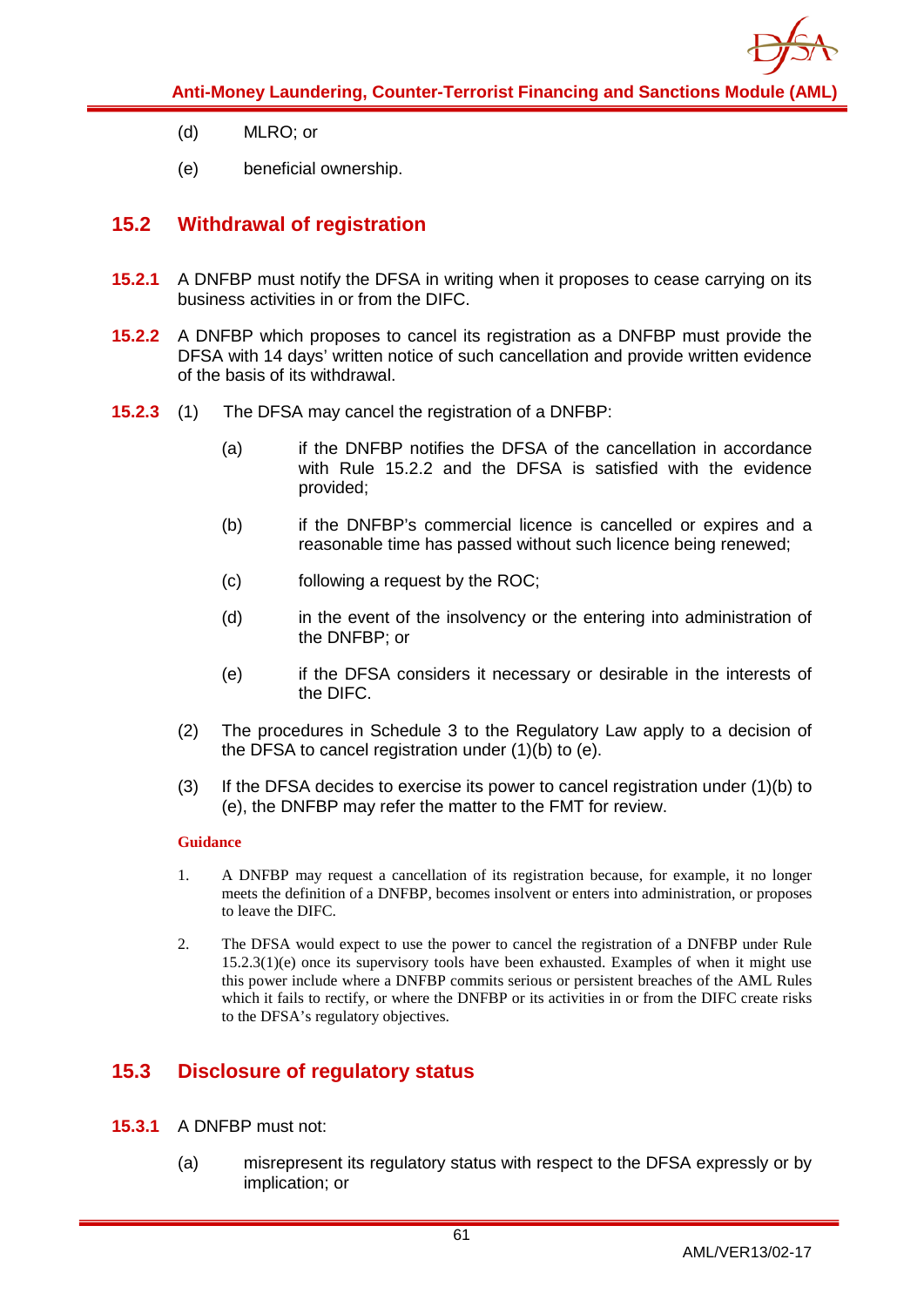

(b) use or reproduce the DFSA logo without express written permission from the DFSA and in accordance with any conditions for use.